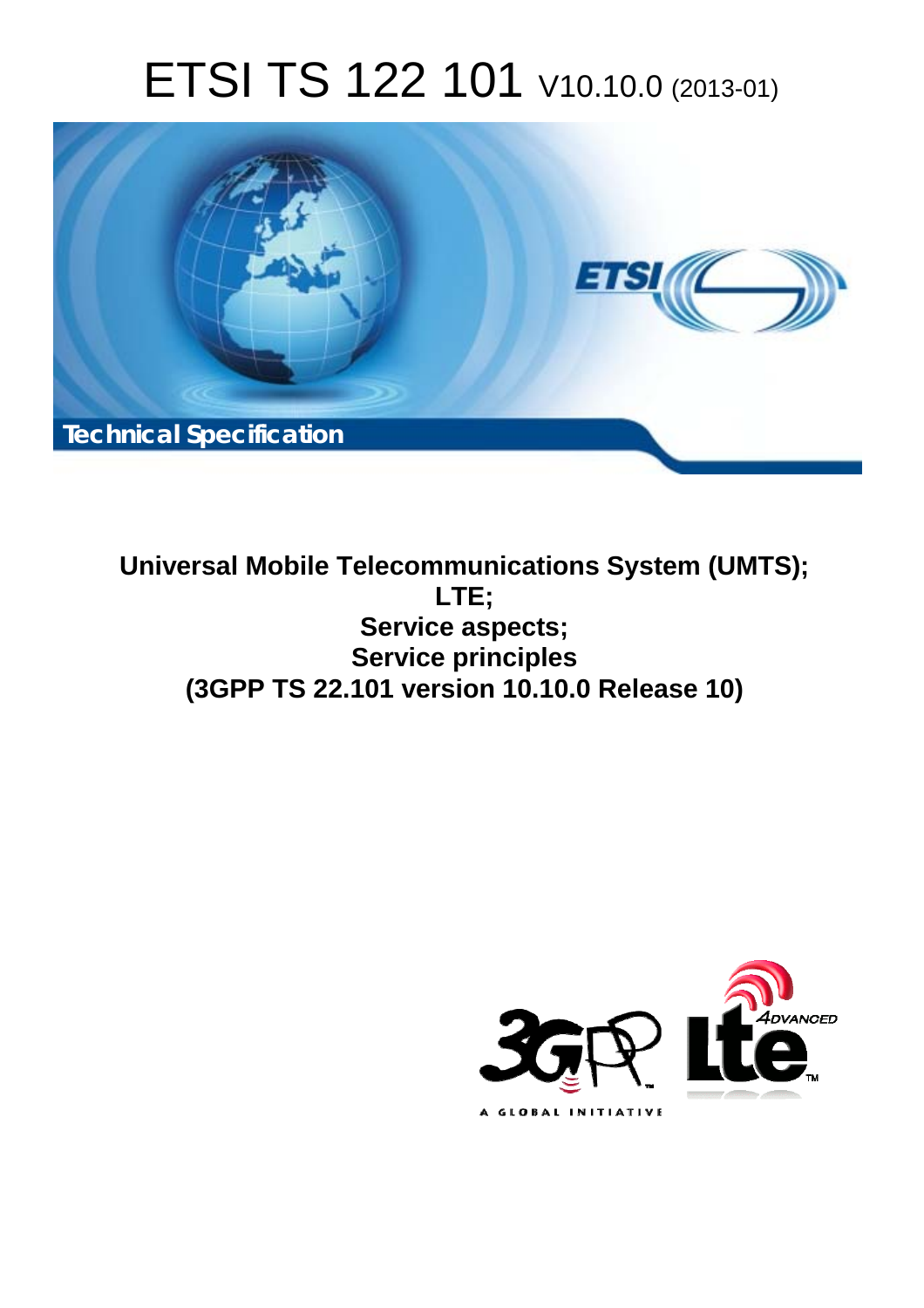Reference RTS/TSGS-0122101vaa0

> Keywords LTE,UMTS

#### *ETSI*

#### 650 Route des Lucioles F-06921 Sophia Antipolis Cedex - FRANCE

Tel.: +33 4 92 94 42 00 Fax: +33 4 93 65 47 16

Siret N° 348 623 562 00017 - NAF 742 C Association à but non lucratif enregistrée à la Sous-Préfecture de Grasse (06) N° 7803/88

#### *Important notice*

Individual copies of the present document can be downloaded from: [http://www.etsi.org](http://www.etsi.org/)

The present document may be made available in more than one electronic version or in print. In any case of existing or perceived difference in contents between such versions, the reference version is the Portable Document Format (PDF). In case of dispute, the reference shall be the printing on ETSI printers of the PDF version kept on a specific network drive within ETSI Secretariat.

Users of the present document should be aware that the document may be subject to revision or change of status. Information on the current status of this and other ETSI documents is available at <http://portal.etsi.org/tb/status/status.asp>

If you find errors in the present document, please send your comment to one of the following services: [http://portal.etsi.org/chaircor/ETSI\\_support.asp](http://portal.etsi.org/chaircor/ETSI_support.asp)

#### *Copyright Notification*

No part may be reproduced except as authorized by written permission. The copyright and the foregoing restriction extend to reproduction in all media.

> © European Telecommunications Standards Institute 2013. All rights reserved.

**DECT**TM, **PLUGTESTS**TM, **UMTS**TM and the ETSI logo are Trade Marks of ETSI registered for the benefit of its Members. **3GPP**TM and **LTE**™ are Trade Marks of ETSI registered for the benefit of its Members and of the 3GPP Organizational Partners.

**GSM**® and the GSM logo are Trade Marks registered and owned by the GSM Association.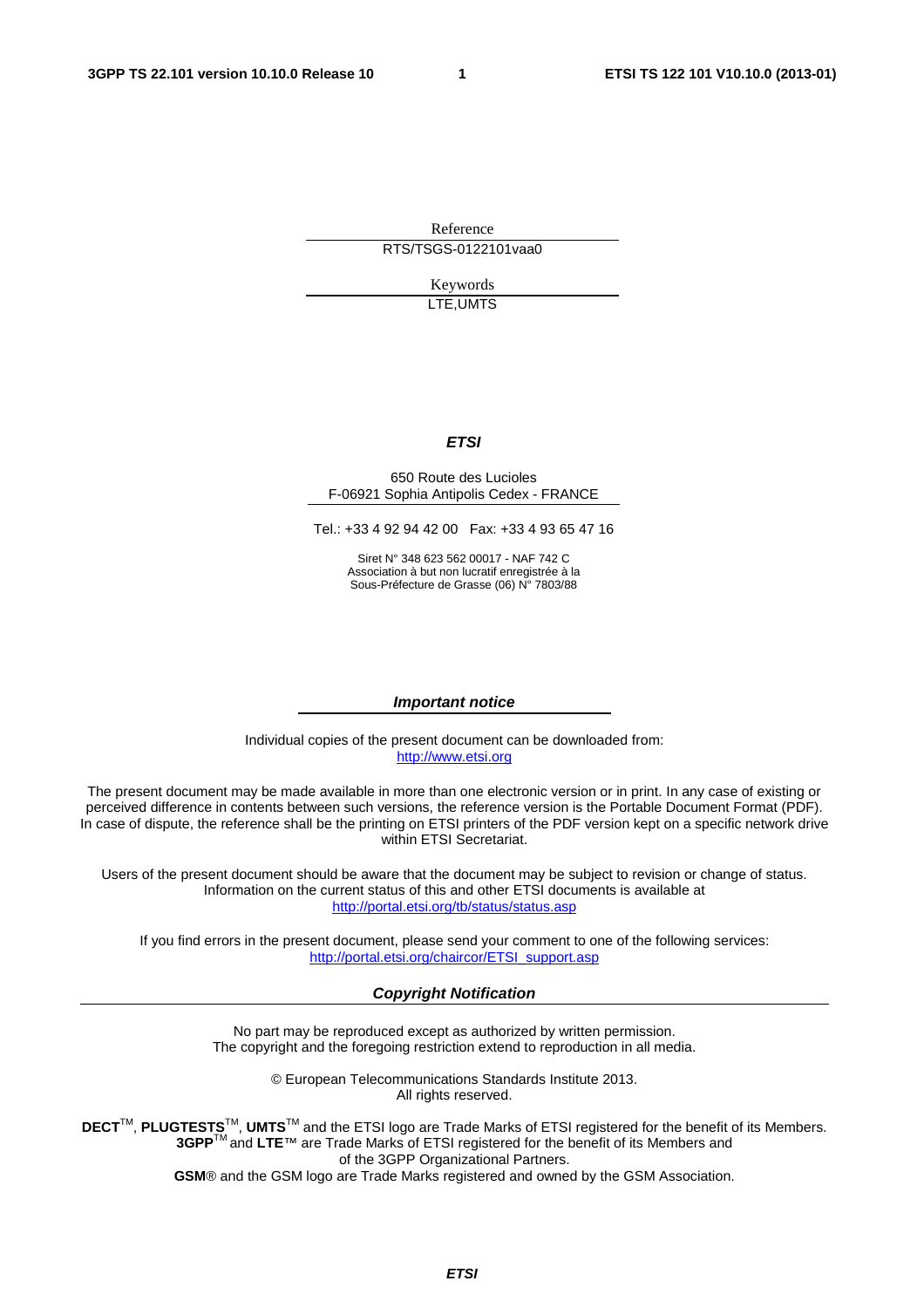# Intellectual Property Rights

IPRs essential or potentially essential to the present document may have been declared to ETSI. The information pertaining to these essential IPRs, if any, is publicly available for **ETSI members and non-members**, and can be found in ETSI SR 000 314: *"Intellectual Property Rights (IPRs); Essential, or potentially Essential, IPRs notified to ETSI in respect of ETSI standards"*, which is available from the ETSI Secretariat. Latest updates are available on the ETSI Web server [\(http://ipr.etsi.org](http://webapp.etsi.org/IPR/home.asp)).

Pursuant to the ETSI IPR Policy, no investigation, including IPR searches, has been carried out by ETSI. No guarantee can be given as to the existence of other IPRs not referenced in ETSI SR 000 314 (or the updates on the ETSI Web server) which are, or may be, or may become, essential to the present document.

# Foreword

This Technical Specification (TS) has been produced by ETSI 3rd Generation Partnership Project (3GPP).

The present document may refer to technical specifications or reports using their 3GPP identities, UMTS identities or GSM identities. These should be interpreted as being references to the corresponding ETSI deliverables.

The cross reference between GSM, UMTS, 3GPP and ETSI identities can be found under <http://webapp.etsi.org/key/queryform.asp>.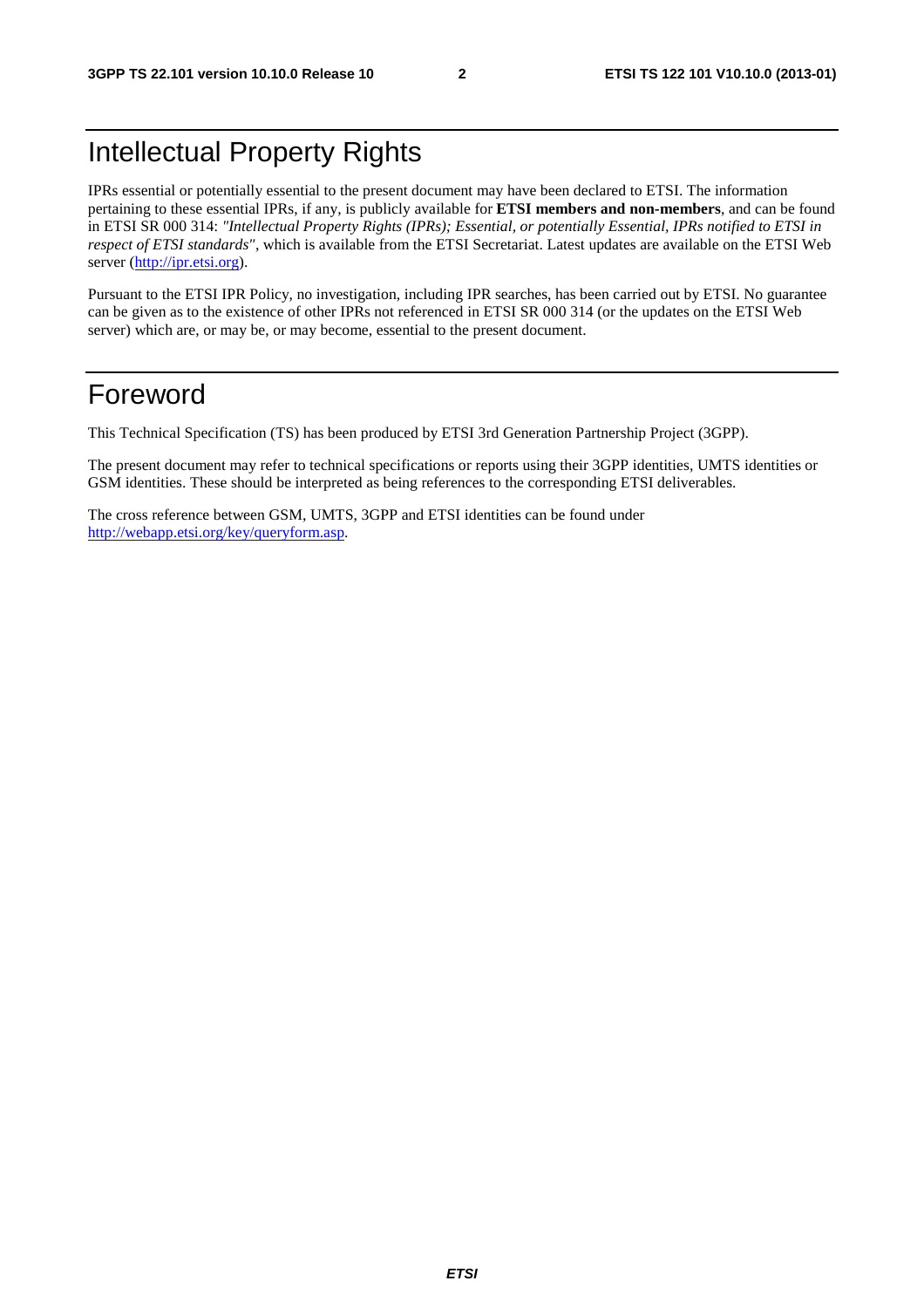$\mathbf{3}$ 

# Contents

| 1              |  |
|----------------|--|
| $\overline{2}$ |  |
| 2.1            |  |
| 2.2            |  |
| 3              |  |
| 3.1            |  |
| 3.2            |  |
|                |  |
| 4              |  |
| 4.1<br>4.2     |  |
| 4.2.1          |  |
| 4.3            |  |
| 4.3.1          |  |
| 4.3.2          |  |
| 4.3.3          |  |
| 4.3.4          |  |
| 4.3.5          |  |
| 4.3.5.1        |  |
| 4.3.5.2        |  |
| 4.4            |  |
| 4.5            |  |
| 4.6<br>4.7     |  |
| 4.8            |  |
| 4.9            |  |
| 4.10           |  |
| 4.11           |  |
| 4.11.1         |  |
| 4.11.2         |  |
| 4.11.3         |  |
| 5              |  |
| 5.1            |  |
| 5.2            |  |
|                |  |
| 6              |  |
| 7              |  |
| 7.1            |  |
| 7.2            |  |
| 7.2.1          |  |
| 7.2.2          |  |
| 7.2.3          |  |
| 7.2.4<br>7.2.5 |  |
| 7.3            |  |
| 7.4            |  |
|                |  |
| 8              |  |
| 9              |  |
| 10             |  |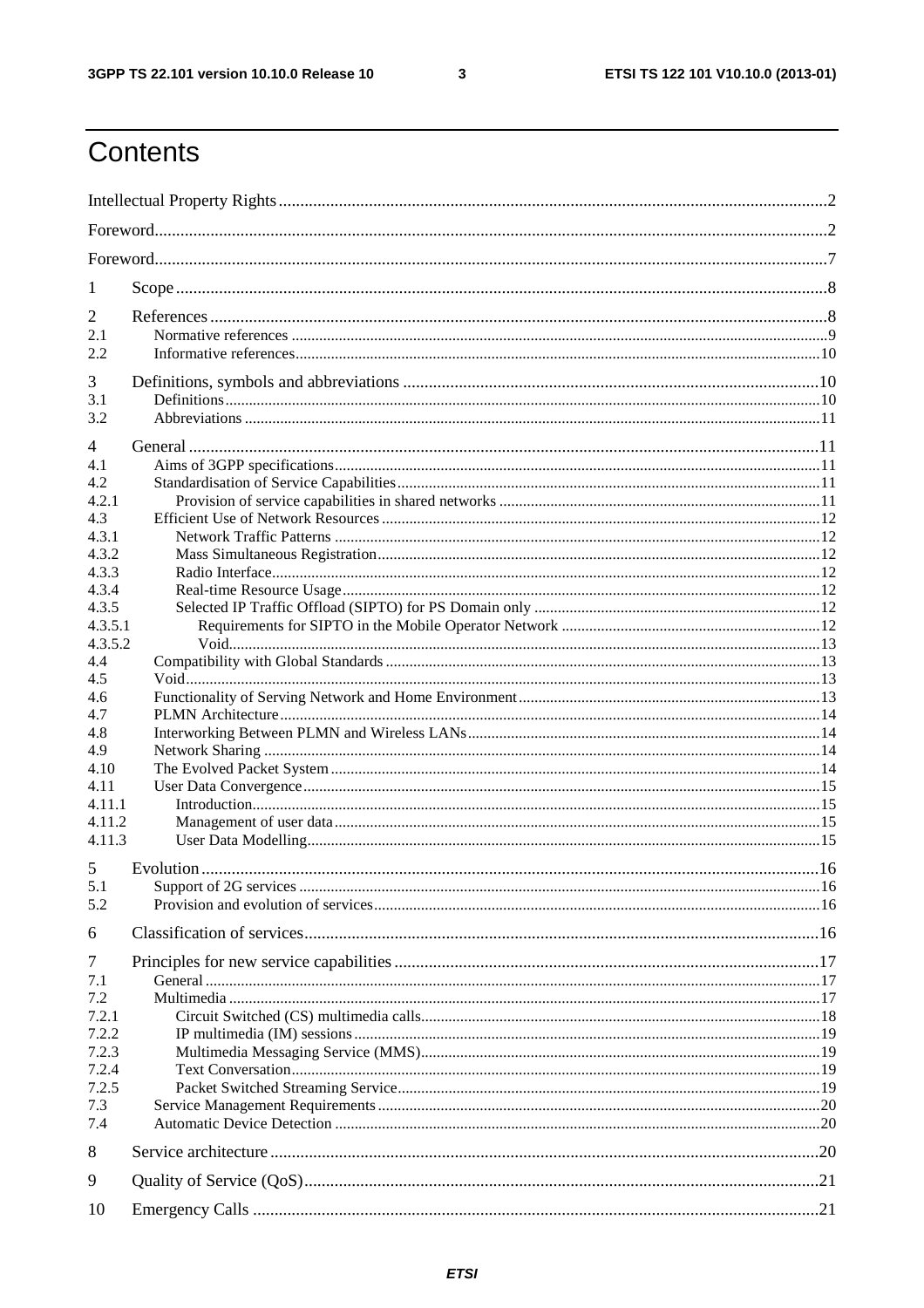$\overline{\mathbf{4}}$ 

| 10.1<br>10.1.1<br>10.1.2<br>10.1.3<br>10.2<br>10.3<br>10.4<br>10.5<br>10.6<br>10.7<br>10.8 |  |
|--------------------------------------------------------------------------------------------|--|
|                                                                                            |  |
| 11<br>11.1                                                                                 |  |
| 11.1.1                                                                                     |  |
| 11.1.2                                                                                     |  |
| 11.1.3                                                                                     |  |
| 11.2                                                                                       |  |
| 11.3                                                                                       |  |
| 11.4                                                                                       |  |
| 11.5                                                                                       |  |
| 11.6                                                                                       |  |
| 11.7                                                                                       |  |
| 11.7.1<br>11.7.2                                                                           |  |
| 11.8                                                                                       |  |
|                                                                                            |  |
| 11a                                                                                        |  |
| 11a.1                                                                                      |  |
| 11a.2                                                                                      |  |
| 11a.3<br>11a.4                                                                             |  |
|                                                                                            |  |
| 12                                                                                         |  |
| 13                                                                                         |  |
| 13.1                                                                                       |  |
| 13.1.1                                                                                     |  |
| 13.1.2                                                                                     |  |
| 13.1.3                                                                                     |  |
| 13.1.4                                                                                     |  |
| 13.1.5                                                                                     |  |
| 13.2                                                                                       |  |
| 13.2.1                                                                                     |  |
| 13.2.1a                                                                                    |  |
| 13.2.2<br>13.3                                                                             |  |
|                                                                                            |  |
| 14                                                                                         |  |
| 15                                                                                         |  |
| 15.1                                                                                       |  |
| 15.2                                                                                       |  |
| 15.3                                                                                       |  |
| 15.3.1                                                                                     |  |
| 15.3.2                                                                                     |  |
| 16                                                                                         |  |
| 17                                                                                         |  |
| 17.1                                                                                       |  |
| 17.2                                                                                       |  |
| 17.3                                                                                       |  |
| 18                                                                                         |  |
|                                                                                            |  |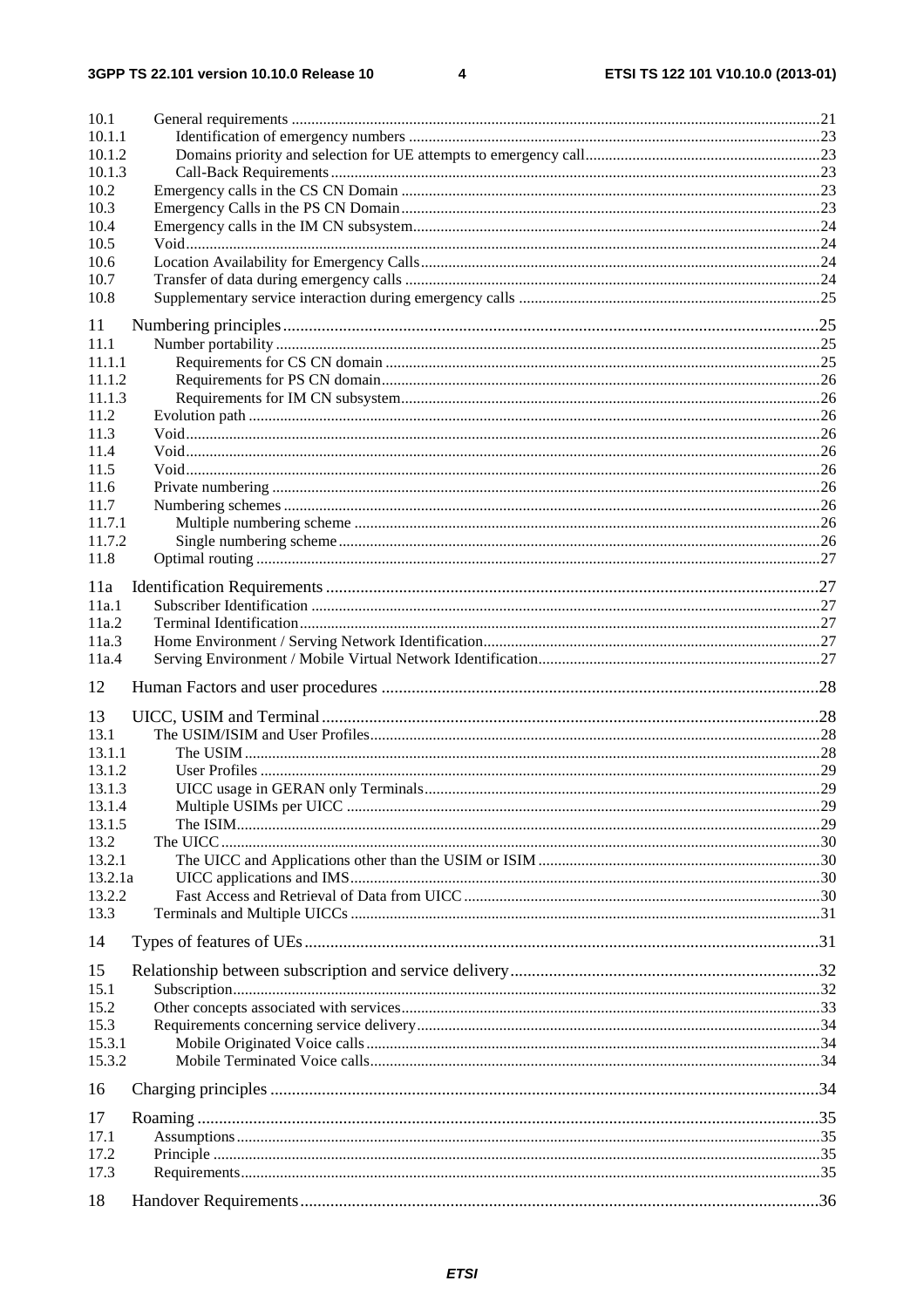#### $5\phantom{a}$

| 19           |                      |  |
|--------------|----------------------|--|
| 20           |                      |  |
| 21           |                      |  |
| 21.1         |                      |  |
| 21.2         |                      |  |
| 21.2.1       |                      |  |
| 21.2.2       |                      |  |
| 21.2.3       |                      |  |
| 21.2.4       |                      |  |
| 21.2.5       |                      |  |
| 21.2.6       |                      |  |
| 21.2.7       |                      |  |
| 21.2.8       |                      |  |
| 21.2.9       |                      |  |
| 21.3         |                      |  |
| 21.4         |                      |  |
| 21.5         |                      |  |
| 21.6         |                      |  |
| 21.7         |                      |  |
| 22           |                      |  |
| 22.1         |                      |  |
| 22.2         |                      |  |
| 22.3         |                      |  |
| 22.4         |                      |  |
| 22.5         |                      |  |
| 23           |                      |  |
| 23.1         |                      |  |
| 23.2         |                      |  |
| 23.3         |                      |  |
| 24           |                      |  |
| 24.1         |                      |  |
| 24.2         |                      |  |
|              | Annex A (normative): |  |
| A.1          |                      |  |
| A.2          |                      |  |
| A.3          |                      |  |
| A.4          |                      |  |
| A.4a         |                      |  |
| A.5          |                      |  |
| A.6          |                      |  |
| A.7          |                      |  |
| A.8          |                      |  |
| A.9          |                      |  |
| A.10         |                      |  |
| A.11         |                      |  |
| A.12<br>A.13 |                      |  |
| A.14         |                      |  |
| A.15         |                      |  |
| A.16         |                      |  |
| A.17         |                      |  |
| A.18         |                      |  |
| A.19         |                      |  |
| A.20         |                      |  |
| A.21         |                      |  |
| A.22         |                      |  |
| A.23         |                      |  |
| A.24         |                      |  |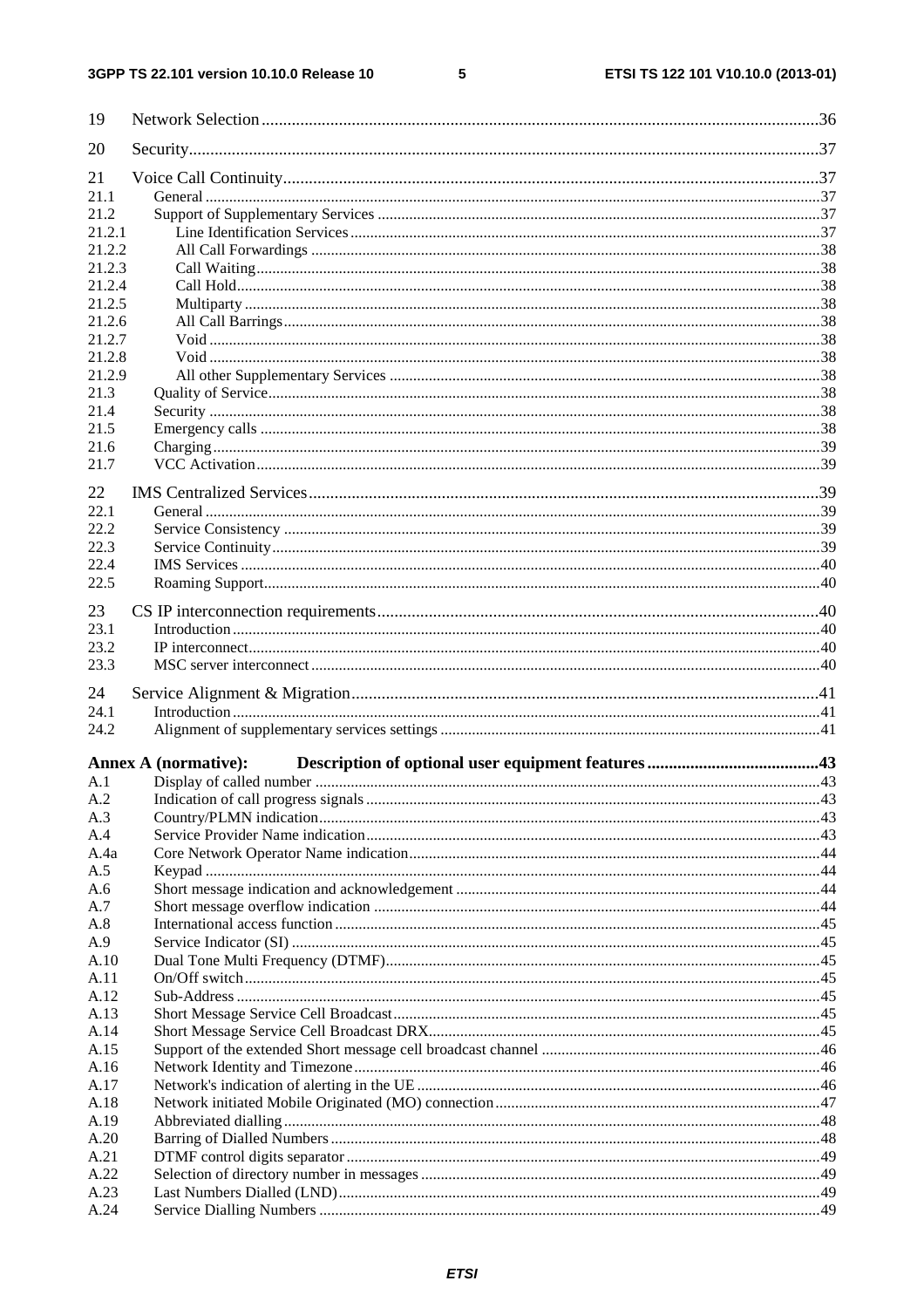$\bf 6$ 

| A.25 |  |  |
|------|--|--|
| A.26 |  |  |
| A.27 |  |  |
| A.28 |  |  |
|      |  |  |
|      |  |  |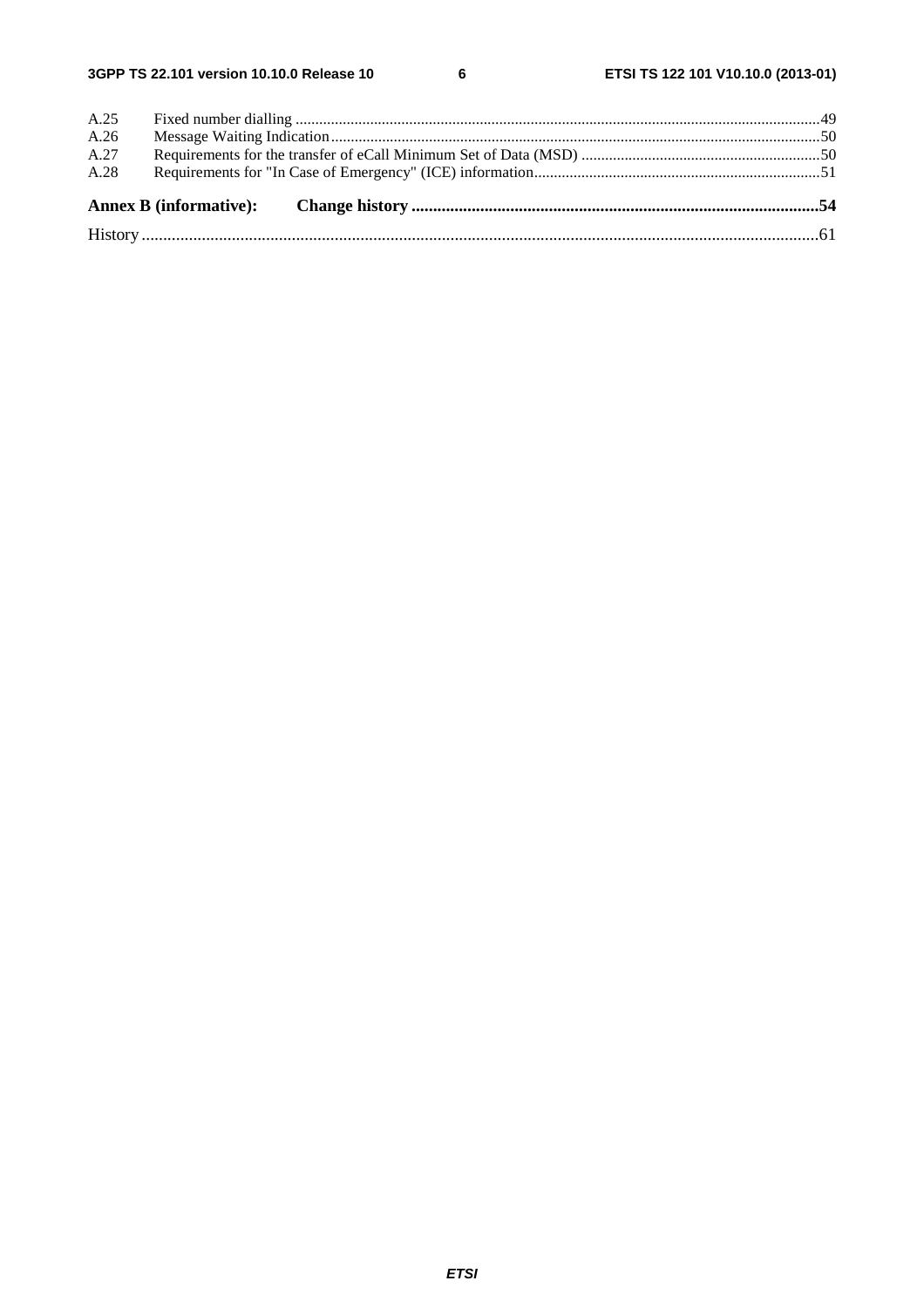# Foreword

This Technical Specification has been produced by the 3GPP.

The contents of the present document are subject to continuing work within the TSG and may change following formal TSG approval. Should the TSG modify the contents of the present document, it will be re-released by the TSG with an identifying change of release date and an increase in version number as follows:

Version x.y.z

where:

- x the first digit:
	- 1 presented to TSG for information;
	- 2 presented to TSG for approval;
	- 3 or greater indicates TSG approved document under change control.
- y the second digit is incremented for all changes of substance, i.e. technical enhancements, corrections, updates, etc.
- z the third digit is incremented when editorial only changes have been incorporated in the document.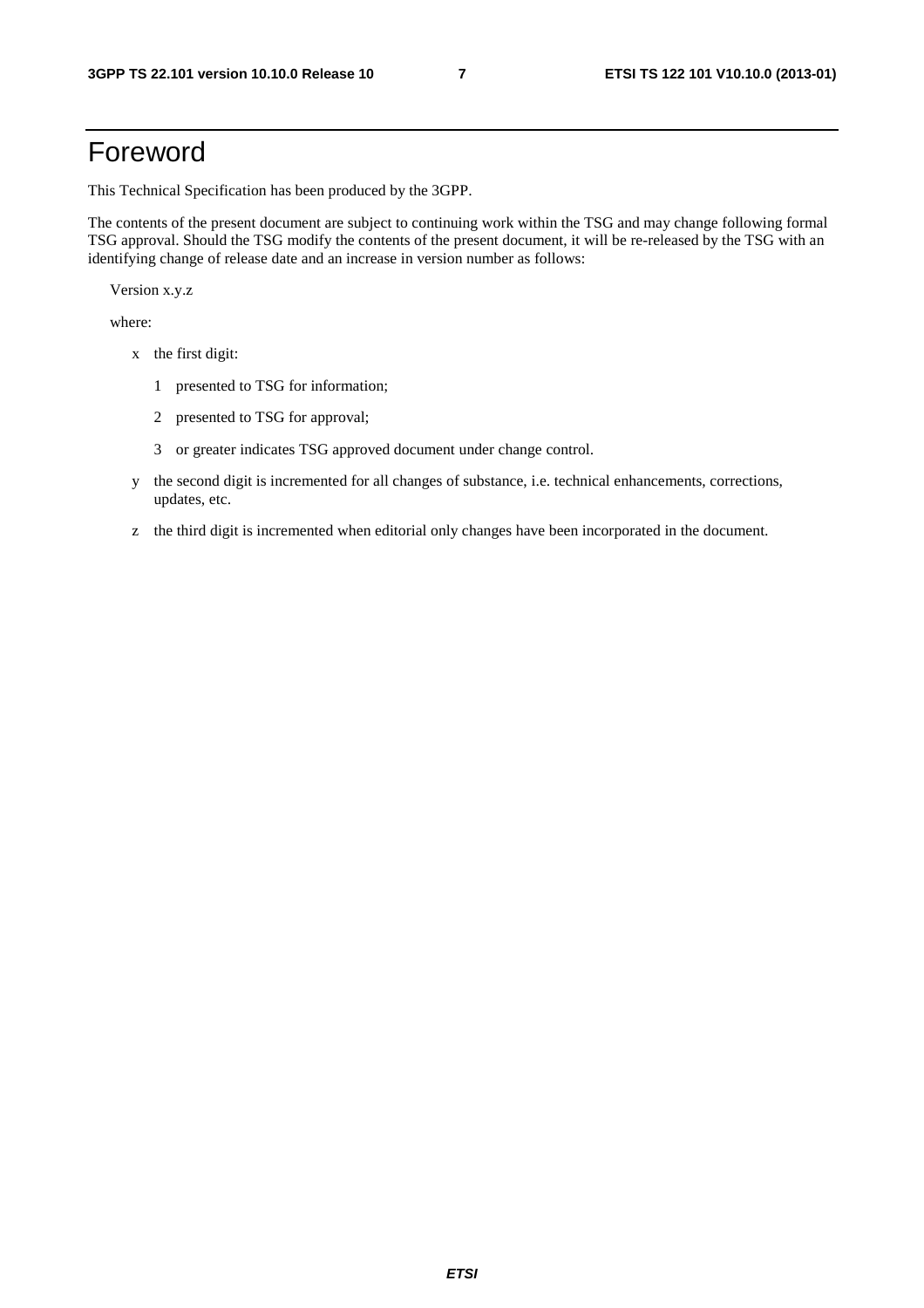# 1 Scope

This Technical Specification (TS) describes the Service Principles for PLMNs specified by 3GPP. Principles and requirements for interworking with WLAN are covered in TS22.234 [35].

 3GPP specifications provide integrated personal communications services. The system will support different applications ranging from narrow-band to wide-band communications capability with integrated personal and terminal mobility to meet the user and service requirements of the  $21<sup>st</sup>$  century.

3GPP specifications allow the realisation of a new generation of mobile communications technology for a world in which personal communications services should allow person-to-person calling, independent of location, the terminal used, the means of transmission (wired or wireless) and the choice of technology. Personal communication services should be based on a combination of fixed and wireless/mobile services to form a seamless end-to-end service for the user.

3GPP specifications should be in compliance with the following objectives:

- a) to provide a single integrated system in which the user can access services in an easy to use and uniform way in all environments;
- b) to allow differentiation between service offerings of various serving networks and home environments;
- c) to provide a wide range of telecommunications services including those provided by fixed networks and requiring user bit rates of up to 100 Mbits/s as well as services special to mobile communications. These services should be supported in residential, public and office environments and in areas of diverse population densities. These services are provided with a quality comparable with that provided by fixed networks such as ISDN and fixed broadband Internet access;
- d) to provide services via hand held, portable, vehicular mounted, movable and fixed terminals (including those which normally operate connected to fixed networks), in all environments (in different service environments residential, private domestic and different radio environments) provided that the terminal has the necessary capabilities;
- e) to provide support of roaming users by enabling users to access services provided by their home environment in the same way even when roaming.
- f) to provide audio, data, video and particularly multimedia services;
- g) to provide for the flexible introduction of telecommunication services;
- h) to provide within the residential environment the capability to enable a pedestrian user to access all services normally provided by fixed networks;
- i) to provide within the office environment the capability to enable a pedestrian user to access all services normally provided by PBXs and LANs;
- j) to provide a substitute for fixed networks in areas of diverse population densities, under conditions approved by the appropriate national or regional regulatory authority.
- k) to provide support for interfaces which allow the use of terminals normally connected to fixed networks.

# 2 References

The following documents contain provisions which, through reference in this text, constitute provisions of the present document.

- References are either specific (identified by date of publication, edition number, version number, etc.) or non-specific.
- For a specific reference, subsequent revisions do not apply.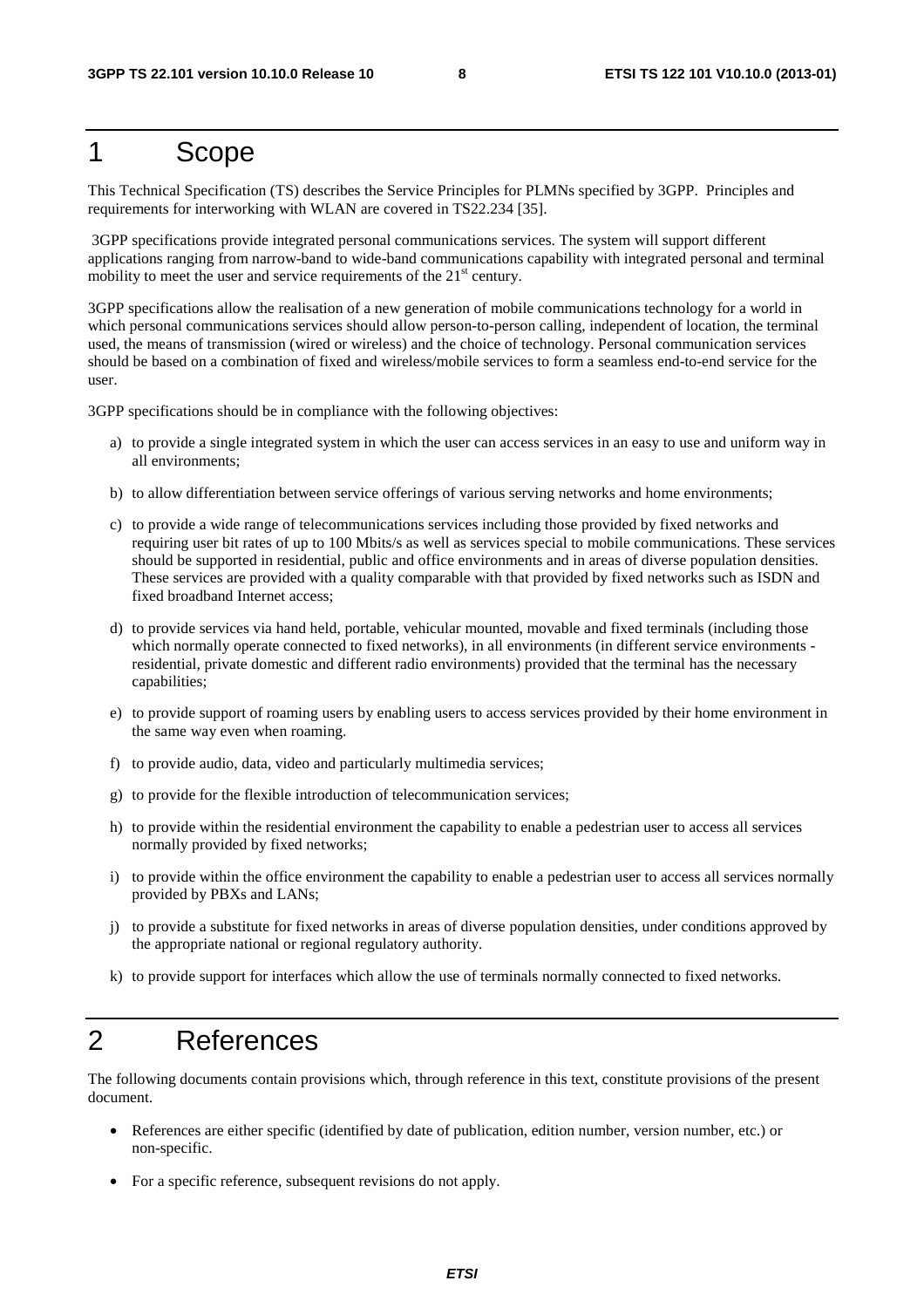• For a non-specific reference, the latest version applies. In the case of a reference to a 3GPP document (including a GSM document), a non-specific reference implicitly refers to the latest version of that document *in the same Release as the present document*.

### 2.1 Normative references

- [1] 3GPP TS 22.105 "Services and Service Capabilities"
- [2] Void
- [3] 3GPP TS 22.038: "SIM application toolkit, stage 1"
- [4] 3GPP TS 22.001: " Principles of Circuit telecommunication services supported by a Public Land Mobile Network (PLMN)".
- [5] 3GPP TS 22.004: General on supplementary services"
- [6] 3GPP TS 22.030: "Man-Machine Interface (MMI) of the User Equipment (UE)"
- [7] 3GPP TS 22.066: "Support of Mobile Number Portability (MNP); Service description; Stage 1"
- [8] 3GPP TS 22.079: " Support of Optimal Routing; Stage 1"
- [9] 3GPP TS 22.129: "Handover Requirements between UTRAN and GERAN or other Radio Systems"
- [10] 3GPP TS 33.102: "Security Architecture"
- [11] 3GPP TS 22.011: "Service Accessibility"
- [12] 3GPP TS 22.016: "International mobile Station Equipment Identities (IMEI)"
- [13] 3GPP TS 24.008: " Mobile Radio Interface Layer 3 Specification"
- [14] 3GPP TS 22.003: "Circuit Teleservices supported by a Public Land Mobile Network (PLMN)"
- [15] 3GPP TS 21.133: "Security Threats and Requirements"
- [16] 3GPP TS 33.120: "Security Principles"
- [17] 3GPP TS 22.042: "Network Identity and Time Zone, Service Description, Stage 1"
- [18] 3GPP TS 42.009: "Security Aspects"
- [19] 3GPP TS 31.102: "USIM Application Characteristics"
- [20] 3GPP TS 23.221 "Architectural Requirements"
- [21] 3GPP TS 22.002: "Circuit Bearer Services (BS) supported by a Public Land Mobile Network (PLMN)"
- [22] 3GPP TS 22.060: "General Packet Radio Service (GPRS)"
- [23] 3GPP TS 29.002: "Mobile Application Part (MAP) specification "
- [24] 3GPP TR 23.972: "Circuit Switched Multimedia Telephony".
- [25] 3GPP TS 22.140: "Multimedia messaging service; Stage 1".
- [26] 3GPP TS 22.226: "Global Text Telephony, Stage 1."
- [27] 3GPP TS 22.228: "IP multimedia (IM) CN subsystem, stage 1"
- [28] RFC 3261: "SIP: Session Initiation Protocol"
- [29] 3GPP TR 21.905: " Vocabulary for 3GPP Specifications"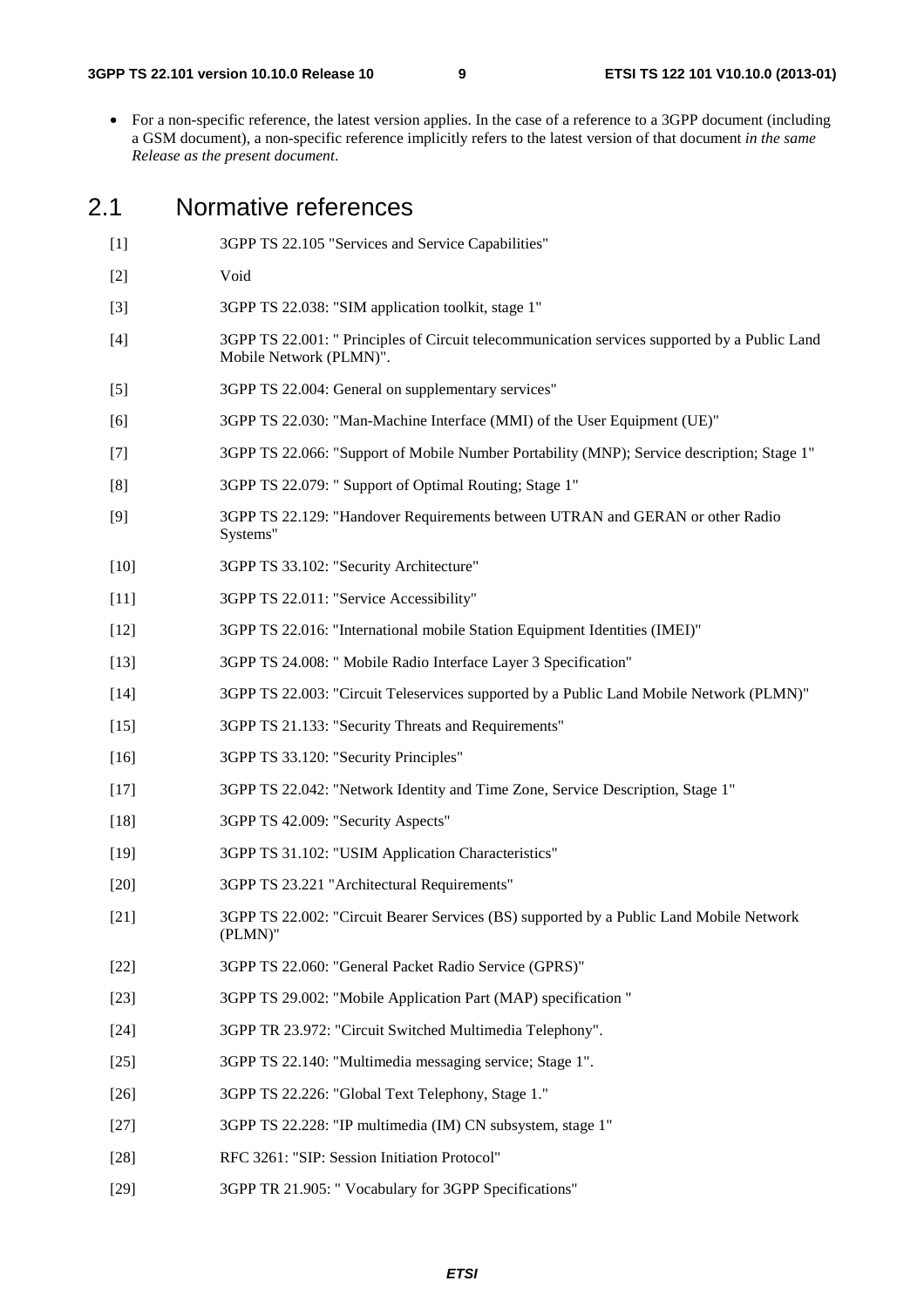[30] 3GPP TS 26.233: "Packet Switched Streaming Service (PSS) ; General Description" [31] 3GPP TS 26.234: "Packet Switched Streaming Service (PSS) ; Protocols and Codecs" [32] 3GPP TR 22.934: "Feasibility study on 3GPP system to Wireless LAN interworking" [33] RFC 2486: "The Network Access Identifier" [34] TS 51.011: "Specification of the Subscriber Identity Module - Mobile Equipment (SIM-ME) interface", Release 4 [35] TS22.234: "Requirements on 3GPP system to wireless local area network (WLAN) interworking" [36] 3GPP TS 31.101: "UICC-terminal interface; Physical and logical characteristics" [37] OMA Device Management V1.2 specifications [38] OMA Client Provisioning V1.1 specifications [39] void [40] 3GPP TS 22.173: " IMS Multimedia Telephony Service and supplementary services - Stage 1" [41] 3GPP TS 22.082: " Call Forwarding (CF) supplementary services - Stage 1" [42] 3GPP TS 22.278: "Service Requirements for the Evolved Packet System (EPS)" [44] 3GPP TS 22.071: "Location Services (LCS); Service description; Stage 1" [45] 3GPP TR 22.985: "Service requirement for the 3GPP User Data Convergence (Release 9)" [46] DD CEN/TS 15722:2009 'Road Transport and Traffic Telematics, eSafety, eCall Minimum Set of Data (MSD)' [47] 3GPP TS 23.226: "Global text telephony (GTT); Stage 2" [48] 3GPP TS 22.220: " Service requirements for Home NodeBs and Home eNodeBs" [49] ETSI TS 181 019 V2.0.0 (2007-11): "Telecommunications and Internet converged Services and Protocols for Advanced Networking (TISPAN); Business Communication Requirements" [50] Void

# 2.2 Informative references

[43] GSMA PRD IR.34: "Inter-Service Provider IP Backbone Guidelines"

# 3 Definitions, symbols and abbreviations

# 3.1 Definitions

**eCall**: A manually or automatically initiated emergency call,(TS12) from a vehicle, supplemented with a minimum set of emergency related data (MSD), as defined under the EU Commission"s eSafety initiative.

**IMS Centralized Services:** The provision of communication services wherein services and service control are based on IMS mechanisms and enablers, and support is provided for a diversity of access networks (including CS domain and IP based, wireless and wireline), and for service continuity between access networks.

**MSD**: The Minimum Set of Data [46] forming the data component of an eCall sent from a vehicle to a Public Safety Answering Point or other designated emergency call centre. The MSD has a maximum size of 140 bytes and includes, for example, vehicle identity, location information and time-stamp.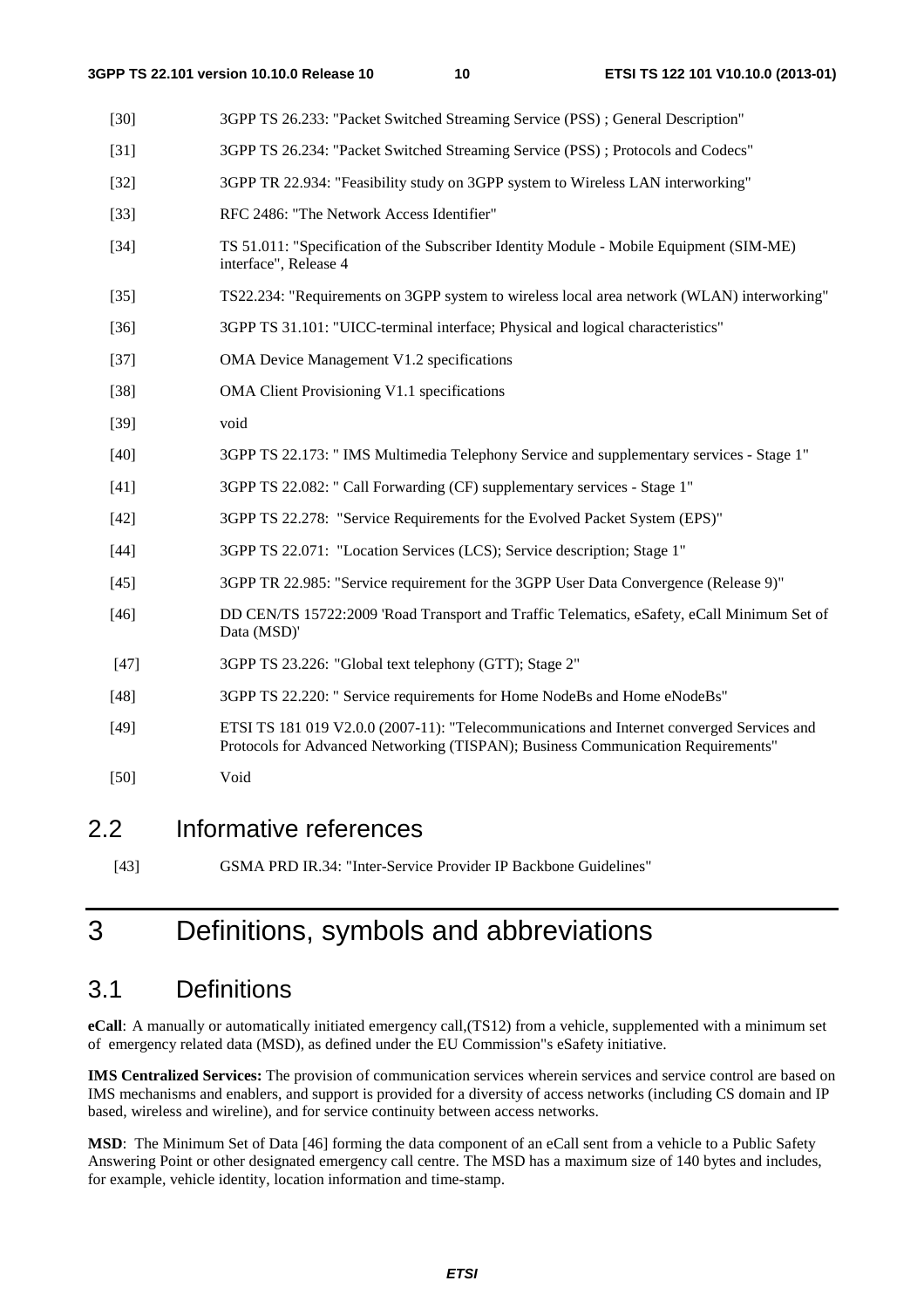Further definitions are given in 3GPP TR 21.905 [29].

### 3.2 Abbreviations

For the purposes of this TS, the following abbreviations apply:

| <b>IVS</b> | In Vehicle System (eCall terminal and associated sub-systems in vehicle) |
|------------|--------------------------------------------------------------------------|
| ME         | Mobile Equipment                                                         |
| PC.        | Personal Computer                                                        |

Further abbreviations are given in 3GPP TR 21.905 [29].

# 4 General

# 4.1 Aims of 3GPP specifications

It shall be capable of delivering audio, text, video and graphics direct to people and provide them with access to the next generation of information based services. It moves mobile and personal communications forward from existing systems, delivering mass market low-cost digital telecommunication and IP-based multimedia services.

The aims are:

- to enable users to access a wide range of telecommunications services, including many that are today undefined as well as multi-media and high data rates.
- to facilitate the provision of a high quality of service (particularly speech quality) similar to that provided by fixed networks;
- to facilitate the provision of small, easy to use, low cost terminals with long talk time and long standby operation;
- to provide an efficient means of using network resources (particularly radio spectrum).

# 4.2 Standardisation of Service Capabilities

Existing systems have traditionally standardised the complete sets of teleservices, applications and supplementary services which they provide. As a consequence, substantial efforts are often required to introduce new services or simply to modify the existing one (customisation). This makes it more difficult for operators to differentiate their services. At the same time however, this may reduce the complexity of providing a service across different operators" networks.

3GPP shall therefore preferentially standardise service capabilities. In circumstances where the service is meant to be used across different operators" networks, hence a common specification set is of paramount importance, the service should be standardised to a level of detail sufficient to ensure interoperability and interworking across different operators" networks. Service capabilities consist of bearers defined by QoS parameters and the mechanisms needed to realise services. These mechanisms include the functionality provided by various network elements, the communication between them and the storage of associated data. This TS provides a conceptual description of a service architecture and architecture requirements which aim to provide service capabilities. It is intended that these standardised capabilities should provide a defined platform which will enable the support of speech, video, multi-media, messaging, data, teleservices, user applications and supplementary services and enable the market for services to be determined by users and home environments.

#### 4.2.1 Provision of service capabilities in shared networks

The provision of services and service capabilities that is possible to offer in a network shall not be restricted by the existence of the network sharing It shall be possible for a core network operator to differentiate its service offering from other core network operators within the shared network.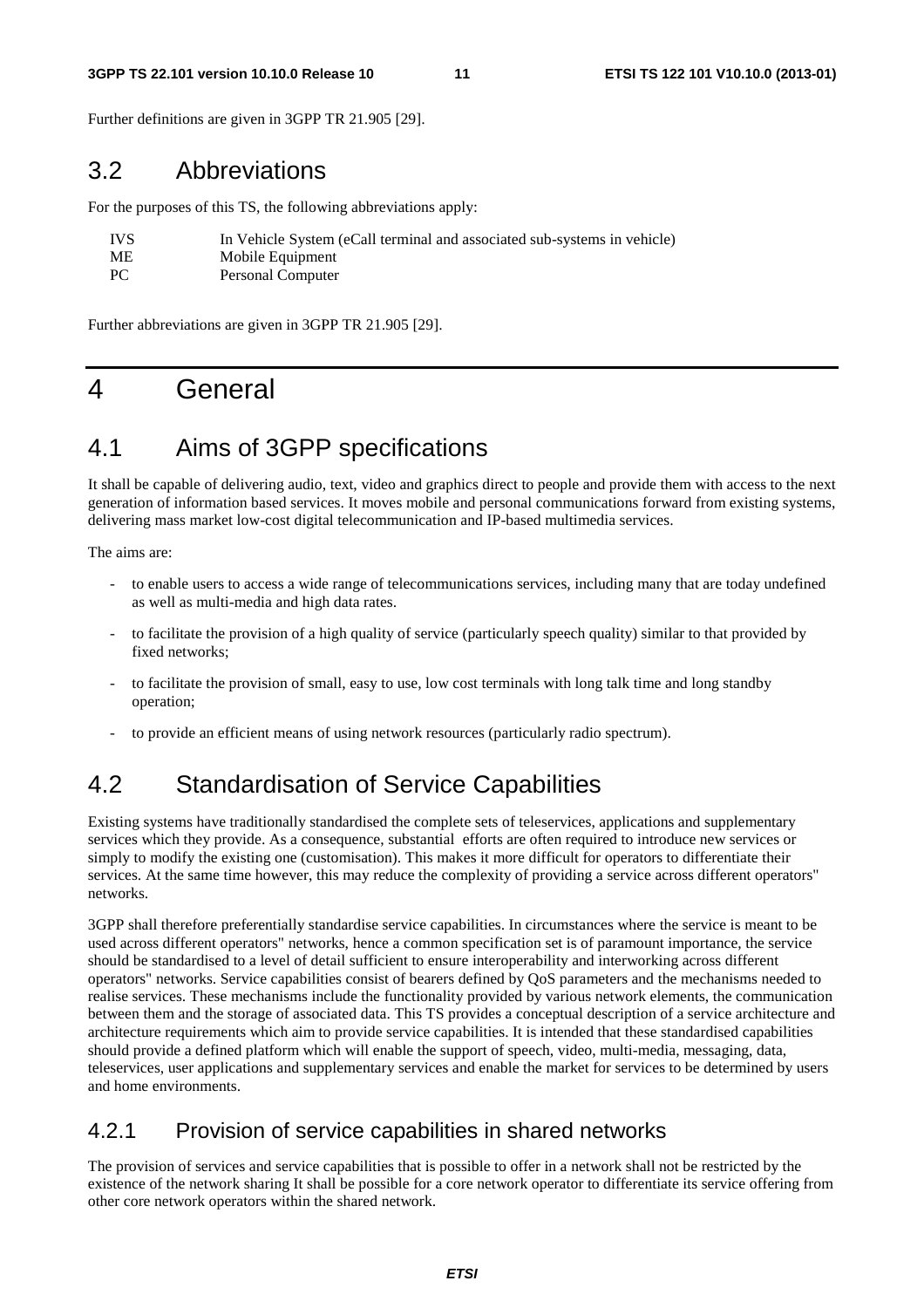It shall be possible to control the access to service capabilities offered by a shared network according to the core network operator the user is subscribed to.

# 4.3 Efficient Use of Network Resources

#### 4.3.1 Network Traffic Patterns

Service capabilities shall take account of the discontinuous and asymmetric nature of most teleservices, multimedia services and user applications in order to make efficient use of network resources (particularly radio resources).

### 4.3.2 Mass Simultaneous Registration

When a large number of subscribers enter in a registration area in which they have not registered, the core and radio access network shall be able to provide a capability to optimize the mass simultaneous registration traffic at a given instance of time. The core and radio access network shall be able to keep providing the service (e.g. mobile originated and mobile terminated services) without interruption for those subscribers who are originally in the cell which receive the mass simultaneous registration traffic.

#### 4.3.3 Radio Interface

Service capabilities shall be provided in a wide range of radio operating environments (where a radio environment is characterised in terms of propagation environment, mobile equipment relative speeds and traffic characteristics). Although 3GPP aims to minimise the number of radio interfaces and to maximise commonality between them, it may utilise several radio interfaces, each optimised for different environments. Each radio interface may provide differing service capabilities. 3GPP specifications include UTRA(N) radio interface supporting two modes (TDD and FDD), an Evolved UTRA(N) radio interface and GERAN radio interface. Additionally, it may be possible to connect to the 3GPP system using radio interfaces and fixed access technologies specified outside of 3GPP.

3GPP specifications shall provide a mechanism which will enable a piece of user equipment (UE) to adapt to different radio interfaces as necessary and to determine the service capabilities available. The specifications shall also provide a mechanism which will enable a UE to select radio interfaces capable of providing appropriate service capabilities and support mobility between multiple radio interfaces.

### 4.3.4 Real-time Resource Usage

To enable network operators to render services efficiently, dimension their networks and set tariffs that more accurately reflect radio resource usage, real time information on resource usage is needed. When requested, it shall be possible for the serving cell type (e.g. RAT), cell ID / UTRAN Service Area Identity and cell / Service Area capability usage (e.g. HSDPA, E-DCH) information to be made available to the core network. Cell / Service Area capability usage information may include, for example, user(s) identity, start and finish time of data transfer, up-link and down-link data rates, volumes of data and other statistical information.

### 4.3.5 Selected IP Traffic Offload (SIPTO) for PS Domain only

#### 4.3.5.1 Requirements for SIPTO in the Mobile Operator Network

It shall be possible to offload selected traffic (e.g. internet) associated with a particular APN close to the UE's point of attachment to the access network.

The following requirements apply to Selected IP Traffic Offload:

- The mobile operator may enable/disable Selected IP Traffic Offload on a per UE per APN basis (e.g. based on tariff, subscription type etc.).
- It shall be possible for IP traffic of a UE associated with a particular defined APN to be offloaded while IP traffic of that same UE associated with other defined APN(s) is not offloaded.
- It shall be possible to perform Selected IP Traffic Offload per APN for pre-Release 10 UEs.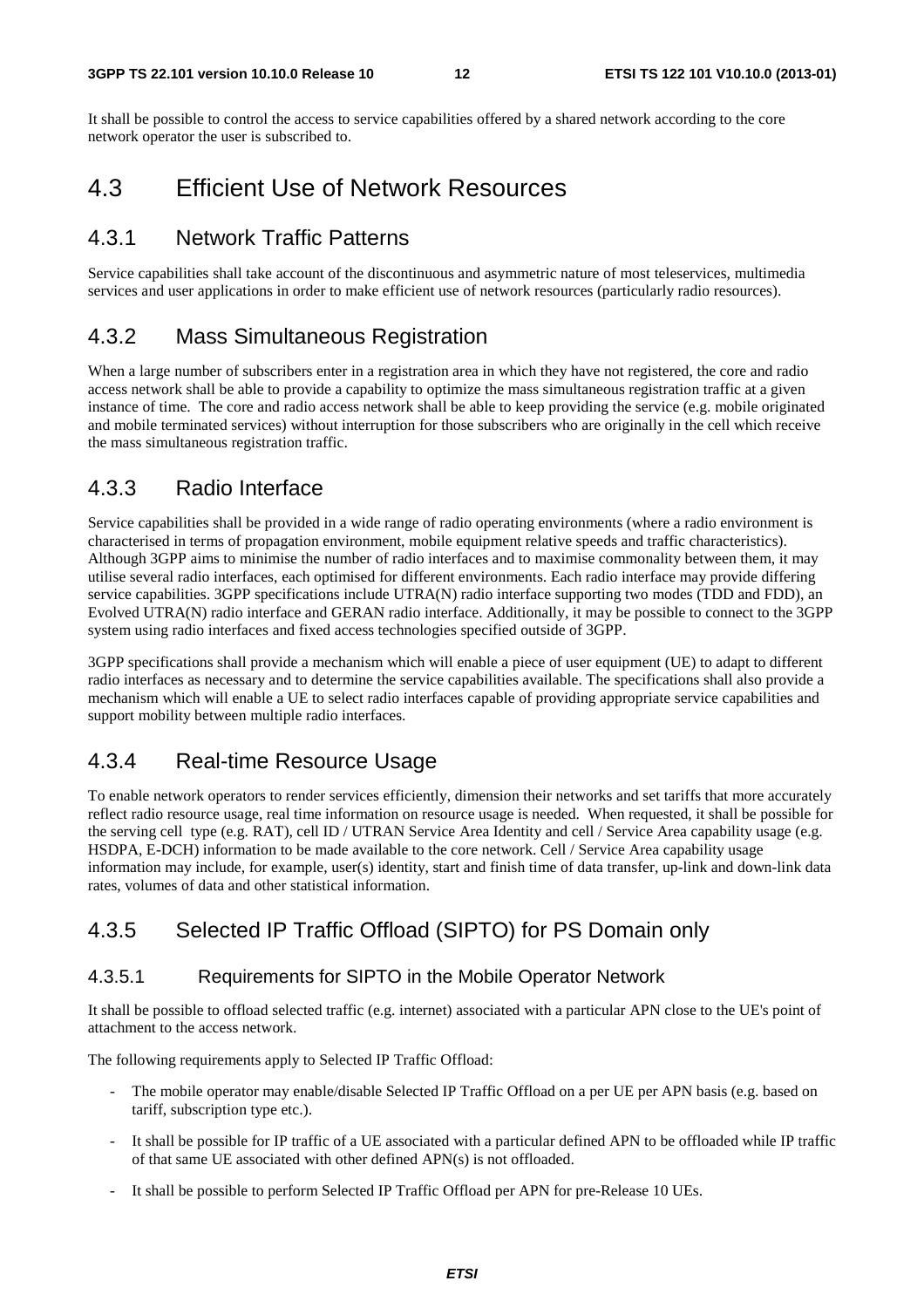- Offloading selected IP traffic for a UE shall not affect services running in parallel for the same UE.
- It shall be possible for the mobile operator to collect traffic and signalling performance measurements related to Selected IP Traffic Offload for each user.
- Selected IP Traffic Offload shall not compromise the security of the mobile operator's network.
- The network shall be able to perform Selected IP Traffic Offload without any user interaction based on mobile operator policies.
- Selected IP Traffic Offload shall support mobility within the macro network. Any interruption to the data flow during mobility within the macro network shall be minimised.
- Selected IP Traffic Offload may also support mobility during the following mobility events:
	- mobility between the macro network and H(e)NBs; and
	- mobility between H(e)NBs.

Any interruption to the data flow during both these mobility events shall be minimised.

- It shall be possible for the HPLMN to provide the VPLMN with the following information for a particular user:
	- An indication of whether the user"s IP traffic associated with a particular APN is permitted to be subjected to Selected IP Traffic Offload in the visited network;
	- The APN(s) for which Selected IP Traffic Offload is permitted.
- The mobile operator shall be able to enable/disable Selected IP Traffic Offload for certain parts of the network.
- Selected IP Traffic Offload shall not compromise integrity and confidentiality of offloaded traffic.

#### 4.3.5.2 Void

# 4.4 Compatibility with Global Standards

3GPP specifications aim to be compatible with IMT-2000 and to provide global terminal mobility (roaming), enabling the user to take his/her terminal to different regions of the world and to be provided with services. It is probable that different regions of the world will adopt different radio interface technologies. IMT-2000, as a global standard, should therefore enable a IMT-2000 terminal to determine the radio interface technology and the radio interface standard used in a region. Global terminal roaming also requires the global standardisation of service capabilities. As far as possible the method of indication of the radio interface standard and available service capabilities shall be aligned with IMT-2000.

3GPP specifications shall enable users to access the services provided by their home environment in the same way via any serving network provided the necessary service capabilities are available in the serving network.

The 3GPP specifications will be available for the partner organisations to adopt as their regional standards. For example in Europe, ETSI may adopt them as standards for both GSM and UMTS.

# 4.5 Void

# 4.6 Functionality of Serving Network and Home Environment

The following functionality shall be the responsibility of the home environment:

- User Authentication.
- SIM/USIM Issue.
- Billing.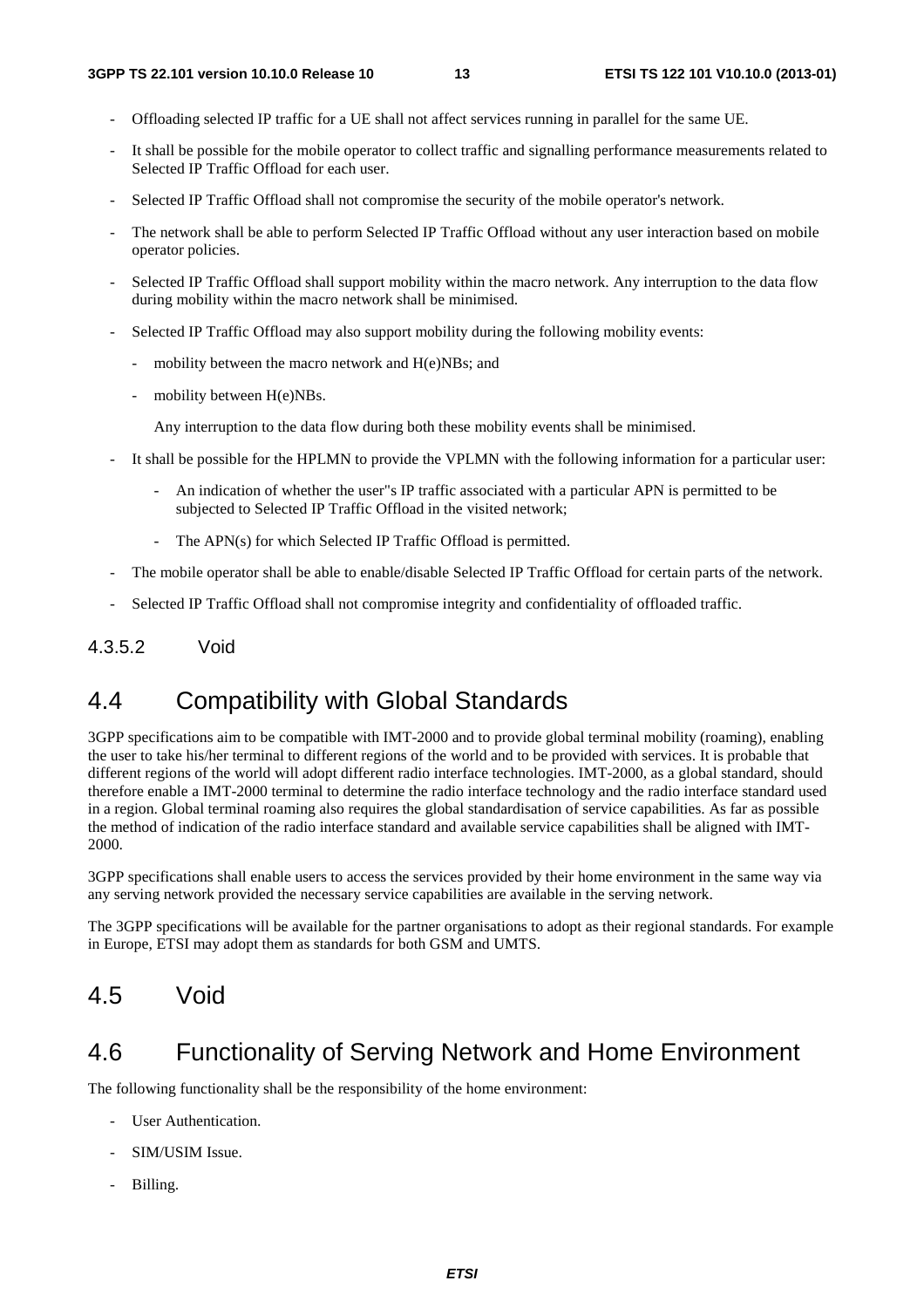User Profile/VHE Management.

The following functionality shall be the responsibility of the serving network:

- Radio or other means of access.
- Transport and signalling.

The following functionality may be the responsibility of either the serving network, the home environment or an appropriate combination of both

- Service Control.
- QoS negotiation.
- Mobility management, including roaming.
- Automatic establishment of roaming agreements.

### 4.7 PLMN Architecture

The network is logically divided into a radio access network and a core network, connected via an open interface. From a functional point of view the core network is divided into a Packet Switched CN Domain, IP Multimedia (IM) CN subsystem [27] and a Circuit Switched CN Domain. IM CN subsystem utilises PS CN domain bearer services.

CS CN domain supports bearer independent transport. There is no difference in service offering or UE functionality due to different transport.

A PS only 3GPP core network is possible as defined within the specification for the Evolved Packet System (EPS) [42].

For further information see 3GPP TS 23.221 [20].

# 4.8 Interworking Between PLMN and Wireless LANs

Aspects related to interworking between PLMN and WLAN are captured in TS 22.234 [35].

### 4.9 Network Sharing

Network sharing shall be transparent to the user.

The specifications shall support both the sharing of:

- (i) radio access network only;
- (ii) radio access network and core network entities connected to radio access network

NOTE: In a normal deployment scenario only one or the other option will be implemented.

It shall be possible to support different mobility management rules, service capabilities and access rights as a function of the home PLMN of the subscribers.

### 4.10 The Evolved Packet System

Evolved Packet System is an evolution of the 3G UMTS characterized by higher-data-rate, lower-latency, packetoptimized system that supports multiple RATs. The Evolved Packet System comprises the Evolved Packet Core together with the evolved radio access network (E-UTRA and E-UTRAN).The service requirements for the Evolved Packet System are specified in TS22.278 [42].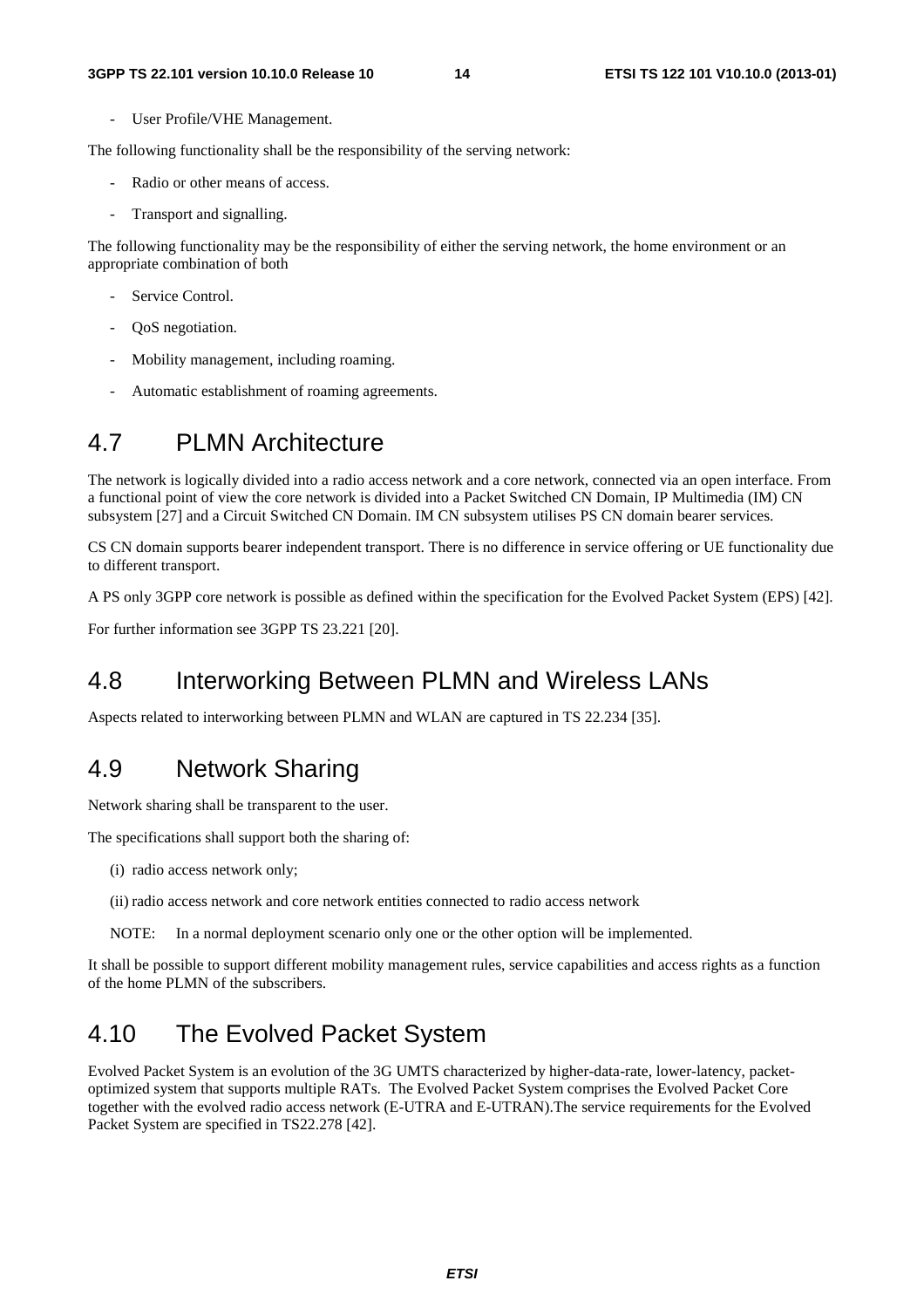# 4.11 User Data Convergence

### 4.11.1 Introduction

The UDC concept [45] supports a layered architecture, separating the data from the application logic in the 3GPP system, so that user data is stored in a logically unique repository allowing access from core and service layer entities, named application front-ends. And such unique repository shall be possible to be shared among different PLMNs that have trusted relationships.

Network elements and functionalities should be designed to access profile data remotely and without storing them permanently locally, i.e. the front-ends shall work in a subscriber dataless configuration.

In some cases, services may depend on user data scattered over UDC and other network elements. UDC may support the ability to access necessary network elements to fetch user data on behalf of these services, while minimizing impacts on existing Network Elements in which the data is located.

Applications can subscribe to specific events which will likely occur on specific user data, and those should be notified when those events do appear. The events can be changes on existing user data, addition of user data, and so on.

Third party applications and non trusted network elements should only be able to access the user data after proper authentication and authorization taking into account security and privacy requirements, i.e. it should be possible to present different views on the data to the parties which require access, dependent on the authorization.UDC concept is backwards compatible with 3GPP systems, i.e. it does not have an impact on traffic mechanisms, reference points and protocols of existing network elements.

The UDC concept preserves user authentication and authorization of services across domains, ensuring secured users" access to network.

#### 4.11.2 Management of user data

Due to the logical centralization of user data, it is necessary for UDC to support the provisioning of the user data, that is, user data manipulation like creation, deletion, reading, modification and other operations. Provisioning shall be possible via an external system, self care or dynamically via applications offering e.g. user service configuration facilities.

Operations carried out in the framework of UDC shall support the ACID (Atomicity, Consistency, Isolation, and Durability) characteristics.

### 4.11.3 User Data Modelling

User Data Modelling refers to the different models that apply to user data convergence: Information Models and Data Models.

An Information Model denotes an abstract, formal representation of entity types, including their properties and relationships, the operations (e.g. read, write…) that can be performed on them, and related rules and constraints. In the information model, entities might have network topology relationship with each other.

In order to accommodate multiple applications and services, existing and new ones, a common baseline information model shall be developed and shall, at minimum, clearly distinguish a number of concepts as entity types:

- Subscriber with relation to several users (e.g. a company and its employees),
- · A user attached to different subscriptions (e.g. for a private and a professional service usage)
- A user using multiple devices (e.g. mobiles or fixed)
- Grouping of users to certain categories
- A particular user as member of a certain group
- Service providers" services provided by network operators
- Enterprise services provided by network operators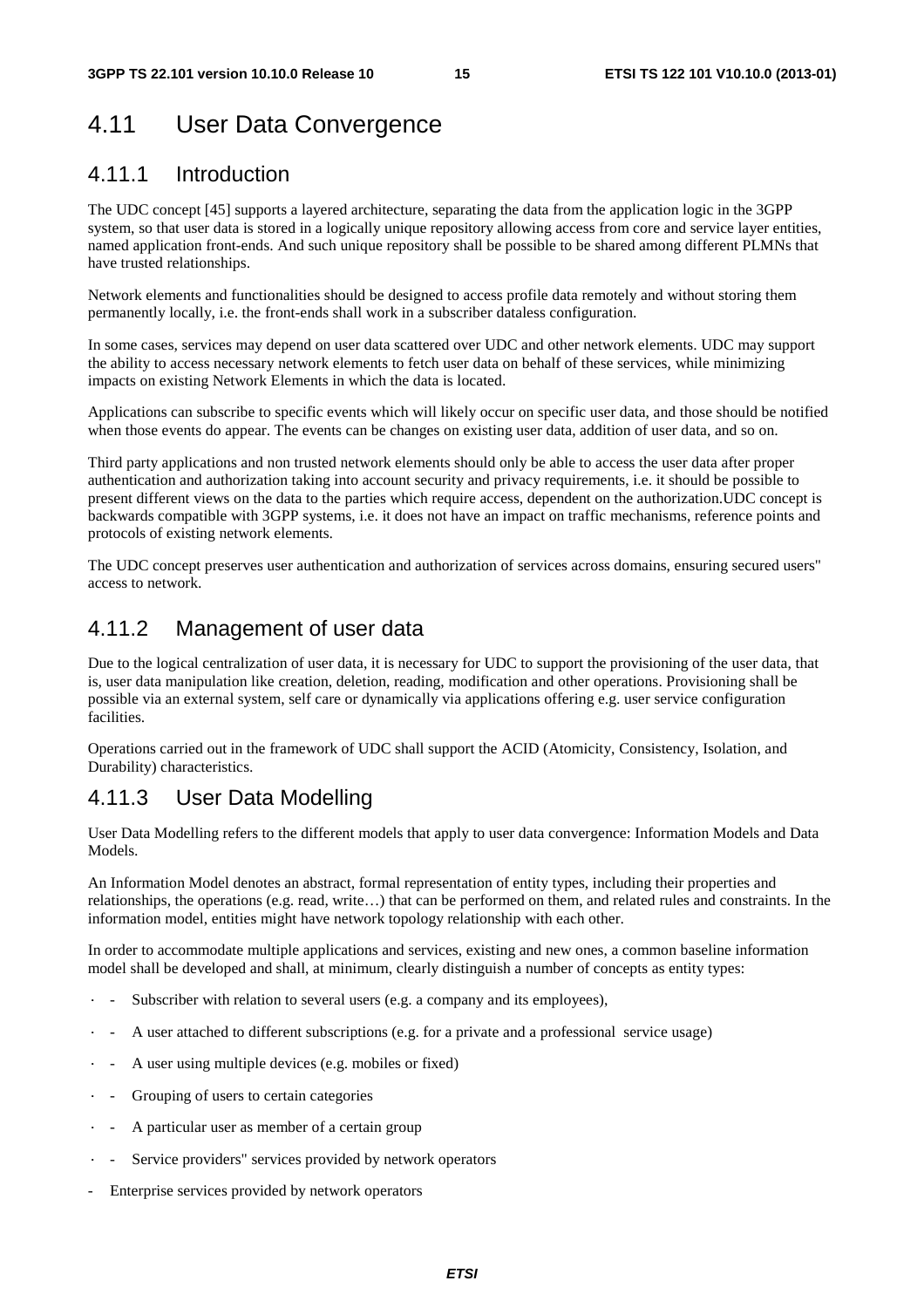The baseline information model shall be future proof. It shall not be tied to any specific implementation of the data base or its interfaces. It shall provide flexibility (in its data structure and content), extensibility and multi-application approach.

By extensible, it shall be understood that new applications and/or new service profiles can be added by the operator, if necessary. The flexibility shall permit new data for existing applications to be introduced, or modified.

Data Models are practical implementations of the common information model, e.g. Tree-like modelling and are not subject to standardization in this release. The common information model shall allow deriving one or more data models.

Each application shall only interface the UDC for the data it is dealing with, and not be impacted by other data that UDC stores for other applications. It corresponds to the concept of a data view specific to a given application.

An application can allow access by other applications to data for which it is responsible. This can be done under certain constraint customized by operators.

Access to the UDC data shall be independent of the structure of the data models, i.e. the changes in the data models shall not affect the interface.

# 5 Evolution

### 5.1 Support of 2G services

The 3GPP specifications shall be capable of supporting existing 2G services in a manner which is transparent to the users of these services.

### 5.2 Provision and evolution of services

Since a phased approach has been adopted, the same general service principles shall apply to each phase. Support of services from an end user perspective is understood to be an important driver for established mobile users to stay with their existing operator while taking the new services into use. It is therefore important to enable operators to offer continued support of legacy services in future releases. Previous release services shall as a principle also be supported in the following releases.

Networks shall be capable of providing a specified core set of capabilities.

The core set of capabilities should permit home environment to offer a range of distinctive services including those which cannot be implemented on systems based on previous release specifications.

It shall be possible for the home environment to develop services with full roaming capability.

The radio interface should not unnecessarily restrict the development of new services (within physical limitations).

The standard shall provide a mechanism which allows a terminal to be easily upgraded so that it can access new services which are within the physical limitations of the terminal.

# 6 Classification of services

In the CS CN domain, the basic services are divided into circuit teleservices (3GPP TS 22.003 [14]) and bearer services (3GPP TS 22.002 [21]) and they can utilise standardised supplementary services (3GPP TS 22.004 [5]).

The PS CN Domain provides IP bearer services. SMS, USSD and UUS can also be considered as bearer services for some applications.

IP multimedia services are the IP based session related services, including voice communications. IP multimedia sessions use IP bearer services provided by the PS CN Domain.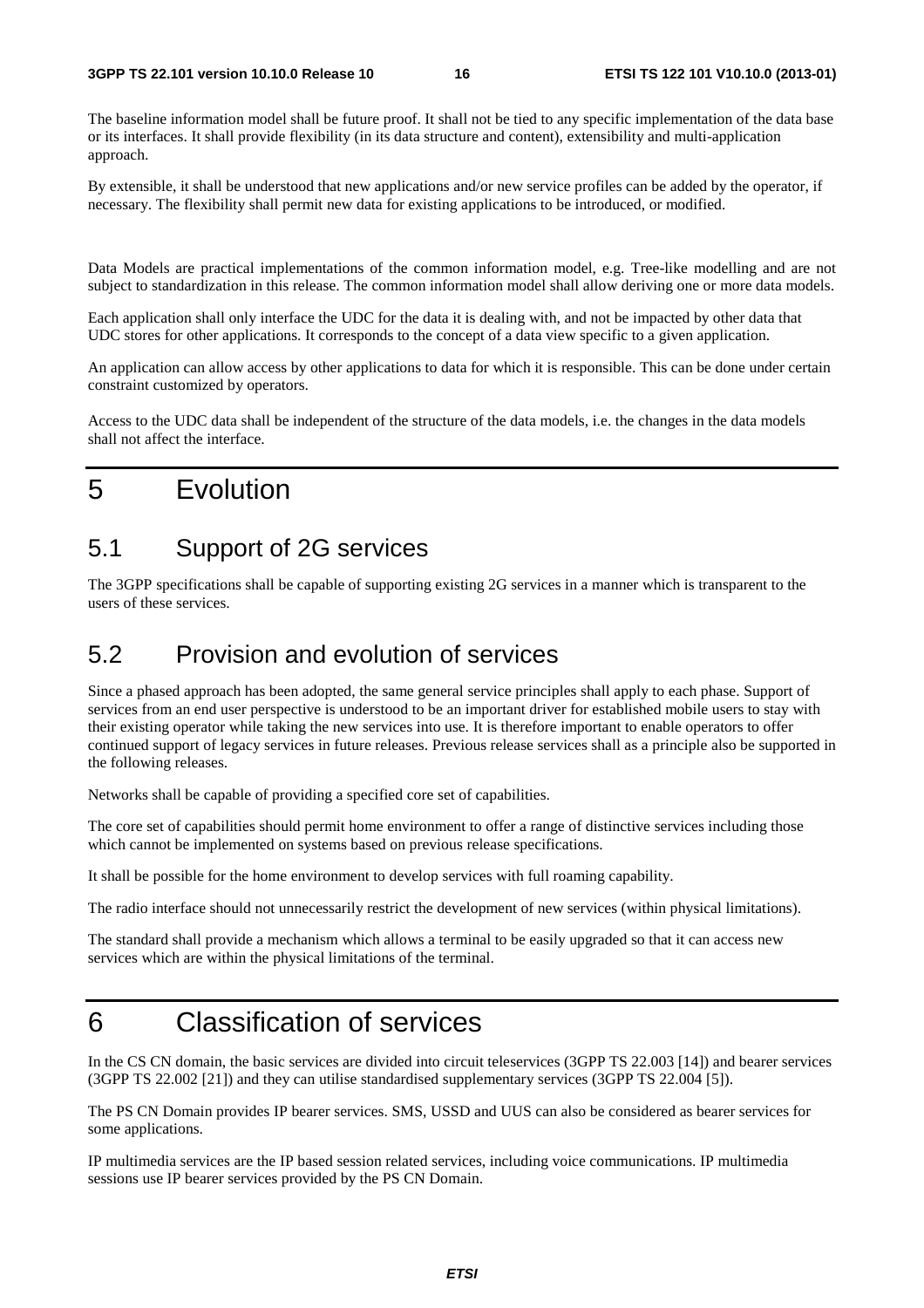Value added non-call related services include a large variety of different operator specific services/applications. They are usually not specified by 3GPP. The services can be based on fully proprietary protocols or standardised protocols outside 3GPP.

In order to create or modify the above services (both call and non-call related services) operators may utilise toolkits standardised by 3GPP (such as CAMEL or LCS) or external solutions (e.g. Internet mechanisms). Pre-paid is an example of an application created with toolkits that may apply to all of the above services categories.



**Figure 1: Service classification** 

# 7 Principles for new service capabilities

# 7.1 General

3GPP specifications shall enable the user of a single terminal to establish and maintain several connections simultaneously. It shall efficiently cater for applications which have variable requirements relating to specific QoS parameters (e.g. throughput) whilst meeting other QoS targets. It shall also cater for applications which are able to take adapt to a range of variations in QoS.

# 7.2 Multimedia

3GPP specifications shall support development of multimedia services and provide the necessary capabilities.

Multimedia services combine two or more media components (e.g. voice, audio, data, video, pictures) within one call. A multimedia service may involve several parties and connections (different parties may provide different media components) and therefore flexibility is required in order to add and delete both resources and parties.

Multimedia services are typically classified as interactive or distribution services.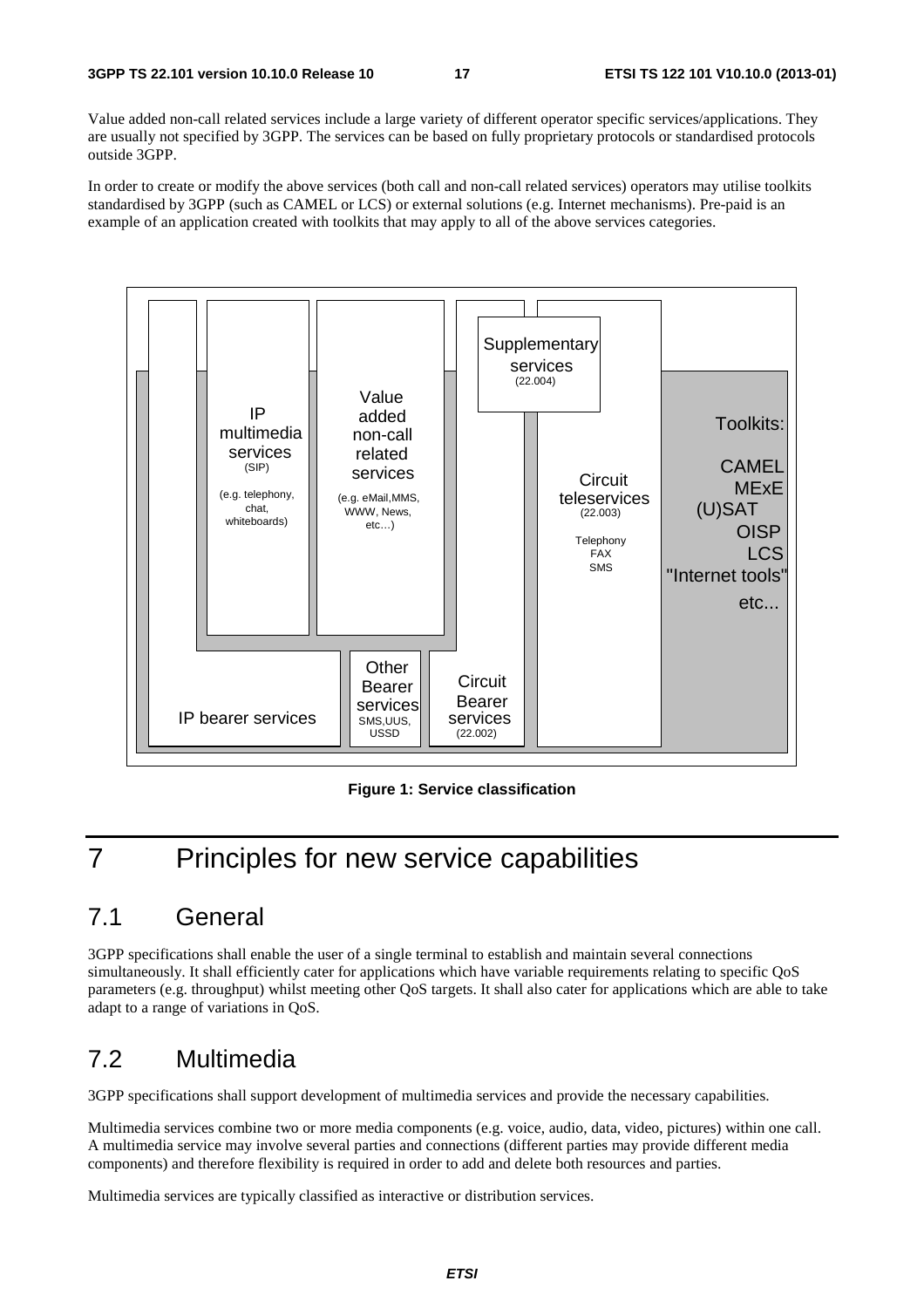Interactive services are typically subdivided into conversational, messaging and retrieval services:

Conversational services are real time (no store and forward), usually bi-directional where low end to end delays (< 100 ms) and a high degree of synchronisation between media components (implying low delay variation) are required. Video telephony and video conferencing are typical conversational services."

Messaging services offer user to user communication via store and forward units (mailbox or message handling devices). Messaging services might typically provide combined voice and text, audio and high-resolution images.

Retrieval services enable a user to retrieve information stored in one or many information centres. The start at which an information sequence is sent by an information centre to the user is under control of the user. Each information centre accessed may provide a different media component, e.g. high resolution images, audio and general archival information.

Distribution services are typically subdivided into those providing user presentation control and those without user presentation control.

Distribution services without user control are broadcast services where information is supplied by a central source and where the user can access the flow of information without any ability to control the start or order of presentation e.g. television or audio broadcast services.

Distribution services with user control are broadcast services where information is broadcast as a repetitive sequence and the ability to access sequence numbering allocated to frames of information enables the user (or the user"s terminal) to control the start and order of presentation of information.

#### 7.2.1 Circuit Switched (CS) multimedia calls

CS multimedia call is a Bearer Service which utilises Synchronous Transparent Data service. The following basic requirements shall be supported for CS multimedia calls [24]:

- CS multimedia call shall be based on a 3GPP specific subset of H.324M.
- All call scenarios shall be supported, i.e. Mobile Originating and Mobile Terminating call against Mobile, ISDN and PSTN call party.
- Single and multiple numbering schemes shall be supported.
- Fallback to speech (TS 11 [14]) shall be supported from 3.1kHz Ext. PLMN multimedia bearer, i.e. if setup of the multimedia call fails the call will be set up as a speech call.
- Service change and fallback shall be supported for UDI/RDI multimedia bearer and speech, to allow fallback to a less preferred service if the preferred service is unsupported, and to change the service between speech and multimedia during the call.
- In the case where a CS multimedia call includes speech (e.g. video call) then the following requirements apply:
	- A user shall be able to change between a speech and CS multimedia call, when desired.
	- When the CS multimedia call is no longer supported, for example due to degraded coverage conditions (including UTRAN to GERAN only transitions), service change shall occur automatically from a CS multimedia call to speech.
	- When a CS multimedia call can be supported, for example due to improved coverage conditions (including GERAN only to UTRAN or UTRAN/GERAN transitions), service change back to the CS multimedia call may be initiated by the network.
	- Other services than CS multimedia call may exist which utilise the Synchronous Transparent Data service. Service transition to/from speech described for CS multimedia call in this clause shall only apply to CS multimedia call and not Synchronous Transparent Data services in general.
- Different bitrates as specified at 3GPP TS 22.002 [21] shall be supported.
- Supplementary services apply to multimedia calls as for Synchronous Transparent Data service according to 3GPP TS 22.004[5].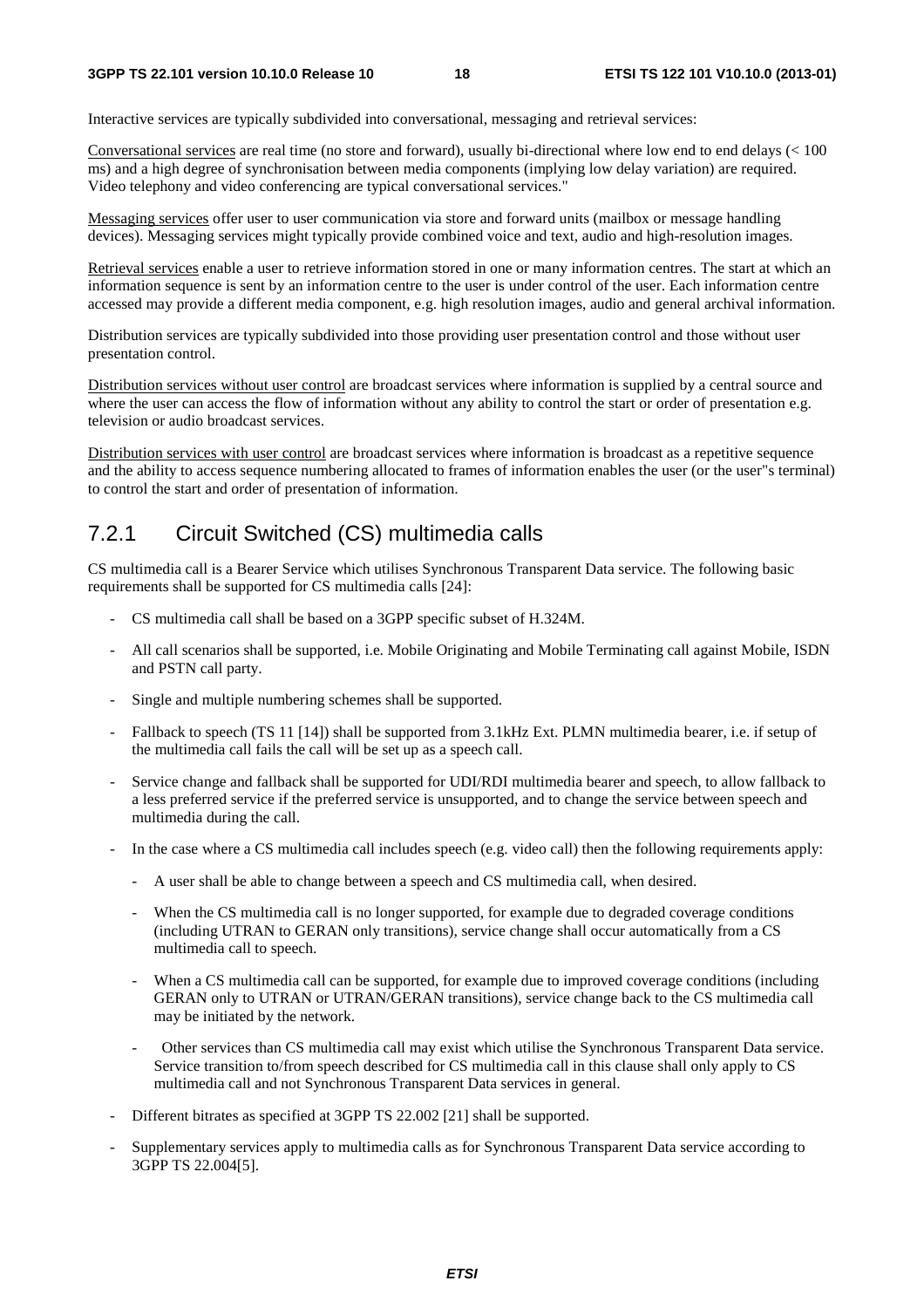- When accepting a multimedia call, the user shall be able to request a service change to speech before the call is answered, such that the multimedia path is never actually connected through to the user"s phone.
- The user shall be able to deny a service change to multimedia during the call.

#### 7.2.2 IP multimedia (IM) sessions

IP multimedia services are not the evolution of the circuit switched services but represent a new category of services, mobile terminals, services capabilities, and user expectations. Any new multimedia service, which may have a similar name or functionality to a comparable standardised service, does not necessarily have to have the same look and feel from the user's perspective of the standardised service. Voice communications (IP telephony) is one example of realtime service that would be provided as an IP multimedia application.

The following basic requirements are be supported for IP multimedia [27]:

- IP multimedia session control shall be based on SIP [28].
- All session scenarios shall be supported; i.e. Mobile Originating and Mobile Terminating sessions against Internet/Intranet, CS or IM Mobile, ISDN, PSTN call party.
- MSISDN and SIP URL numbering and addressing schemes shall be supported.
- IP multimedia applications shall as a principle, not be standardised, allowing service provider specific variations.

### 7.2.3 Multimedia Messaging Service (MMS)

The following basic requirements are be supported for MMS:

- Store-and-forward multimedia messaging service with mobile and non-mobile users [25].
- MMS shall be capable of supporting integration of different types of messaging (e.g. fax, SMS, Multimedia, voicemail, e-mail etc.) in a consistent manner.
- Streamed and batch delivery for both message download from the network to the terminal, and messages upload from the terminal to the network.

#### 7.2.4 Text Conversation

Global Text Telephony ( GTT ) is a feature that enables real-time text conversation [26].

- GTT enables real time, character by character, text conversation to be included in any conversational service, Circuit Switched as well as IP based.
- It is possible to use the text component in a session together with other media components, especially video and voice.
- Interworking with existing text telephony in PSTN as well as emerging forms of standardised text conversation in all networks is within the scope of this feature.
- The text media component can be included initially in the session, or added at any stage during the session.
- The text component is intended for human input and reading, and therefore supports human capabilities in text input speed. The character set support is suitable for the languages the users communicate in.
- GTT specifies limited interoperation with Multimedia Messaging Services including a possibility to divert to messaging in case of call failure and sharing user interface equipment and external UE interfaces.

### 7.2.5 Packet Switched Streaming Service

The following basic requirements are to be supported for streaming :

The streaming service uses a client / server model which is transparent to the PLMN. The client controls the initiation and execution of the service.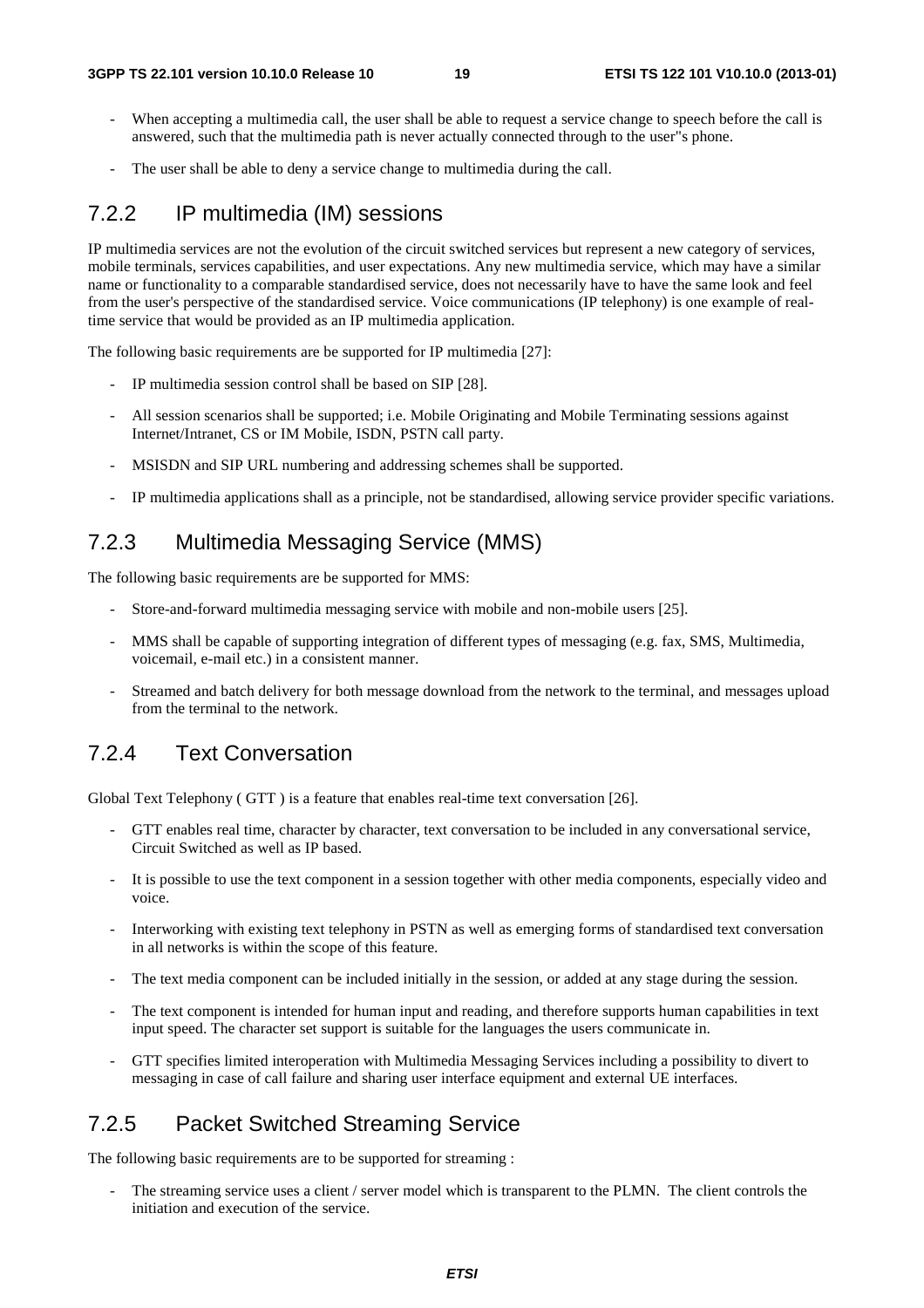- The streaming service [30] shall use existing standards (codecs and protocols [31]) where these are available.
- The streaming service utilises the PS Domain with the QoS requirements as specified in 3GPP TS 22.105 [1].

# 7.3 Service Management Requirements

3GPP specifications shall include standardised protocols enabling service management. It shall enable control, creation and subscription of service capabilities and services, and the management of user profiles.

## 7.4 Automatic Device Detection

The home environment should be automatically notified when a user, identified by a SIM/USIM, has changed ME and should be informed of the identity of the new ME. This should be applicable to any ME. It should also be possible to achieve Automatic Device Detection for users using any SIM/USIM.

Note: The purpose of this is to enable an automatic configuration of terminals by the operator for specific applications/services if so needed. The procedure for such an automatic configuration need not to be standardized by 3GPP.

The notification that a user has changed ME shall be given as early as possible.

8 Service architecture

In order to provide standardisation of service capabilities a service architecture shown by Figure 2 is envisaged



Figure 2: Service Architecture

#### **Figure 2: Service Architecture**

A number of bearers shall be provided that can differ in flexibility and offer different capabilities. Bearers may be characterised by parameters such as "throughput", "delay tolerance", "maximum bit error rate", "symmetry" etc. These bearers enable information to be transferred appropriate to the provision of teleservices, multimedia services and end user applications generally, via subnetworks which typically provide different specified qualities of service.

The assignment and release of bearers is provided by the bearer control function. Provision should be made for several bearers to be associated with a call and for bearers to be added to a call and/or to be released from a call following call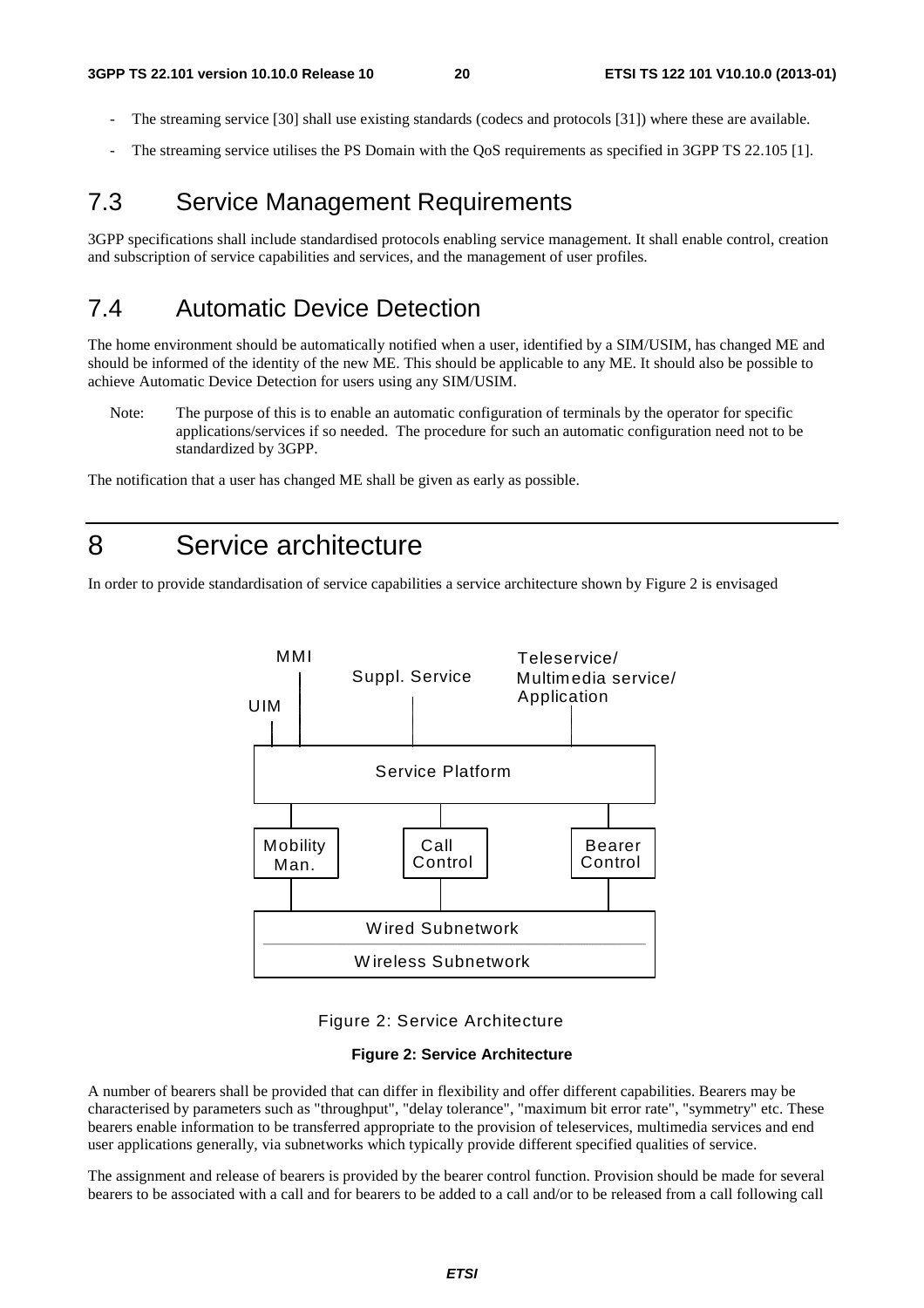establishment. The bearers should be independent of radio environments, radio interface technology and fixed wire transmission systems.

Adaptation/Interworking functions are required in order to take account of the differences between the bearers used for the provision of a teleservice/multimedia service/application in the fixed network and the bearers. Adaptation/Interworking functions are required which take account of the discontinuous and/or asymmetrical nature of most teleservices/multimedia services/applications.

The service platform shall provide interfaces (to serving networks and home environments) appropriate to the support, creation and control of supplementary services, teleservices, multimedia services and user applications. The service platform will also provide interfaces enabling subscribers to control supplementary services, teleservices, multimedia services and user applications.

Supplementary service provision and control will be independent of radio operating environment, radio interface technology and fixed wire transmission systems.

As far as possible, the service platform is required to enable new supplementary services, teleservices, multimedia services and/or end user applications to be supported at minimum cost, with minimum disruption of service and within the shortest possible time.

# 9 Quality of Service (QoS)

The Quality of Service (QoS) parameters should be identified together with appropriate parameter values which set targets to be reached when designing 3GPP specifications, and which also will serve as guidelines for network design and service provision.

The QoS for call set-up time, as an example, can be defined in terms of a mean value and as a percentage of cases which should not exceed a certain time limit. Further information can be found in 3GPP TS 22.105[1].

The performance requirements for the All-IP Network can be found in 3GPP TS 22.278[42].

For UE initiated QoS control OMA device management shall be the primary method for provisioning QoS parameters.

# 10 Emergency Calls

### 10.1 General requirements

It shall be possible to establish an emergency speech or GTT [26], subject to national requirements, call. The term "Emergency call" henceforth refers to both speech and GTT Emergency calls, if applicable. Emergency calls will be routed to the emergency services in accordance with national regulations for where the subscriber is located. This may be based upon one or more default emergency call numbers stored in the ME. It shall be allowed to establish an emergency call without the need to dial a dedicated number to avoid the mis-connection in roaming case, such as menu, by use of a 'red button', or a linkage to a car air bag control. Emergency calls shall be supported by the UE without a SIM/USIM/ISIM being present. No other type than emergency calls shall be accepted without a SIM/USIM/ISIM.

Emergency calls shall be supported by UEs that are subject to service restrictions, e.g. for UEs camping on a cell in a forbidden PLMN or in a forbidden LA (see 3GPP TS 22.011 [11]), or on a CSG cell without the subscriber being a member of that CSG (see 3GPP TS 22.220 [48]). Such emergency calls shall be accepted by the network if required by local regulation.

The Emergency service is required only if the UE supports voice.

NOTE 1: It will be left to the national authorities to decide whether the network accepts emergency calls without the SIM/USIM/ISIM.

It shall be possible to initiate emergency calls to different emergency call centres, depending on the type of emergency. The following types of emergency calls shall be possible:

Police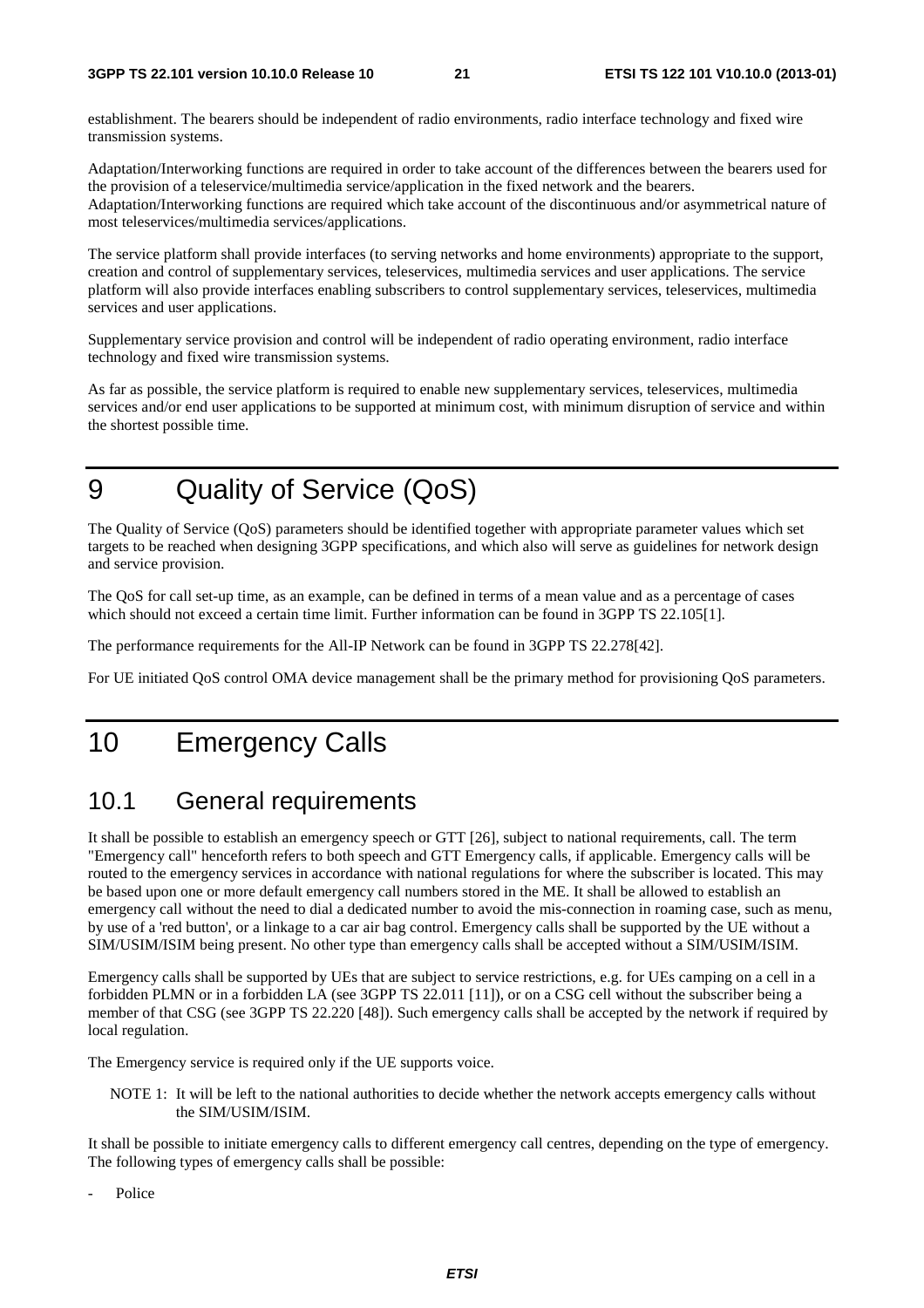- Ambulance
- Fire Brigade
- Marine Guard
- Mountain Rescue
- Manually Initiated eCall (MIeC)
- Automatically Initiated eCall (AIeC)
- Spare

When a SIM/USIM is present, subscriber specific emergency call set-up MMI shall be provided. The Home Environment operator shall specify preferred emergency call numbers (e.g. 999 for UK citizens or 110, 118 and 119 for Japanese citizens). These emergency call numbers shall be stored in the SIM/USIM and the ME shall read this and use any entry of these digits to set up an emergency call. It shall be possible to store more than one instance of this field.

NOTE 2: Release '98 and earlier SIM cards have the capability to store additional emergency call numbers. However in many cases this has not been used.

It shall be possible to tie any emergency call number to any single emergency call type or to any combination of emergency call types. The association between emergency call numbers and emergency call type shall be able to be programmed by the Home Environment operator into the SIM/USIM.

Example:

- 19 Police (Albania)
- 100 Police and Fire Brigade (Greek cities)
- 100 Ambulance and Fire Brigade (Belgium)
- 112 Police and Ambulance (Italy)
- 112 General emergency call, all categories (Sweden)
- 115 Fire Brigade (Italy)
- 144 Ambulance (Austria)
- NOTE 3: If the UE does not recognise the emergency call numbers but the serving network recognises the dialled number as an emergency call number used in the country, a normal call set up takes place over the radio interface and after the serving network has recognised the emergency number the call is routed as an emergency call.

The user friendly MMI that specifies the type of emergency call directly (e.g. menu) should be supported for use in any (i.e. home or visited) PLMN to avoid the mis-connection in roaming case. This shall be allowed both with and without SIM/USIM being present.

When emergency call establishment is initiated, the emergency call type shall be sent by the UE if it is available.

The serving network may download additional emergency call numbers to the UE in order to ensure that local emergency call numbers are known to the UE. The UE shall regard these emergency numbers as valid in that country only (as identified by the MCC) and shall discard them when a new country is entered.

If permitted by local regulation, it shall be possible for the user to prevent the sending of his public user identifiers and the location information to the PSAP (i.e emergency response centre).

NOTE: Operator policies (e.g. requirements for support of emergency communications) may over-ride the user request for suppression.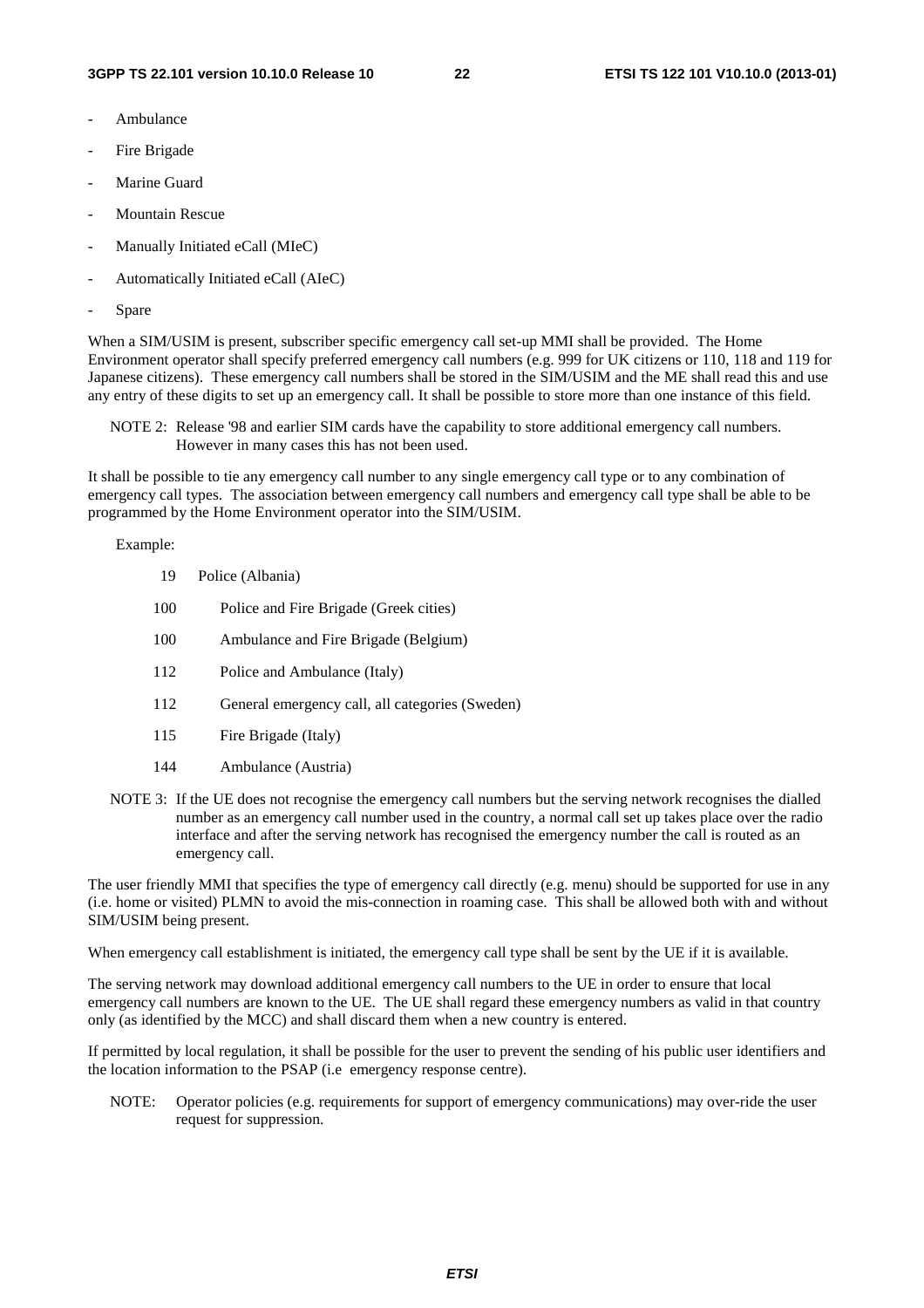### 10.1.1 Identification of emergency numbers

The ME shall identify an emergency number dialled by the end user as a valid emergency number and initiate emergency call establishment if it occurs under one or more of the following conditions. If it occurs outside of the following conditions, the ME should not initiate emergency call establishment but normal call establishment. Emergency number identification takes place before and takes precedence over any other (e.g. supplementary service related) number analysis.

- a) 112 and 911 shall always be available. These numbers shall be stored on the ME.
- b) Any emergency call number stored on a SIM/USIM when the SIM/USIM is present.
- c) 000, 08, 110, 999, 118 and 119 when a SIM/USIM is not present. These numbers shall be stored on the ME.
- d) Additional emergency call numbers that may have been downloaded by the serving network when the SIM/USIM is present.

### 10.1.2 Domains priority and selection for UE attempts to emergency call

A UE that is connected to a domain in which it is possible for the UE to make voice calls, shall use that domain to attempt an emergency callunless serving network policy (based on regulatory requirements and operator needs) requires the UE, including an unauthenticated UE, to attempt the emergency call on a specific domain first.

If the UE is connected to more than one domain in which it is possible for the UE to make voice calls, the UE shall attempt an emergency call on the same domain it would use to originate a non-emergency voice call unless serving network policy (based on regulatory requirements and operator needs) requires the UE, including an unauthenticated UE, to attempt the emergency call on a specific domain first.

In the case where an emergency call attempt by a UE fails, the UE should automatically make a second attempt on the other domain if the UE supports it.

If the user aborts the emergency call setup during the subsequent automatic attempt and immediately tries to set up an emergency call again, then the UE shall immediately attempt in the domain in which the user aborted the emergency call.

#### 10.1.3 Call-Back Requirements

Subject to local/regional regulations the network shall support a call-back from a PSAP.

It shall be possible to supply the user"s Directory Number/MSISDN/SIP URI as the CLI to the PSAP to facilitate callback. The CLI used on call-back shall allow the PSAP to contact the same terminal that originated the emergency call.

NOTE: There is no specific callback requirement for CS supplementary services.

A call-back may be attempted for a period of time defined by local regulations after the emergency call release. In case of a UE in limited service state, call-back is not required.

# 10.2 Emergency calls in the CS CN Domain

A CS CN Domain shall support the emergency call teleservice as defined in 3GPP TS 22.003 [14] (TS12).

If a UE supports TS11(Telephony)[14], then it shall also support TS12(Emergency Calls)[14]. It shall be possible to set up emergency calls initiated by an emergency call number.

# 10.3 Emergency Calls in the PS CN Domain

Without the IM CN subsystem, emergency calls are not supported in the PS CN domain.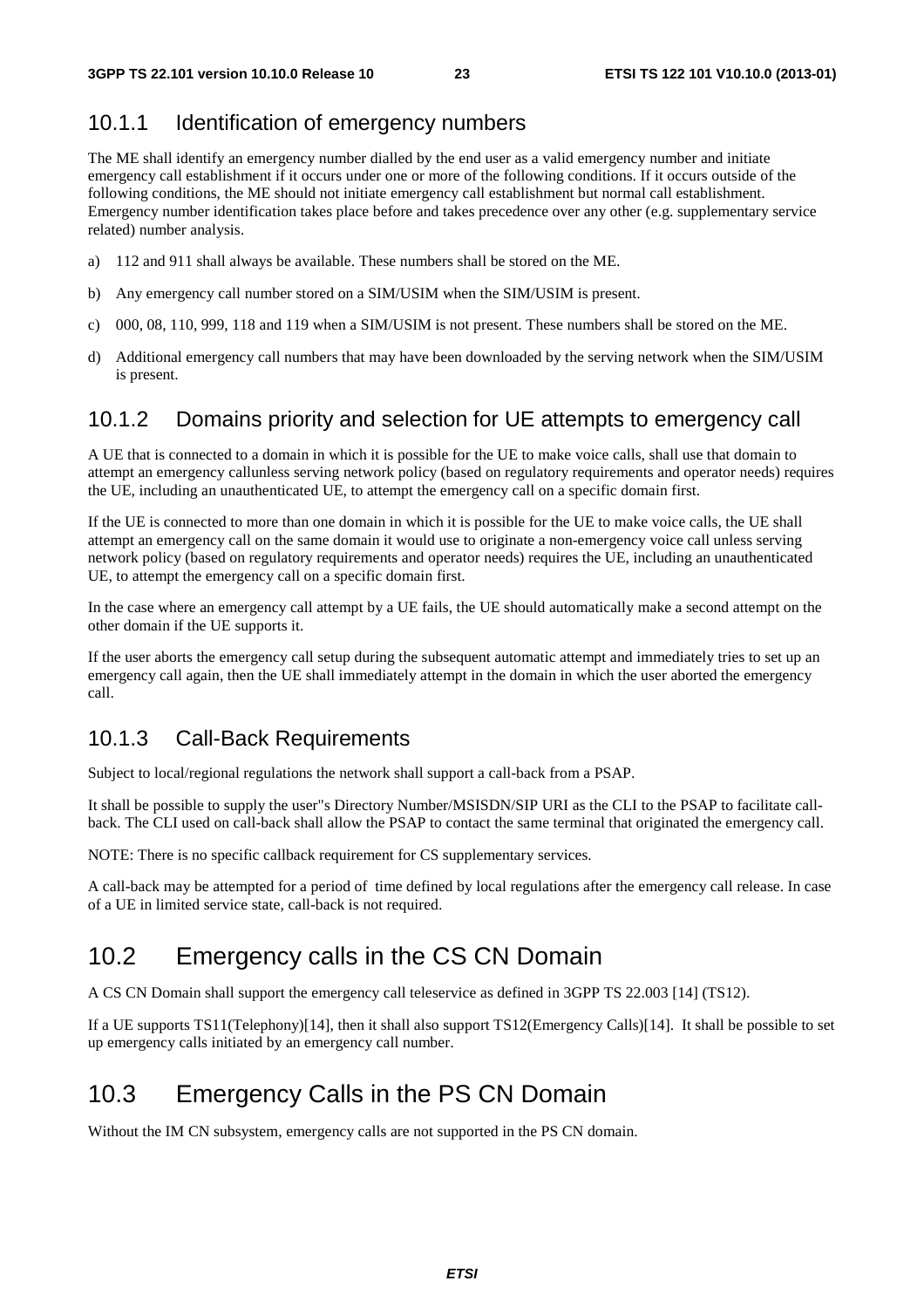# 10.4 Emergency calls in the IM CN subsystem

The IM CN subsystem shall support IMS emergency calls. It shall be possible to set up emergency calls initiated by an emergency call number.

If a UE supports IMS Multimedia Telephony service with speech media as specified in TS 22.173[40] via an access network, then it shall also support IMS emergency calls via that access network.

Emergency calls may be initiated using a private numbering plan [49].

NOTE: There can be an overlap between the private numbering plan of a hosted enterprise and the public numbering plan, what makes translation of emergency numbers necessary.

Emergency calls may be initiated by a service when requested by the user.

NOTE 1: It is not intended to enable automatic setup of emergency calls.

NOTE 2: Other forms of media than speech and GTT-IP[47] for emergency services are for further study.

An emergency call shall take precedence over any other services a UE may be engaged in, if required by local regulation.

Emergency calls from an unauthenticated UE (as far as the IM CN is concerned) shall be supported by the IM CN subsystem, if required by local regulation.

Subject to regulatory requirements, when UEs must be authenticated, both the network and the UE shall support the same authentication and security methods, that are used for non-emergency sessions.

# 10.5 Void

# 10.6 Location Availability for Emergency Calls

National regulations may require wireless networks to provide the emergency caller"s location. This requirement typically overrides the caller"s right to privacy with respect to their location being revealed, but remains in effect only as long as the authorities need to determine the caller"s location. The interpretation of the duration of this privacy override may also be different, subject to national regulation. For example, some countries require location to be available from the wireless network only while the call is up, while others may allow PSAP"s to unilaterally decide how long the location must be made available.

Therefore, the requirement for providing location availability is to allow the network to support providing a mobile caller"s location to the authorities for as long as required by the national regulation in force for that network.

Note: See TS 22.071 [44] for location service requirements on emergency calls.

### 10.7 Transfer of data during emergency calls

Emergency calls may be supplemented with emergency related data [1]. Typically this data enables the accurate geographic location of a manually or automatically activated emergency calling device e.g. an in vehicle system (IVS), to be provided to the Public Safety Answering Point (PSAP).

The following requirements apply to UEs designed to be able to perform transfer of data during an emergency call and to networks supporting transfer of data during an emergency call:

- The data may be sent prior to, in parallel with, or at the start of the voice component of an emergency call.
- Should the PSAP request additional data then this may be possible during the established emergency call.
- The realisation of the transfer of data during an emergency call shall minimise changes to the originating and transit networks.
- Both the voice and data components of the emergency call shall be routed to the same PSAP or designated emergency call centre.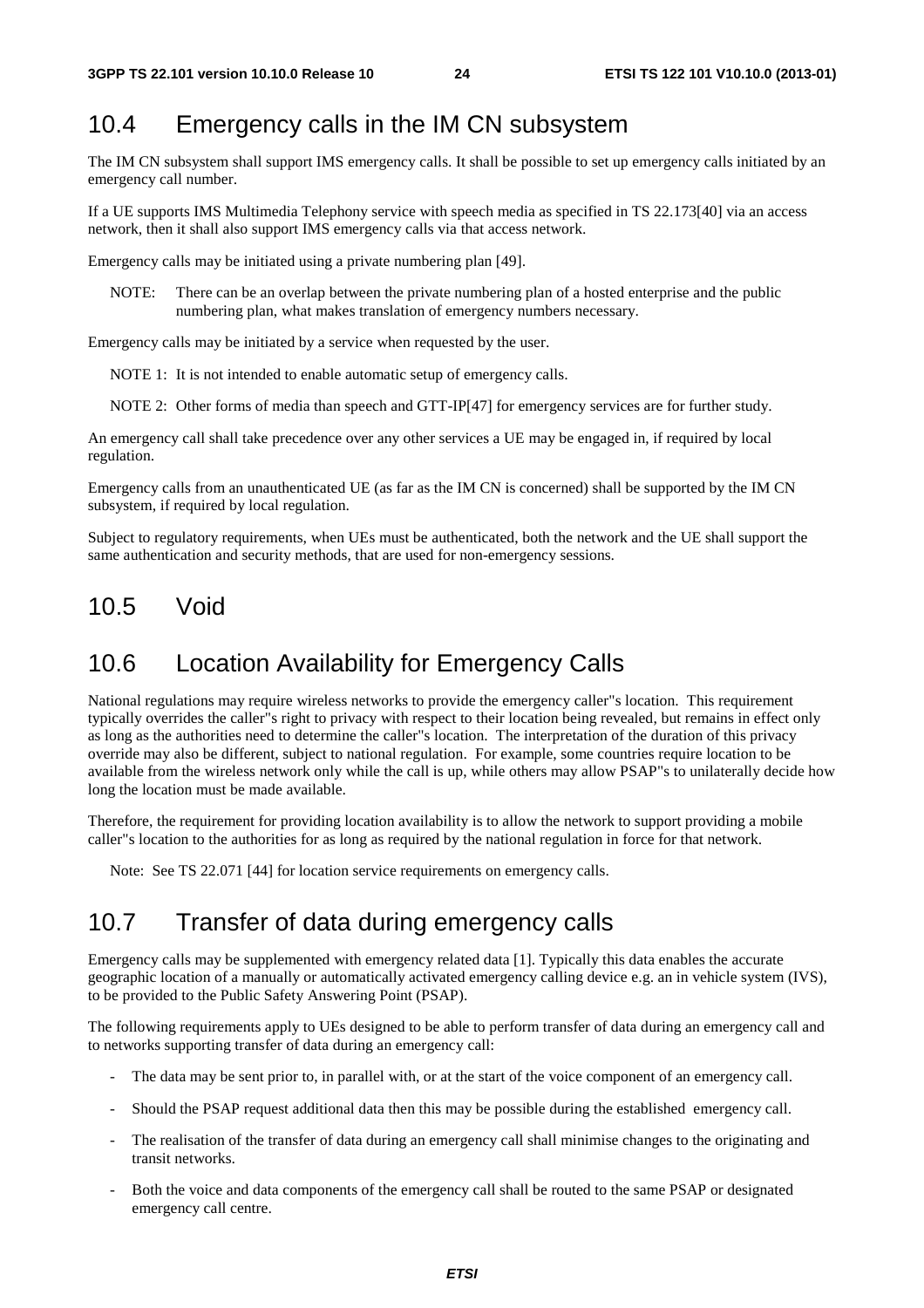- The transmission of the data shall be acknowledged and if necessary data shall be retransmitted.
- The UE shall indicate at call setup if the emergency call will carry supplementary data.

UEs designed to be able to perform transfer data during emergency calls and configured to only perform emergency calls with transfer of data (eCall only mode) shall comply with the following additional requirements:

- The UE shall not perform mobility management procedures, including registration on a PLMN, except when attempting to initiate and during an emergency call, or to initiate a test or reconfiguration of the terminal upon request from the user..
- For UEs that have the ability to be called back by the PSAP, the UE shall be capable to continue mobility management procedures for a limited duration following the termination of the eCall.
- The UE shall contain an USIM application.
- In the case where the user subscribes to other services provided by the PLMN, it shall be possible for the network operator to reconfigure the UE so that it can access the subscribed services.
- It shall be possible for the user of the UE to change network operator/service provider (i.e. to use a different USIM) or for the subscriber to modify the existing subscription used with the UE.
- It shall be possible for the UE upon request from the user to initiate a call to an operator designated nonemergency MSISDN for the purpose of accessing test and terminal reconfiguration services.

Additional national and regional requirements are as specified in Annex A.

# 10.8 Supplementary service interaction during emergency calls

Supplementary services that interrupt or divert the media path between a PSAP and the end device shall be handled as specified in TS 22.173 [40] (e.g. Communication Hold) for Multimedia Telephony. No such Supplementary Services are applicable to CS Emergency Calls (TS12) according to TS 22.004 [5].

# 11 Numbering principles

The following network addressing schemes listed below shall be supported at the relevant domains:

- E.164.
- E.168,
- E.212,
- X.121
- Internet (including e.g. IP address, SIP URI).

# 11.1 Number portability

### 11.1.1 Requirements for CS CN domain

Some numbering schemes shall be fully independent of the supporting serving network and the home environment, allowing users to transfer this number to another home environment. For further information see 3GPP TS 22.066 [7].

An MSISDN shall be allocated to each new user at the start of a subscription. This number may be allocated from one of several numbering domains. For example:

- home / serving environment numbering scheme;
- national numbering scheme;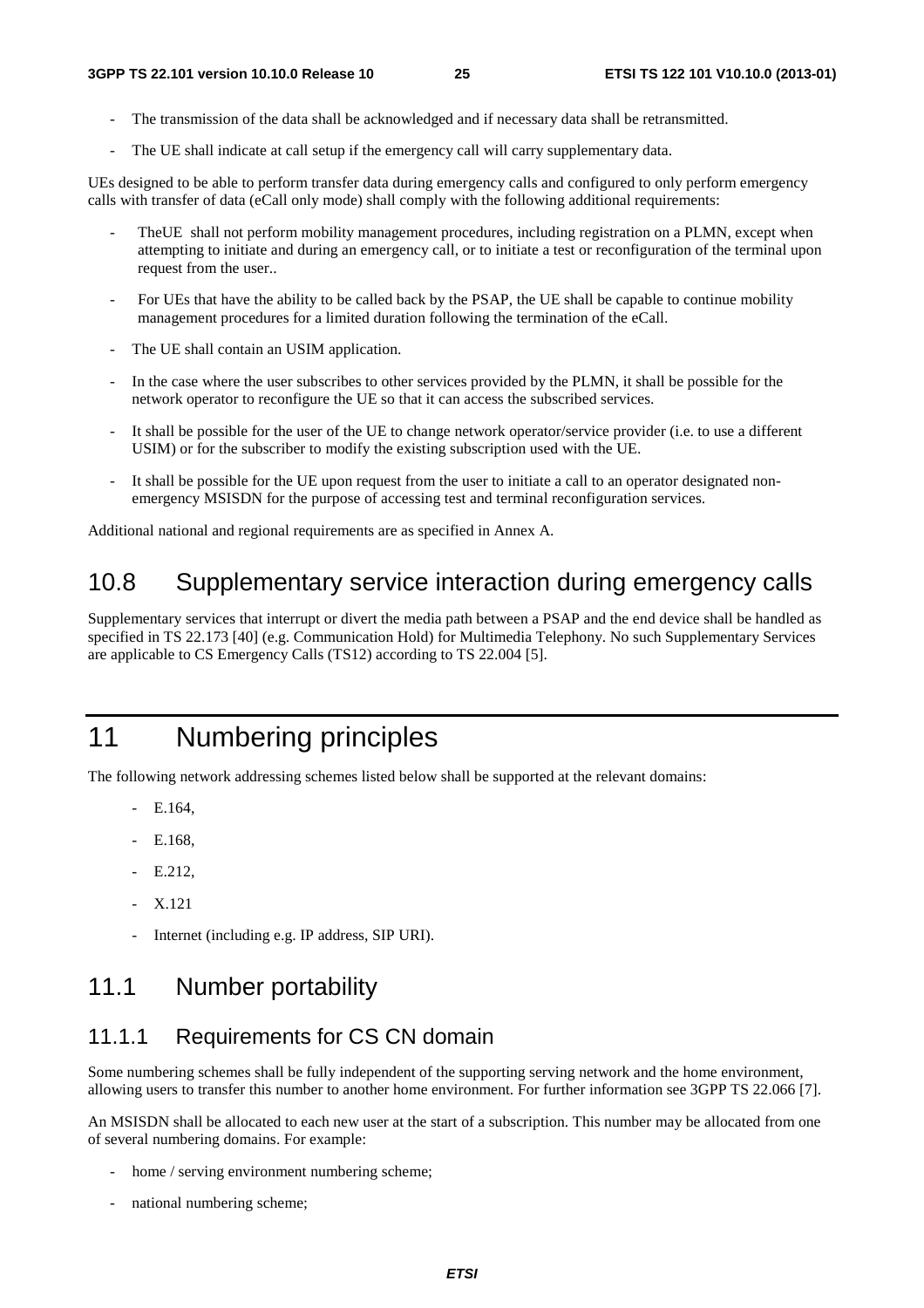- regional numbering scheme;
- global numbering scheme.

A user shall be able to move subscription from one home environment to another without changing the MSISDN provided that the new home environment offers service in the same geographic domain. It is envisaged that home environment s will be able to allocate MSISDNs from each of these domains as required.

#### 11.1.2 Requirements for PS CN domain

None identified.

#### 11.1.3 Requirements for IM CN subsystem

It shall be possible to offer number portability for E.164 numbers within IM CN subsystem. For further information see 3GPP TS 22.066 [7].

### 11.2 Evolution path

Since 3GPP specifications aim to be aligned with IMT-2000, a primary goal in numbering is the provision of global user numbering in line with steps taken by the ITU - SG2.

The numbering scheme and network implementation chosen shall allow for international/global evolution.

- 11.3 Void
- 11.4 Void
- 11.5 Void

### 11.6 Private numbering

A user may wish to use private numbers for the purposes of calling frequent numbers. Therefore there is a requirement for the use, by the user, of Private Numbering Plans (PNPs). These schemes may belong to the user himself, to a home environment or a third party.

### 11.7 Numbering schemes

#### 11.7.1 Multiple numbering scheme

The standards shall support the possiblity of allowing the bearer service associated with an MT call to be implicitly defined by the destination MSISDN, for example to use a different MSISDN to establish voice, fax or data . It will be possible for multiple MSISDNs to be associated with a single subscription.

#### 11.7.2 Single numbering scheme

The standards shall support the possibility of allowing MT calls of different bearer types (eg voice, fax, data) to be routed to a single MSISDN. It is recognised that the implementation of this may depend on the availability of bearer information associated with an incoming call from the adjoining transit network. In particular the standards will support this possibility in the case of an adjoining ISDN transit network.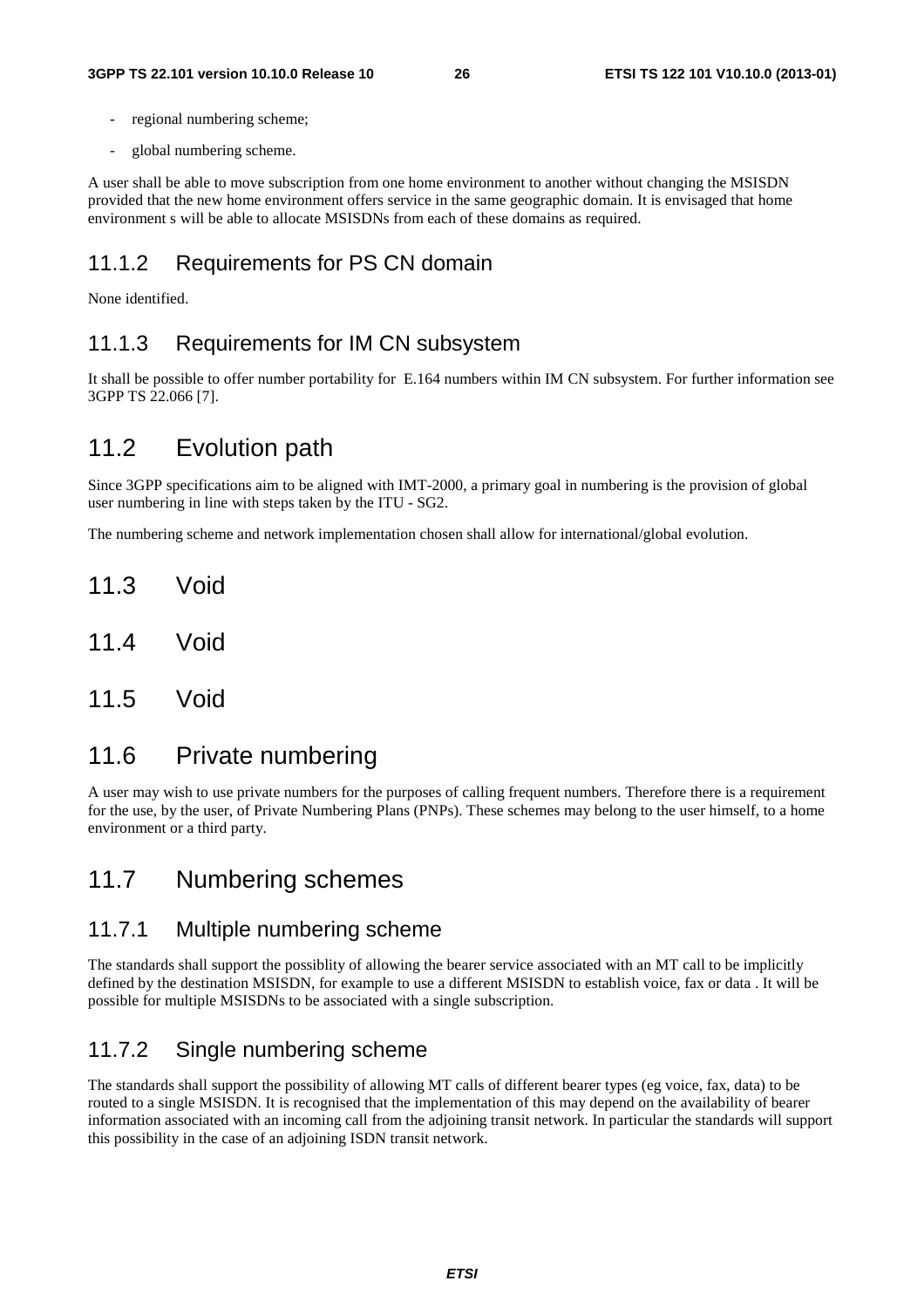## 11.8 Optimal routing

The implementation of the numbering scheme used shall allow for optimal routing; i.e. routing shall not take place simply on the number dialled.

See 3GPP TS 22.079 [8] for some scenarios for the CS CN domain. Optimal routing for IP services is supported by the All-IP Network [42].

# 11a Identification Requirements

# 11a.1 Subscriber Identification

In 3GPP the identity of a subscriber is encoded in a identity module application which is contained on a UICC or on a GSM SIM card. The UICC or GSM SIM card is a removable component of the User Equipment. Three types of identity modules are used in the 3GPP system:

- Universal Subscriber Identity Module (USIM)
- IMS Subscriber Identity Module (ISIM)
- Subscriber Identity Module (SIM) according to GSM

General requirements:

- In the 3GPP system each subscriber shall be uniquely identifiable.
- The serving networks shall be able to authenticate any subscriber that roams onto their network
- If a UE, that is registered on the serving network, contains a GSM SIM card or a UICC containing a identity module application, the serving network shall be able to identify the associated home PLMN.
- Note 1: UE support of GSM SIM is optional.
- Note 2: See the chapter (USIM, UICC and Terminal) of the present specification for a reference, which GSM phase SIMs need to be supported by the network.

# 11a.2 Terminal Identification

It is a requirement that the terminal can be uniquely identified by the home environment and serving network. This shall require a terminal identity scheme which uniquely identifies each terminal, see 3GPP TS 22.016[12].

# 11a.3 Home Environment / Serving Network Identification

Home / serving environments need to route communication to the current location of the user. This shall require a identity scheme which uniquely identifies the serving environment and shall be used for routing purposes.

# 11a.4 Serving Environment / Mobile Virtual Network Identification

A mobile virtual network operator (MVNO) is a service provider that does not have its own radio access network, but resells wireless services, typically under their own brand name, using the network of a host PLMN operator.

It should be possible to uniquely identify subscribers belonging to a particular MVNO.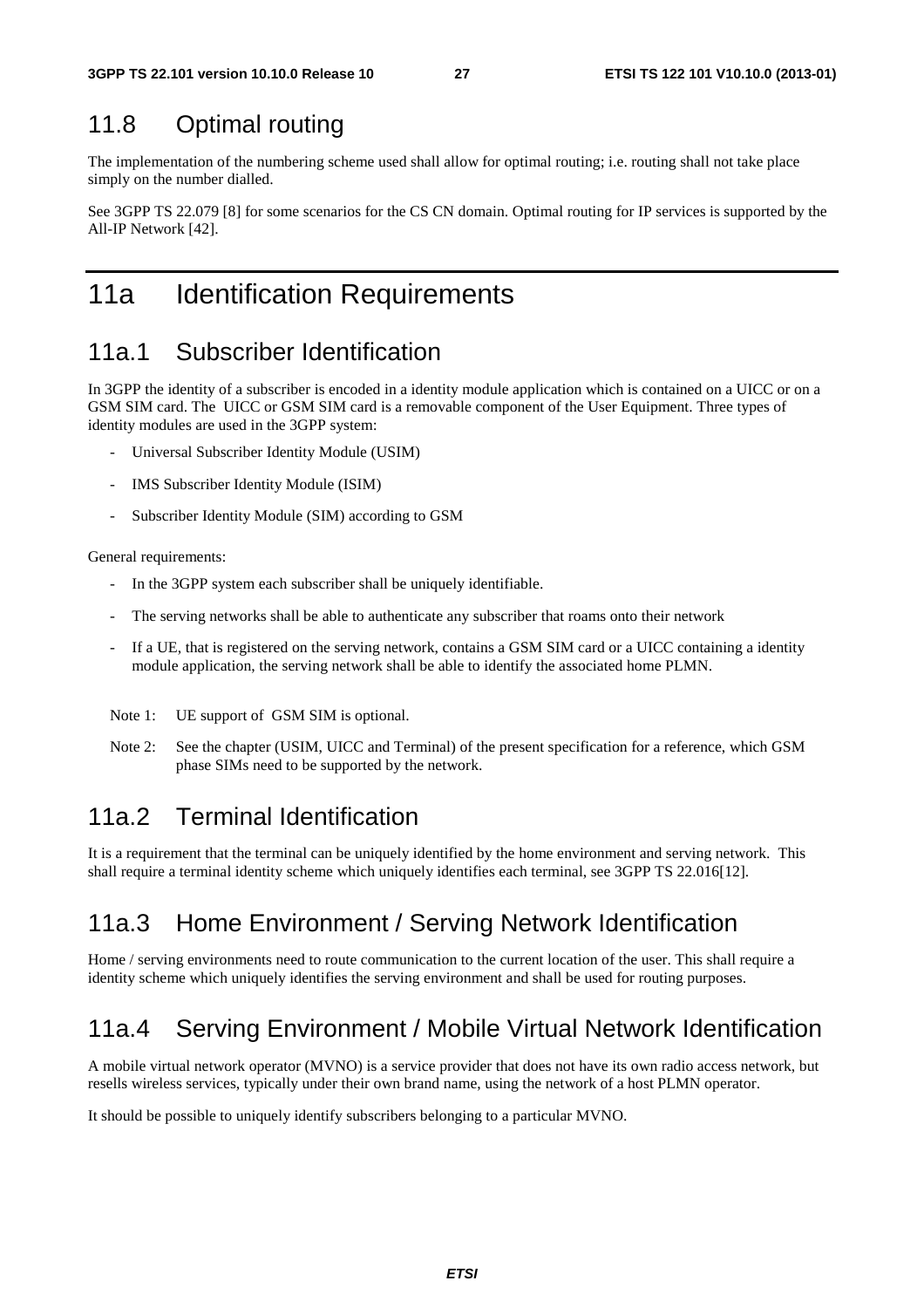# 12 Human Factors and user procedures

The User Interface (MMI) from the end-user"s point of view should be as flexible as possible while still meeting the general service requirements. In addition it should be capable of being updated so as to meet new services which are still to be envisaged.

In general the following principles should be encompassed:

- activation of services should be as simple as possible with minimum input expected from the user;
- feedback, to the user from the various services, should be meaningful;
- any error recovery procedures provided should be simple to understand and execute.
- input from the user and information to the user should be provided in alternative selectable modes in order to match user capabilities, preferences and situation.

However, a detailed specification for the User Interface shall not be defined. In particular given the global nature of the third generation systems, for different regions of the world, different criteria will determine the implementation of the User Interface. Also it is unlikely that there will be a single common handset which will meet all the service requirements and therefore a common User Interface would be impractical.

Given the flexibility of the services, there should be a wide range of User Interface possibilities. These possibilities include simple terminals with a single on/off button through to complex terminals providing support to hearing/visually impaired users.

Control of CS CN Domain supplementary services (3GPP TS 22.004 [5]), may use MMI procedures specified in 3GPP TS 22.030 [6] and existing MMI related UE features (Annex A) may also be used. In particular the following features are highly desirable for uniform UE implementation where appropriate:

- Mapping of numeric keys to European alphabetic keys to ensure compatible mnemonic dialing as defined in 3GPP TS 22.030 [6],
- "+" key function to enable one key international access as defined in Annex A
- Structure of the MMI as described in 3GPP TS 22.030 [6]
- Presentation of IMEI (International Mobile Equipment Identity) as defined in 3GPP TS 22.030 [6]

# 13 UICC, USIM and Terminal

This clause defines the functional characteristics and requirements of the User Service Identity Module (USIM) and ISIM (IM Services Identity Module). The USIM/ISIM are applications residing on a UICC.

# 13.1 The USIM/ISIM and User Profiles

# 13.1.1 The USIM

Every USIM shall have a unique identity and shall be associated with one and only one home environment.

It shall be possible for a home environment to uniquely identify a user by the USIM.

The USIM shall be used to provide security features.

For access to services, provided by PS or CS CN domains, a valid USIM shall be required. Optionally, SIM according to GSM phase 2, GSM phase 2+, 3GPP release 99, 3GPP release 4 specifications may be supported.

The USIM shall be able to support SIM Application Toolkit as specified in 3GPP TS 22.038 [3].

The USIM shall reside on a UICC. USIM specific information shall be protected against unauthorised access or alteration.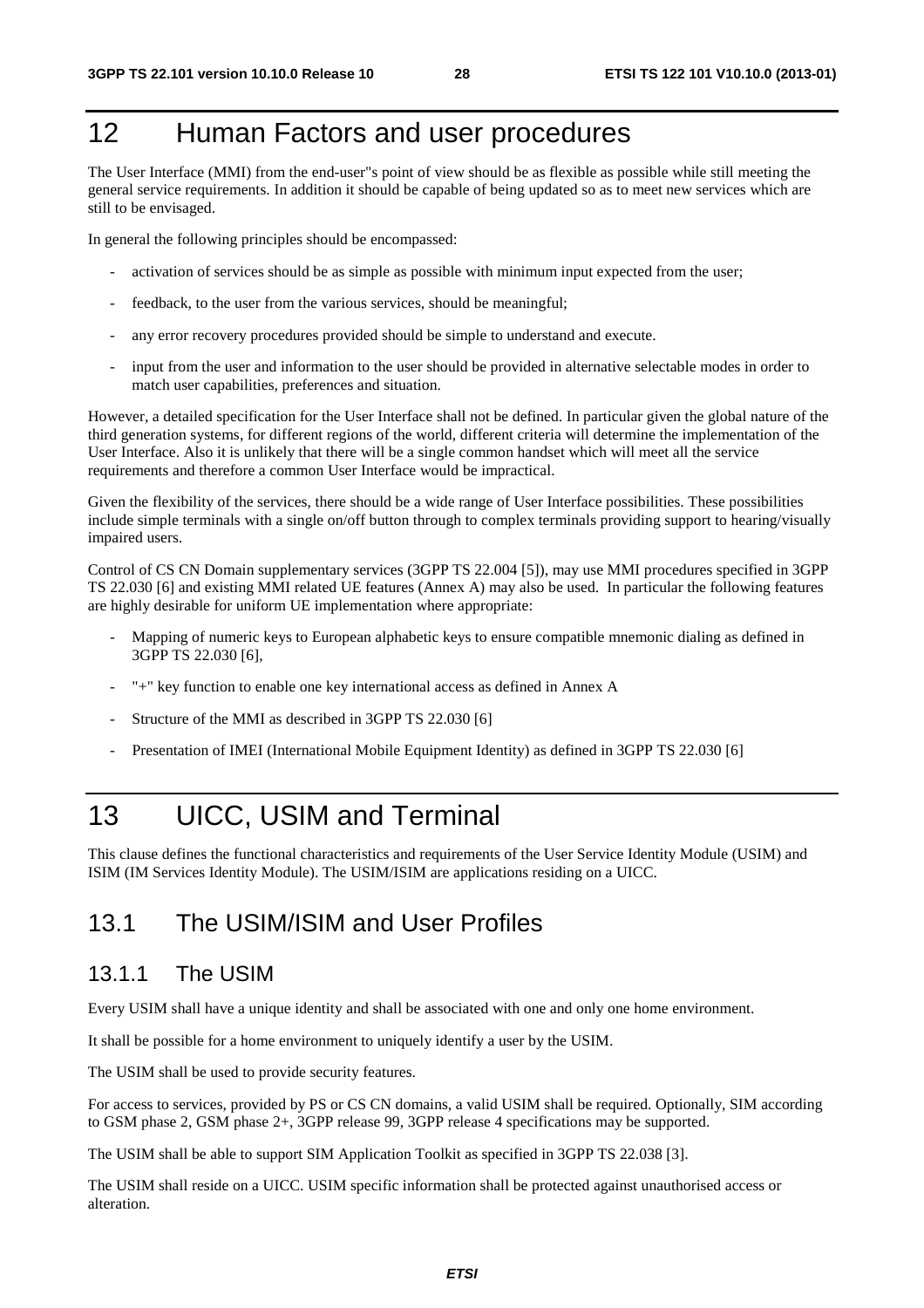It shall be possible to update USIM specific information via the air interface, in a secure manner.

Access to the IMS services shall be possible using the USIM application in the event of no ISIM being present on the UICC. If an ISIM is present on the UICC it shall be used to access the IMS.

It shall be possible to store provisioning parameters on the USIM according to DM specifications [37].

It should be possible to store provisioning parameters on the USIM according to CP specifications [38].

 It shall be possible for the network operator to configure the USIM to indicate (through personalisation and OTA) whether provisioning parameters according to DM specifications or provisioning parameters according to CP specifications shall be used.

NOTE: To avoid misoperation of the UE in a mixed provisioning environment e.g. during a transition phase when both CP and DM clients are present in the UE, the CP parameters on the USIM can be read first. If DMinformation is present (provisioned OTA in the CP parameters.), then use DM, otherwise use CP.

Annex A describes a number of features that may optionally be supported by the UE and thus USIM.

# 13.1.2 User Profiles

It shall be possible for a user to be associated with one or a number of user profiles, which the user can select and activate on a per call basis. The user profile contains information which may be used to personalise services for the user.

It shall be possible for one or more user profiles associated with the same user to be active simultaneously so that the user may make or receive calls associated with different profiles simultaneously. Activation of profiles shall be done in a secure manner, for example with the use of a PIN.

For terminating calls the correct profile shall be indicated by the user address used (e.g. MSISDN, SIP URI), each profile will have at least one unique user address associated with it. For originating calls the user shall be able to choose from the available profiles, the appropriate one for the call. A profile identity will need to be associated with the call for accounting and billing purposes. User profile identities need not be standardised but a standardised means is required for indicating that a particular profile is being used.

Simultaneous use of the same user profile on multiple terminals for the same type of service shall not be allowed.

User profiles associated with different home environments shall not share the same user address.

# 13.1.3 UICC usage in GERAN only Terminals

In Release 5 and later, terminals supporting only GERAN shall support USIM.

Note: It is strongly recommended that manufacturers implement SIM support on GERAN only terminals until the population of SIMs in the market is reduced to a low level.

### 13.1.4 Multiple USIMs per UICC

The standard shall support more than one USIM per UICC even when those USIMs are associated with different home environments. Only one of the USIMs or the SIM shall be active at a given time. While the UE is in idle mode, it shall be possible for the user to select/reselect one USIM application amongst those available on the UICC. At switch on, the Last Active USIM shall be automatically selected. The Last Active USIM shall be stored on the UICC. By default if there is no Last Active USIM defined in the UICC, the user shall be able to select the active USIM amongst those available on the UICC.

The standard must not prevent the coexistence of USIM applications, each associated with different home environments on the same UICC, so long as the security problems which arise from such a coexistence are solved.

### 13.1.5 The ISIM

Access to the IMS services shall be possible using an ISIM application.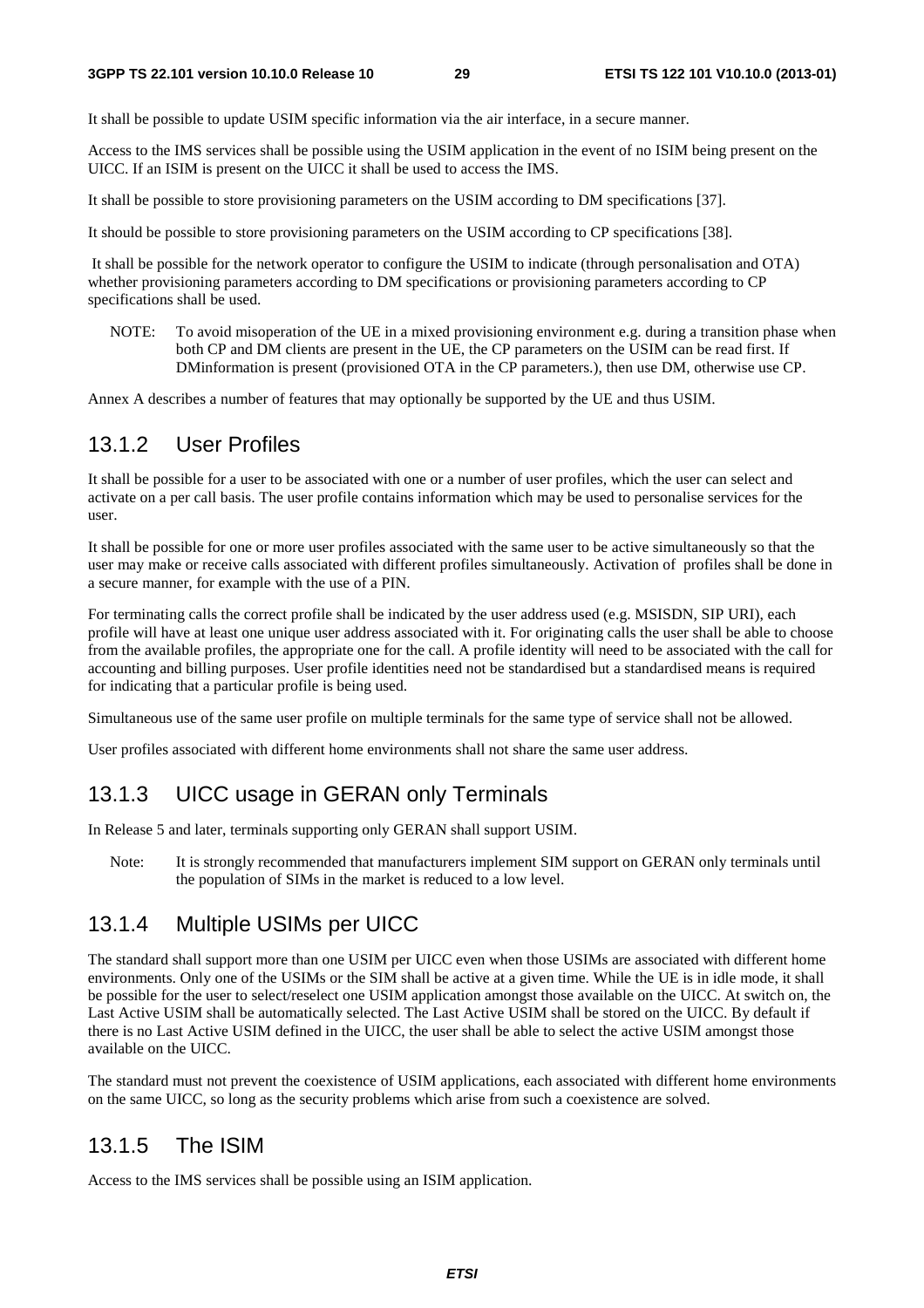The ISIM shall be sufficient for providing the necessary security features for the IMS and IMS only.

The ISIM shall reside on a UICC. ISIM specific information shall be protected against unauthorised access or alteration.

It shall be possible to update ISIM specific information via the air interface, in a secure manner.

Note: When accessing IMS over GERAN/UTRAN/EUTRAN or I-WLAN using ISIM, a USIM needs also be present to access the rest of the 3GPP system. Alternatively USIM could be used to access IMS.

# 13.2 The UICC

Characteristics including physical formats of a UICC are defined in TS 31.101[36].

Access to services via 3GPP system with a single UICC shall be possible.

#### 13.2.1 The UICC and Applications other than the USIM or ISIM

It shall be possible for the UICC to host other applications in addition to the USIM or ISIM, see figure 3. Service providers, subscribers or users may need to establish additional data or processes on the UICC. Each application on an UICC shall reside in its own domain (physical or logical). It shall be possible to manage each application on the card separately. The security and operation of an application in any domain shall not be compromised by an application running in a different domain. Applications may need to use their own security mechanisms which are separate to those specified by 3GPP e.g. electronic commerce applications.

Examples of UICC applications are: USIM, ISIM, off-line user applications like UPT, electronic banking, credit service, etc.

Applications should be able to share some information such as a common address book.

It shall be possible to address applications, which reside on the UICC, via the air interface.



**Figure 3 Example of a Multifunction UICC** 

#### 13.2.1a UICC applications and IMS

UICC applications may make use of IMS functionalities controlled by ME.

Note: This is to allow a UICC application to interact with an Application Server (AS) through IMS. Examples of UICC applications include identity management, banking applications, etc.

#### 13.2.2 Fast Access and Retrieval of Data from UICC

An optional "high speed" interface may be provided between the UICC and the ME.

If provided, this interface shall allow fast access and retrieval of data to support functionalities requiring large amounts of data to be transfered to and from the UICC. Examples include:

on-card web servers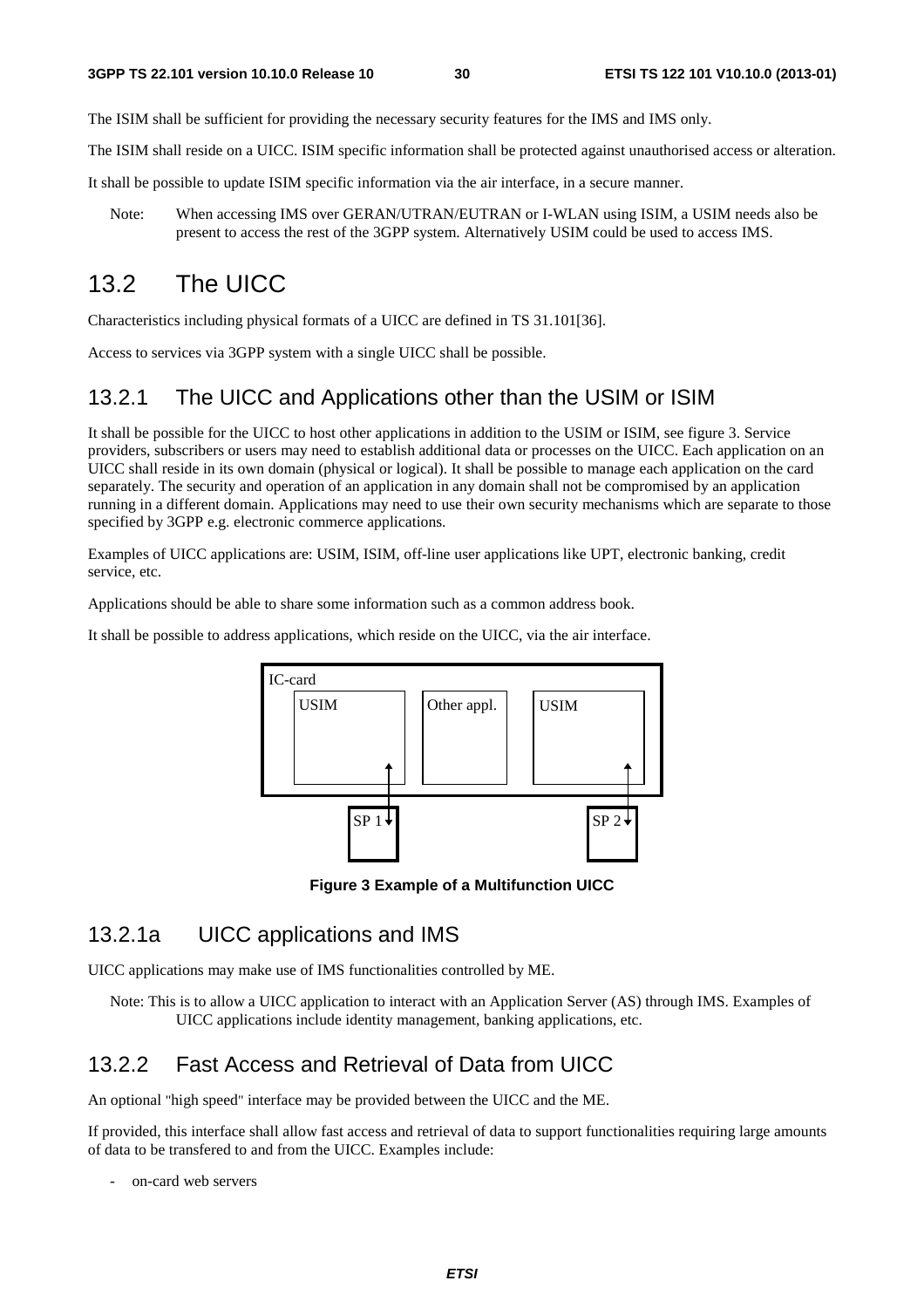rapid access to data stored on the UICC, e.g. phone book, PLMN lists or user data

A UICC/ME interface supporting this "high speed" interface shall be backward compatible with the TS 102 221 interface specified in 3GPP TS 31.101 [36].

### 13.3 Terminals and Multiple UICCs

A single terminal may support the use of multiple UICC (e.g with applications like USIM and/or banking, credit card,...). Only one UICC shall be active at a time to access a PLMN. In case the active UICC contains more than one USIM, the requirements of 13.1.4 shall apply.

If the UICC with the active USIM is removed from the mobile terminal during a call (except for emergency calls), the call shall be terminated immediately. If the UICC with an active ISIM is removed during an IMS session the IMS session shall be terminated.

# 14 Types of features of UEs

3GPP specifications should support a wide variety of user equipment, i.e. setting any limitations on terminals should be avoided as much as possible. For example user equipment like hand-portable phones, personal digital assistants and laptop computers can clearly be seen as likely terminals.

In order not to limit the possible types of user equipment they are not standardised. The UE types could be categorised by their service capabilities rather than by their physical characteristics. Typical examples are speech only UE, narrowband data UE, wideband data UE, data and speech UE, etc..

In order to enhance functionality split and modularity inside the user equipment the interfaces of UE should be identified. Interfaces like UICC-interface, PCMCIA-interface and other PC-interfaces, including software interfaces, should be covered by references to the applicable interface standards.

UEs have to be capable of supporting a wide variety of teleservices, multimedia services and applications provided in PLMN environment. Limitations may exist on UEs capability to support all possible teleservices, multimedia services and information types (speech, narrowband data, wideband data, video, etc.) and therefore functionality to indicate capabilities of a UE shall be specified.

The basic mandatory UE requirements are:

- Support for USIM. Optional support of GSM phase 2, 2+, 3GPP Release 99 and Release 4 SIM cards [34]. Phase 1, 5V SIM cards shall not be supported. Support for the SIM/ISIM is optional for the UE, however, if it is supported, the mandatory requirements for SIM/ISIM shall be supported in the UE;
- Note 1: There is no Release 5 specification for the SIM, and therefore references to "SIM" apply to earlier releases.
- Note 2: It is strongly recommended that manufacturers implement SIM support on terminals supporting GERAN until the population of SIMs in the market is reduced to a low level.
- Home environment and serving network registration and deregistration;
- Location update;
- Originating or receiving a connection oriented or a connectionless service;
- An unalterable equipment identification; IMEI, see 3GPP TS 22.016 [12];
- Basic identification of the terminal capabilities related to services such as; the support for software downloading, application execution environment/interface, MExE terminal class, supported bearer services.
- Terminals capable for emergency calls shall support emergency call without a SIM/USIM/ISIM.
- Support for the execution of algorithms required for encryption, for CS and PS services. Support for non encrypted mode is required;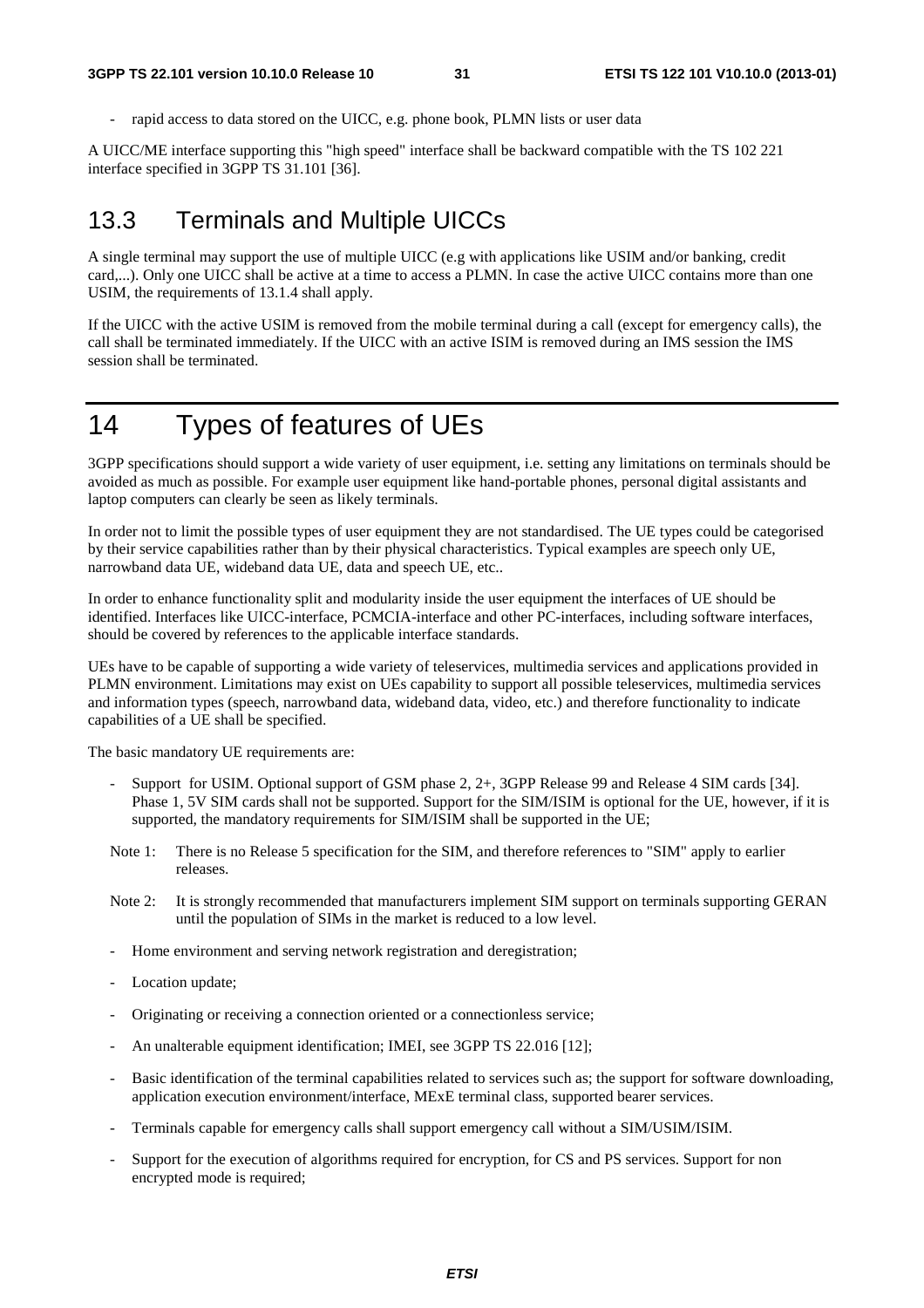#### **3GPP TS 22.101 version 10.10.0 Release 10 32 ETSI TS 122 101 V10.10.0 (2013-01)**

- Support for the method of handling automatic calling repeat attempt restrictions as specified in 3GPP TS 22.001 [4];
- At least one capability type shall be standardised for mobile terminals supporting the GERAN, UTRAN and E-UTRAN radio interfaces.
- Under emergency situations, it may be desirable for the operator to prevent UE users from making access attempts (including emergency call attempts) or responding to pages in specified areas of a network, see 3GPP TS 22.011 [11];
- Ciphering Indicator for terminals with a suitable display;
- The ciphering indicator feature allows the UE to detect that the 3GPP radio interface ciphering (user plane) is not switched on and to indicate this to the user. The ciphering indicator feature may be disabled by the home network operator setting data in the SIM/USIM. The default terminal behaviour shall be to take into account the operator setting data in the SIM/USIM. However, terminals with a user interface that can allow it, shall offer the possibility for the user to configure the terminal to ignore the operator setting data in the SIM/USIM. If this feature is not disabled by the SIM/USIM or if the terminal has been configured to ignore the operator setting data in the SIM/USIM, then whenever a user plane connection is in place, which is, or becomes un-enciphered, an indication shall be given to the user. In addition, if this feature is not disabled by the SIM/USIM or if the terminal has been configured to ignore the operator setting data in the SIM/USIM, then additional information may also be provided about the status of the ciphering. Ciphering itself is unaffected by this feature, and the user can choose how to proceed;
- Support for PLMN selection.
- Support for handling of interactions between toolkits concerning the access to UE MMI input/output capabilities;
- Whenever an application (e.g. a SAT/MExE/WAP application) requires the access to the UE MMI input/output capabilities (e.g. display, keyboard,… ), the UE shall grant this access subject to the capabilities of the UE. This shall not cause the termination of any other applications (e.g. WAP browser or MExE/SAT application) which were previously using these UE resources. The UE shall give the user the ability to accept or reject the new application. In the case that the application request is rejected, the access to the UE MMI input/output capabilities is returned to the applications which were previously using these UE resources. If the user decides to continue with the new application, then when this new application is terminated, the access to the UE MMI input/output capabilities shall be returned to the UE to be re-allocated to applications (e.g. the preceding application which was interrupted). Subject to the capabilities of the UE, the user shall have the ability to switch the MMI input/output capabilities between applications.
- Note: Rejecting a request to access the UE MMI input/output capabilities by an application does not necessarily mean that it is terminated, but only that the access to the UE MMI input/output capabilities are not granted to this application. Handling of rejection (termination, put on hold,…) is the responsibility of the application.

Annex A describes a number of features which may optionally be supported by the UE.

# 15 Relationship between subscription and service delivery

# 15.1 Subscription

A subscription describes the commercial relationship between the subscriber and the service provider.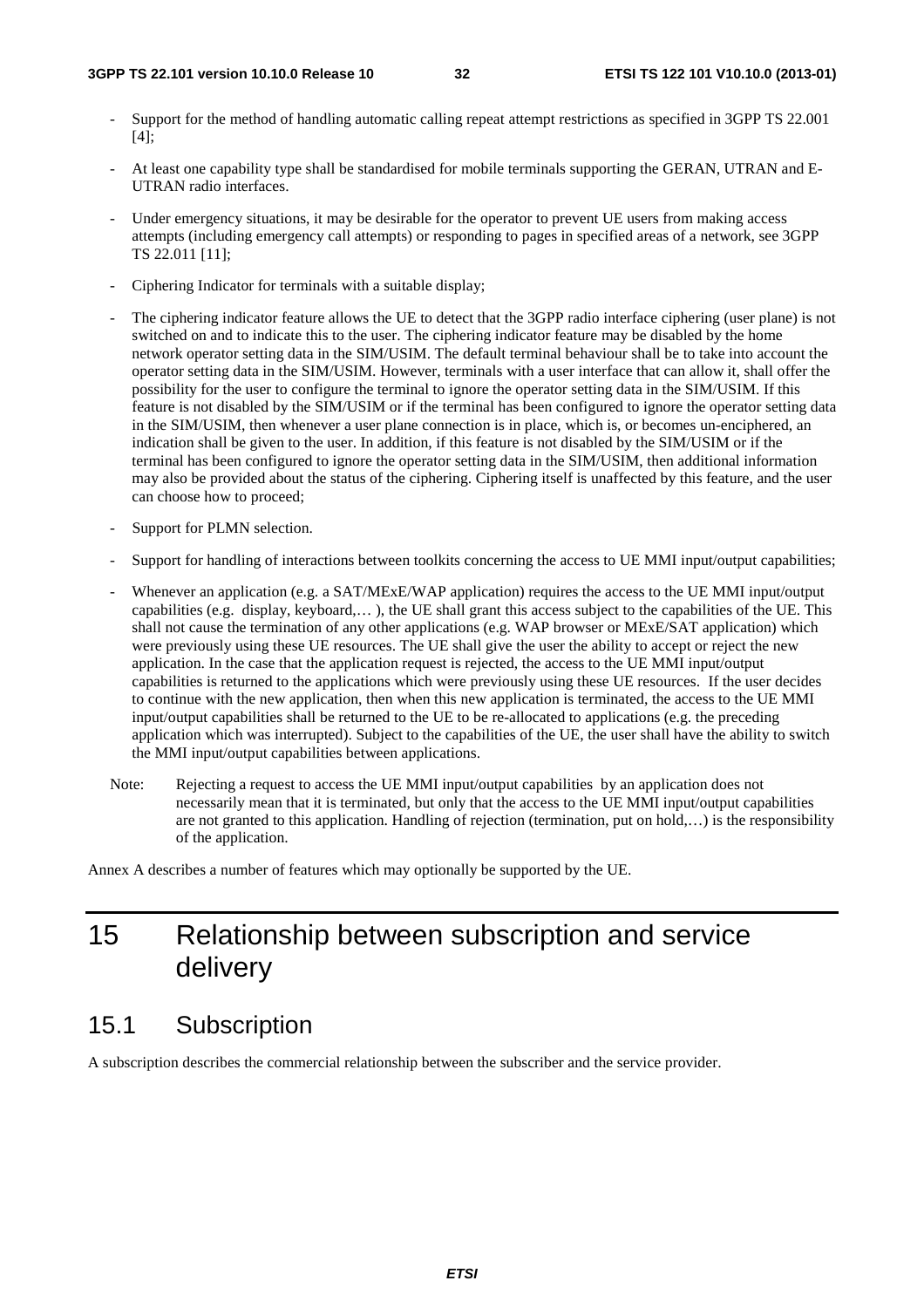

**Figure 4: Subscriber, subscription and services relationship** 

A subscription to a network operator may provide the user with access to one or more domains. A Subscription shall identify the set of services, within particular domains, to which the user has access (see figure 3); each subscription may specify a different set of services. These services may be provided by the CS CN Domain and/or a PS CN Domain and/or an IM CN subsystem. Subscriptions relate to services such as Basic Services (e.g. Teleservices, Bearer services), PS services and IM-Services (IP-based multimedia services), which are typically provided by network operators, and to value added services which typically are provided by network operators and/or other entities that provide services to a subscriber

The subscription identifies:

the services and related services information that are made available to the subscriber by the service provider;

In addition a subscription to a network operator may identify:

- the domains to which the user has been granted access by the network operator. In particular, the PS service profile and information on the allowed QoS parameter ranges shall be contained in the subscription.
- the identity of the subscriber within these domains. Note: The identity of a subscriber in the CS CN domain and PS CN domain (e.g. her IMSI) may potentially be different to her identity in the IM CN subsystem
- the radio access systems over which the subscriber may access their services e.g. UTRAN, GERAN, EUTRAN, I-WLAN.

### 15.2 Other concepts associated with services

#### **Provision of services:**

An action to make a service available to a subscriber. The provision may be:

- general: where the service is made available to all subscribers (subject to compatibility restrictions enforced) without prior arrangements being made with the service provider;
- pre-arranged: where the service is made available to an individual subscriber only after the necessary arrangements have been made with the service provider.

#### **Withdrawal:**

An action taken by the service provider to remove an available service from a subscriber's access. The withdrawal may be:

general: where the service is removed from all subscribers provided with the service;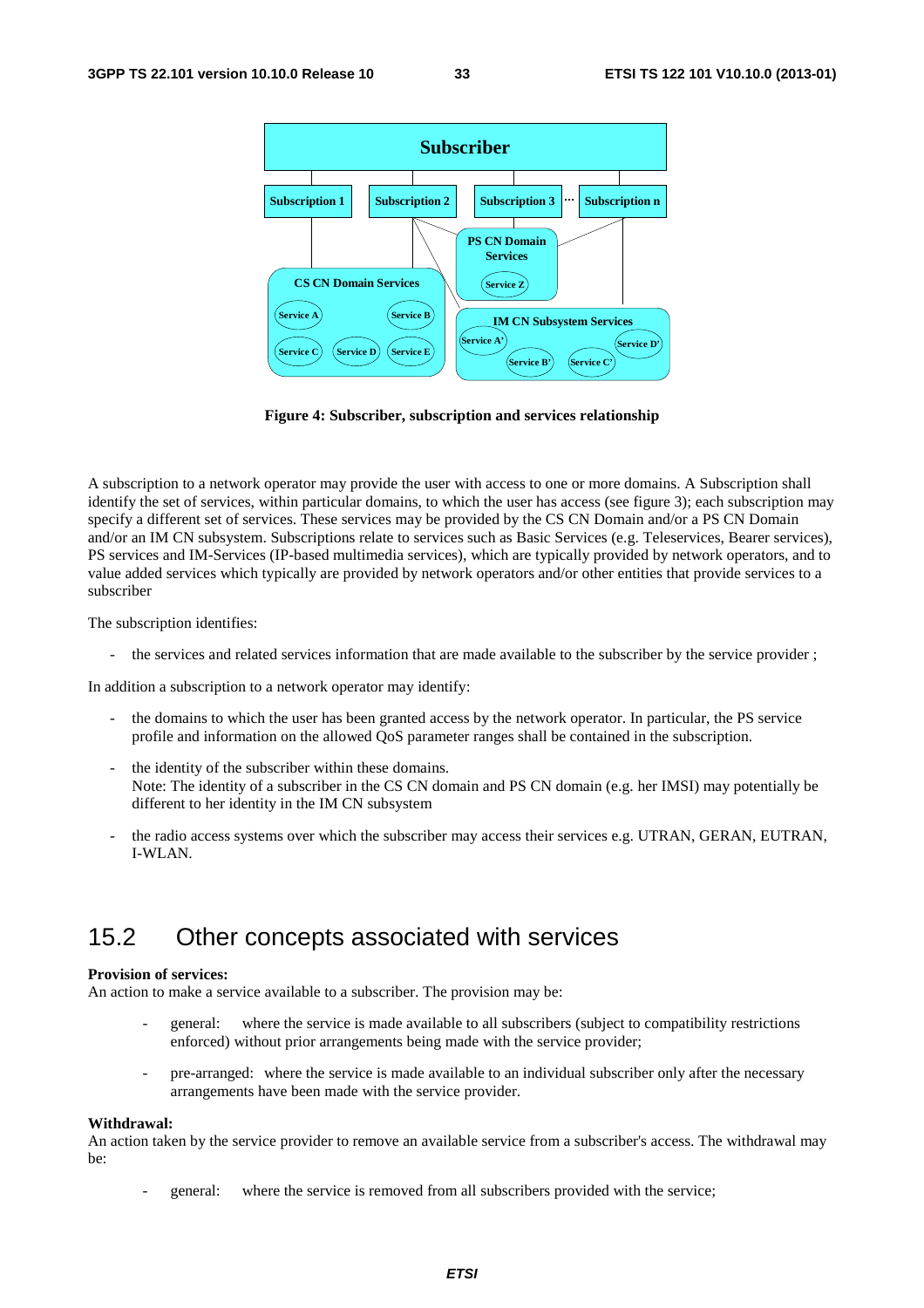- specific: where the service is removed on an individual basis from subscribers provided with the service.
- NOTE: Access to the IM subsystem requires IP connectivity provided, for example, through provision of the PS CN domain.

# 15.3 Requirements concerning service delivery

In general it is a requirement to allow the use of independent services simultaneously (i.e. Basic, PS, IP multimedia and operator specific).

- 1. The network usage shall be based on the services identified within the subscription, the terminal capabilities and, where applicable, roaming agreements between operators.
- 2. The Home environment shall be able to decide on the service delivery in a roaming scenario. I.e. it shall control how services are delivered in line with the subscription.
- 3. If an offered or required service (e.g. voice) could be provided with different technologies within the serving network, the decision on service delivery shall be based on preferences identified in the user profile and serving network capabilities and conditions (e.g. load).
- If the user profile does not allow an alternative service delivery method and the requested delivery method is not available in the serving network the service shall not be provided to the subscriber. This applies also to data bearer services with defined QoS parameters (or parameter ranges).

Examples:

- A terminating voice call for a subscriber with a dual/multi mode terminal (e.g.UTRAN/GERAN) could be delivered in a hybrid network as IM service or CS voice call (TS11). The delivery decision is based on the preferences of service delivery within the user profile and the network conditions. If there is no preference information of the Home environment available the decision is made only on the network conditions from the serving network.
- A terminating data service (e.g. PS with QoS for real time audio) where the network cannot provide the QoS at call setup. Both the originating and terminating application shall be informed about the possible QoS configuration for that call. The further handling (setup continuation, termination) depends on the decisions of the applications.

#### 15.3.1 Mobile Originated Voice calls

When a ME capable of offering voice service both on CS and IMS is CS attached and IMS registered MO CS Voice calls (TS11) and MO IMS voice services shall be originated on the domain specified by the Home operator policy or users preferences. The Home Operator policy shall have precedence to user preferences.

### 15.3.2 Mobile Terminated Voice calls

When a ME capable of offering voice service both on CS and IMS, MT CS Voice calls (TS11) and MT IMS voice services shall be delivered over the domain specified by the Home operator policy or users preferences. The Home Operator policy shall have precedence to user preferences. If the call delivery attempt fails in one domain, if specified by operator policy, it should be possible to attempt the delivery in the other domain or the call/communication forwarding supplementary services [41, 40] may be invoked if provisioned.

Note: The delivery decision will take into account aspects such as IMS registration and CS attachment status.

# 16 Charging principles

The cost of the call may cover the cost of sending, transporting, delivery and storage. The cost of call related signalling may also be included. Provision shall be made for charging based on time, destination, location, volume, bandwidth, access technology and quality. Charges may also be levied as a result of the use of value added services.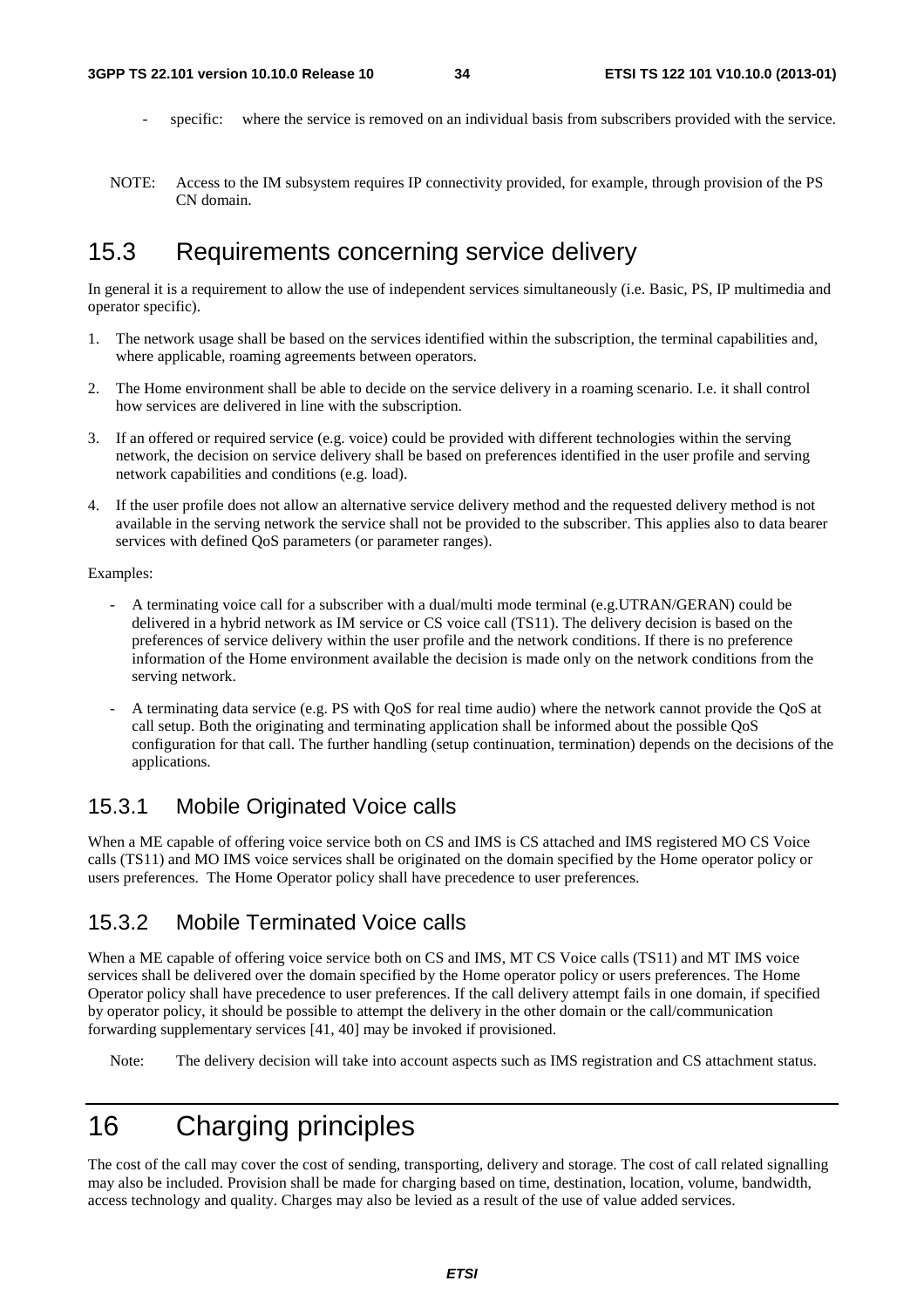It shall be possible for information relating to chargeable events to be made available to the home environment at short notice. The requirements shall include:

- Immediately after a chargeable event is completed;
- At regular intervals of time, volume or charge during a chargeable event.
- Delivery of the location of the terminal to the home environment, e.g. cell identification;

Standardised mechanisms of transferring charging information are required to make these requirements possible.

It should be possible for multiple leg calls (e.g. forwarded, conference or roamed) to be charged to each party as if each leg was separately initiated. However, in certain types of call, the originating party may wish/be obliged to pay for other legs (e.g. SMS MO may also pay for the MT leg.).

It shall be possible to charge according to the location (e.g. cell, or zone) and access technology that are being used to access network services.

Provision shall be made for the chargeable party to be changed during the life of the call. There shall be a flexible billing mechanism which may include the use of stored value cards, credit cards or similar devices.

The chargeable party (normally the calling party) shall be provided with an indication of the charges to be levied (e.g. via the called number automatically or the Advice of Charge supplementary service) for the duration of the call (even though the user may change service environment)The user shall be able to make decisions about the acceptable level of accumulated charge dynamically or through their service profile.

If a user is to be charged for accepting a call then their consent should be obtained. This may be done dynamically or through their service profile.

Charging and accounting solutions shall support the shared network architecture so that end users can be appropriately charged for their usage of the shared network, and network sharing partners can be allocated their share of the costs of the shared network resources.

# 17 Roaming

### 17.1 Assumptions

In order to roam, the following applies:

- Mobile terminal can connect to the radio access network.
- Authentication (charging/billing network) must occur in order to get access to services (except for emergency calls).
- The services offered to a roaming subscriber may be restricted by the capabilities of the visited network, and the roaming agreement between the visited and the home environment.

# 17.2 Principle

Long term evolution of the IM CN subsystem shall not be restricted by the short/mid term inter-domain roaming requirements.

# 17.3 Requirements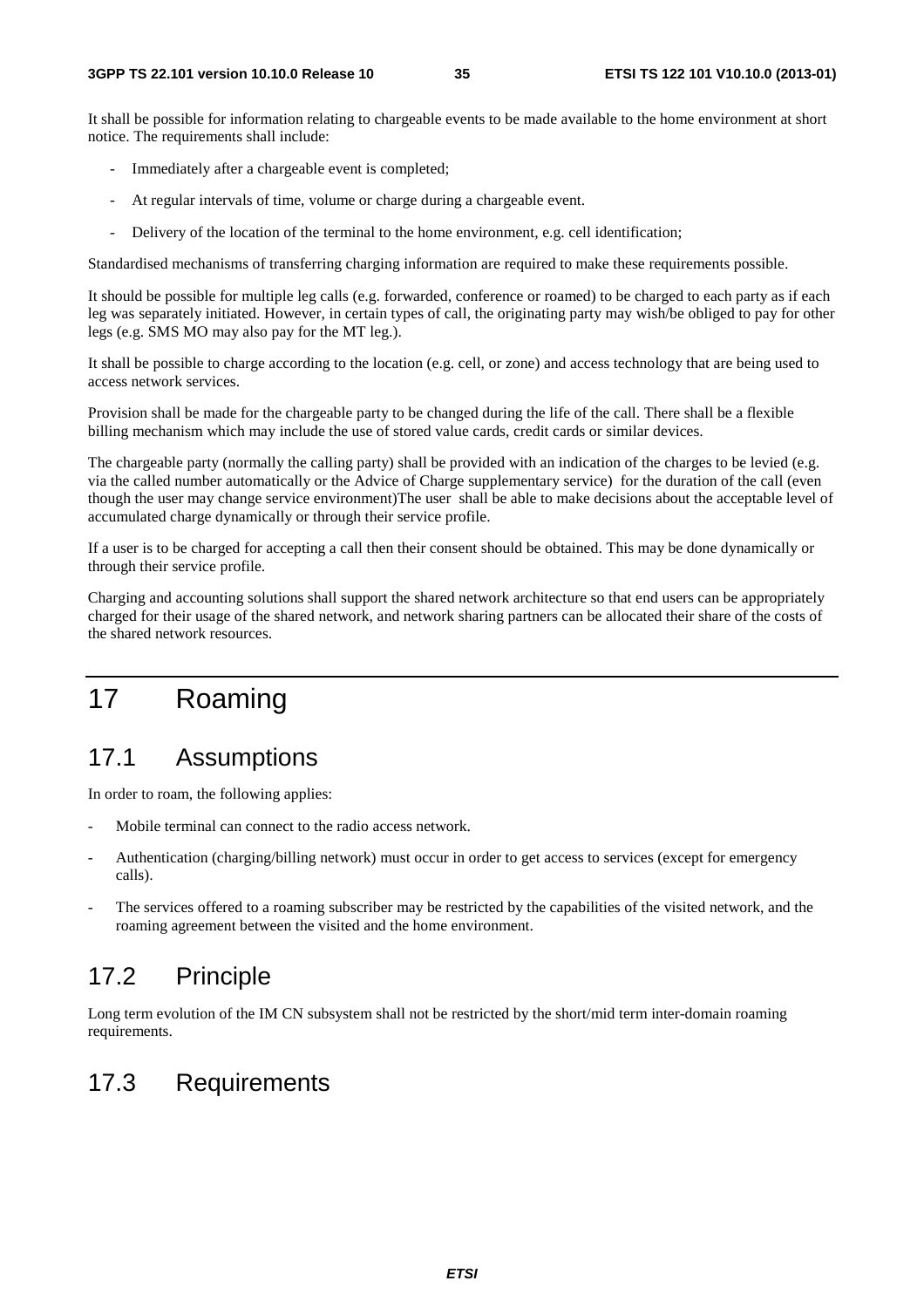

Visited Networks

**Figure 5: Roaming requirements** 

- The personalised services & capabilities available in a visited network are dependent upon the subscription options in the home environment. This does not preclude the visited network offering additional services, or access to content providers.
- Roaming from this release's home environment to CS (this release or earlier) visited network is required
- Roaming from this release's home environment to IM CN subsystem visited network is required
- Roaming from this release's home environment to PS (this release or earlier) visited network is required
- Roaming from previous releases' home environment (or earlier) to this release CS visited network is required
- Roaming from previous releases' home environment (or earlier) to this release PS visited network is required
- Note: When an operator allows a subscriber to roam to different domains, the home environment needs to provide subscription data to the visited network . The mapping between service data of the different domains is not standardised; it is determined by the home environment and may be influenced by roaming agreements.

# 18 Handover Requirements

Any handover required to maintain an active service while a user is mobile within the coverage area of a given network, shall be seamless from the user"s perspective. However handovers that occur between different radio environments may result in a change of the quality of service experienced by the user.

It shall be possible for users to be handed over between different networks subject to appropriate roaming/commercial agreements.

For further information see 3GPP TS 22.129 [9].

# 19 Network Selection

Network selection procedures are defined in 3GPP TS 22.011 [11].

Other procedures may be offered by the UE.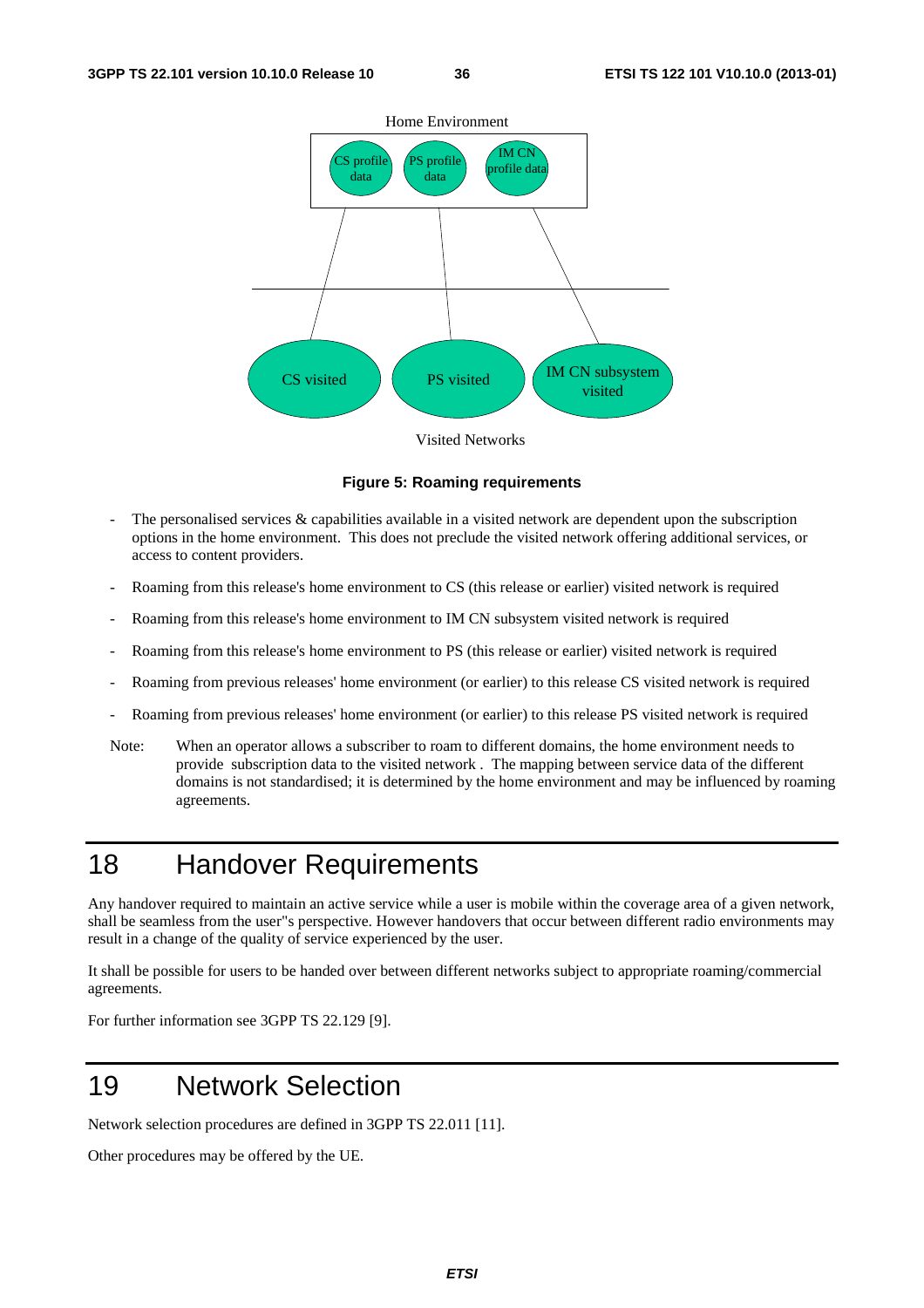# 20 Security

Security matters are considered in 3GPP TS 21.133 [15] and 3GPP TS 33.120 [16].

# 21 Voice Call Continuity

### 21.1 General

The 3GPP system shall be able to provide continuity between CS voice services (Teleservice 11[14]) and the full duplex speech component of IMS multimedia telephony service [40] with no negative impact upon the user"s experience of the voice service. This functionality is known as voice call continuity. Voice call continuity shall be executed when continuation of a voice service is required based on operator policy across a change in the connection of the UE to the 3GPP system as the user moves from using the CS domain to using IMS and vice versa.

The user experience shall be unaffected by the transition from a CS voice service to a full duplex speech component of IMS multimedia telephony and vice versa, and the user shall experience no disruption in the voice service provided. The voice service is continued with the same ME.

It shall be possible to support Voice call continuity between IMS and the CS domain belonging to different operators; i.e., when the user"s IMS services are under the control of the home IMS and the user is roaming in the coverage of the visited CS network.

It shall be possible for an operator to enable or disable Voice call continuity for a given subscriber e.g. based on roaming conditions, terminal capabilities.

### 21.2 Support of Supplementary Services

The voice call continuity user"s experience shall be such that, to the greatest degree possible, a consistency of service is provided regardless of the underlying communication infrastructure and technology. With regard to supplementary services, the general principle is that CS-based supplementary services only apply whilst a VCC subscriber is in the CS domain and equivalent services over IMS only apply whilst a VCC subscriber is in the IMS domain, although there are exceptions listed below. It is not required to synchronise the supplementary service settings of the CS domain with the related service settings of the IMS (e.g. different forwarding numbers may apply over CS and over IMS).

The following supplementary services apply. The impact on the supplementary services in case the VCC is executed for the calling party, the called party, or both is described below.

#### 21.2.1 Line Identification Services

A user who has subscribed to the CLIP Supplementary Service and receives a call shall also receive the line identity or appropriate IMS information of the calling party.

The identity presentation is not changed for the duration of the call regardless of whether the call undergoes VCC.

If the CLIR Supplementary Service or IMS identity restriction is applicable to the call, then at call setup time the called user shall receive an indication that the identity is not available because of restriction.

The indication is not changed for the duration of the call regardless of whether the call undergoes VCC.

If COLP or a corresponding IMS service is applicable to a call the calling subscriber shall receive the connected line identity or appropriate IMS information at call setup time.

The identity presentation is not changed for the duration of the call regardless of whether the call undergoes VCC.

If the COLR Supplementary Service or IMS identity restriction is applicable to the call, then the calling user shall receive an indication at call setup time that the identity of the connected party is not available because of restriction.

The indication is not changed for the duration of the call regardless of whether the call undergoes VCC.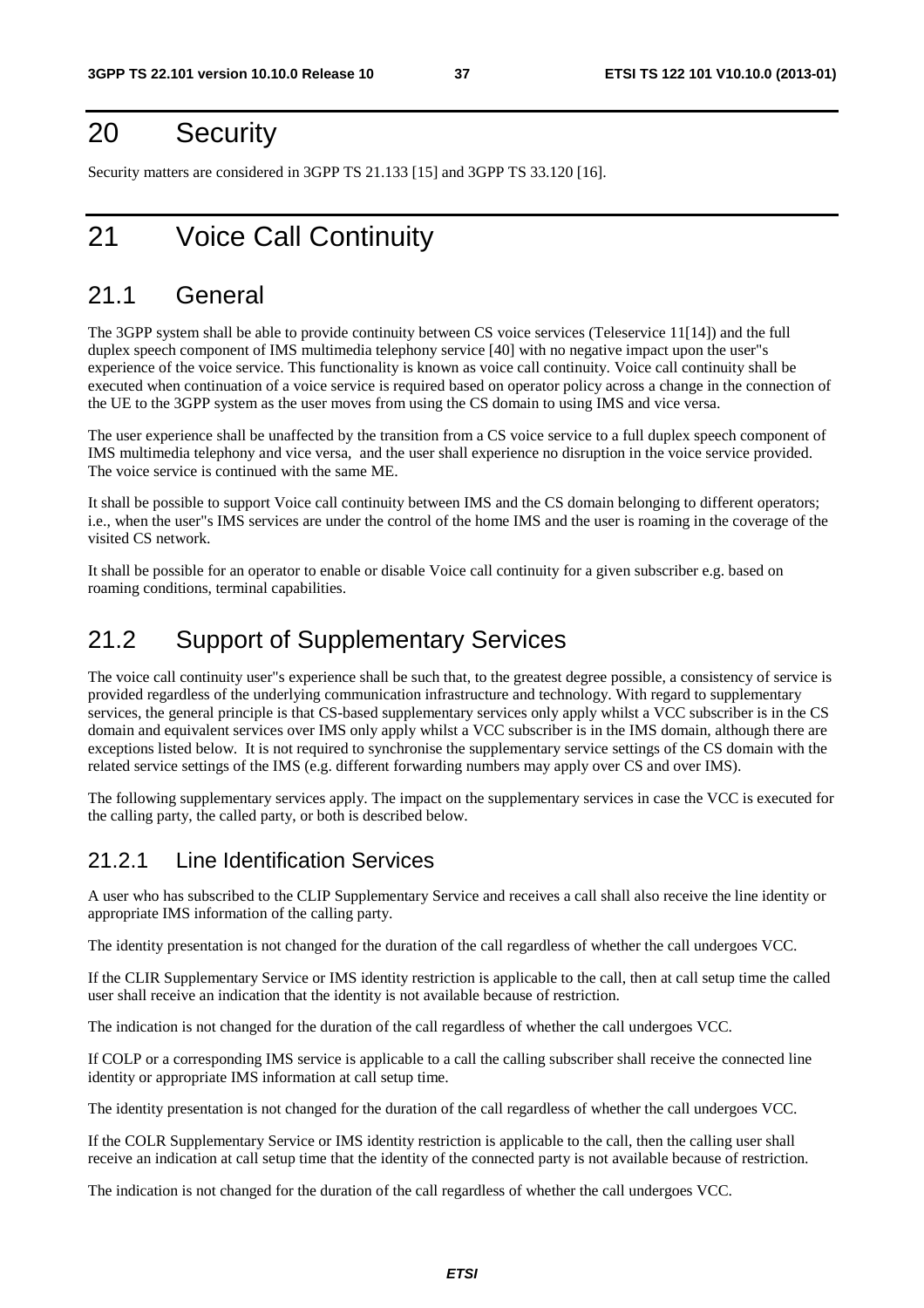#### 21.2.2 All Call Forwardings

It shall be possible to perform VCC on a call which was forwarded due to call forwarding supplementary services in the CS or redirecting services in the IMS.

#### 21.2.3 Call Waiting

The functionality of call waiting supplementary service in the CS domain shall not be affected by the user"s ability to undergo VCC.

Note: Whether the user will continue to receive call waiting notifications in the case their call is continued in the IMS will depend on whether a call waiting service is available in the IMS.

#### 21.2.4 Call Hold

It shall be possible to re-establish a call which has been put on hold before undergoing VCC, after the VCC has been performed.

#### 21.2.5 Multiparty

It shall be possible for any party in a multiparty call to undergo VCC and to stay in the call. It shall be possible to terminate the entire multiparty call when the served mobile subscriber releases even if she is connected via the IMS after undergoing VCC.

#### 21.2.6 All Call Barrings

If a call were to undergo VCC and that would result in the call being barred in the target domain/system, it shall be up to the home operator policy whether the call continues in the target domain/system, the call terminates, or VCC is not executed for the call.

#### 21.2.7 Void

21.2.8 Void

#### 21.2.9 All other Supplementary Services

Other supplementary services are not discussed in this section as they do not apply to calls in progress (i.e. they apply to call set up only) or their support and/or the need for standardised implementation has not been identified as critical for VCC in this Release.

### 21.3 Quality of Service

Voice call continuity shall not adversely impact the quality of the voice service experienced by the user.

### 21.4 Security

Voice call continuity shall not adversely impact the security of the 3GPP system.

Security mechanisms of the 3GPP system shall be reused for voice call continuity.

### 21.5 Emergency calls

Voice call continuity for emergency calls shall be applicable to dual radio and single radio UEs.

Voice call continuity of emergency calls shall only be performed when all the following conditions are met: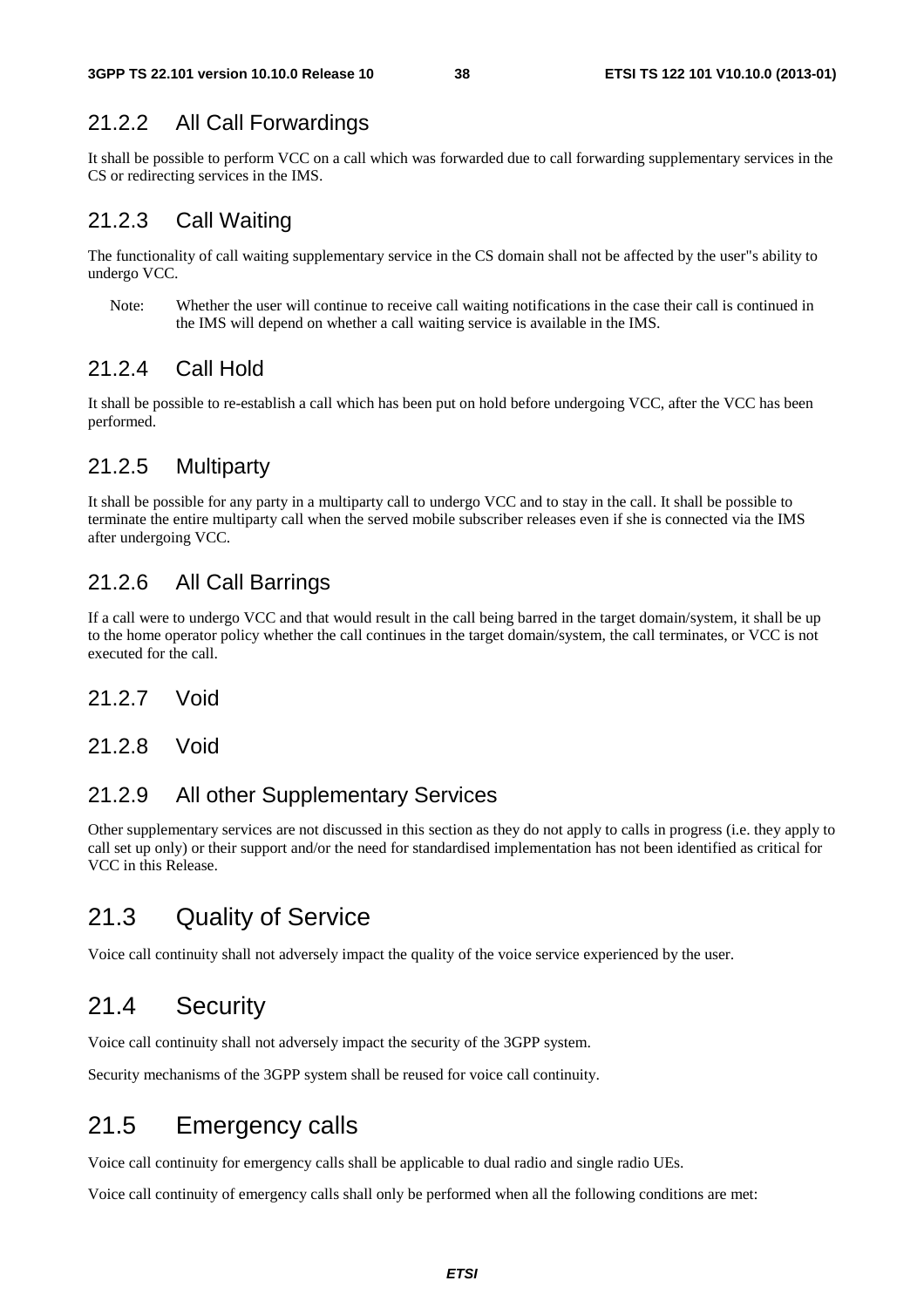- the source network is IMS:
- the target network supports emergency calls;
- the user is moving out of coverage;
- the source and target network belong to the same operator;
- the target network supports voice call continuity.

# 21.6 Charging

It shall be possible to indicate in the charging information that a VCC event has occurred (e.g., so that appropriate ratings can be applied for the CS and IMS parts of the continued voice call).

# 21.7 VCC Activation

It shall be possible to activate VCC based on operator policies, taking into account any of the following:

- Radio conditions e.g. radio quality thresholds and related hysteresis
- Coverage availability e.g: Always prefer I-WLAN, if certain SSID are available

# 22 IMS Centralized Services

### 22.1 General

The ICS user shall receive both registered and unregistered services in a consistent manner when the user accesses IMS either via the CS or the PS domain (both of which can be supported by 3GPP access networks or non-3GPP access networks). Support of UEs enhanced with ICS capability as well as UEs without ICS capability shall be possible.

NOTE: The impacts to support non-3GPP CS domains to support of ICS are outside the scope of 3GPP.

### 22.2 Service Consistency

Subscribers shall have a consistent user experience regardless of the domain used, subject to the constraints of the UE and access network.

### 22.3 Service Continuity

ICS shall support service continuity between CS and PS domains (both of which can be supported by 3GPP access networks or non-3GPP access networks), subject to the constraints of the UE and access networks.

Note : The impacts to support non 3GPP CS domains are outside the scope of 3GPP.

The service continuity shall include:

- Basic services
- Non mid-call services
- Mid-call services

The support of service continuity for fax and data (CS) media components is not required.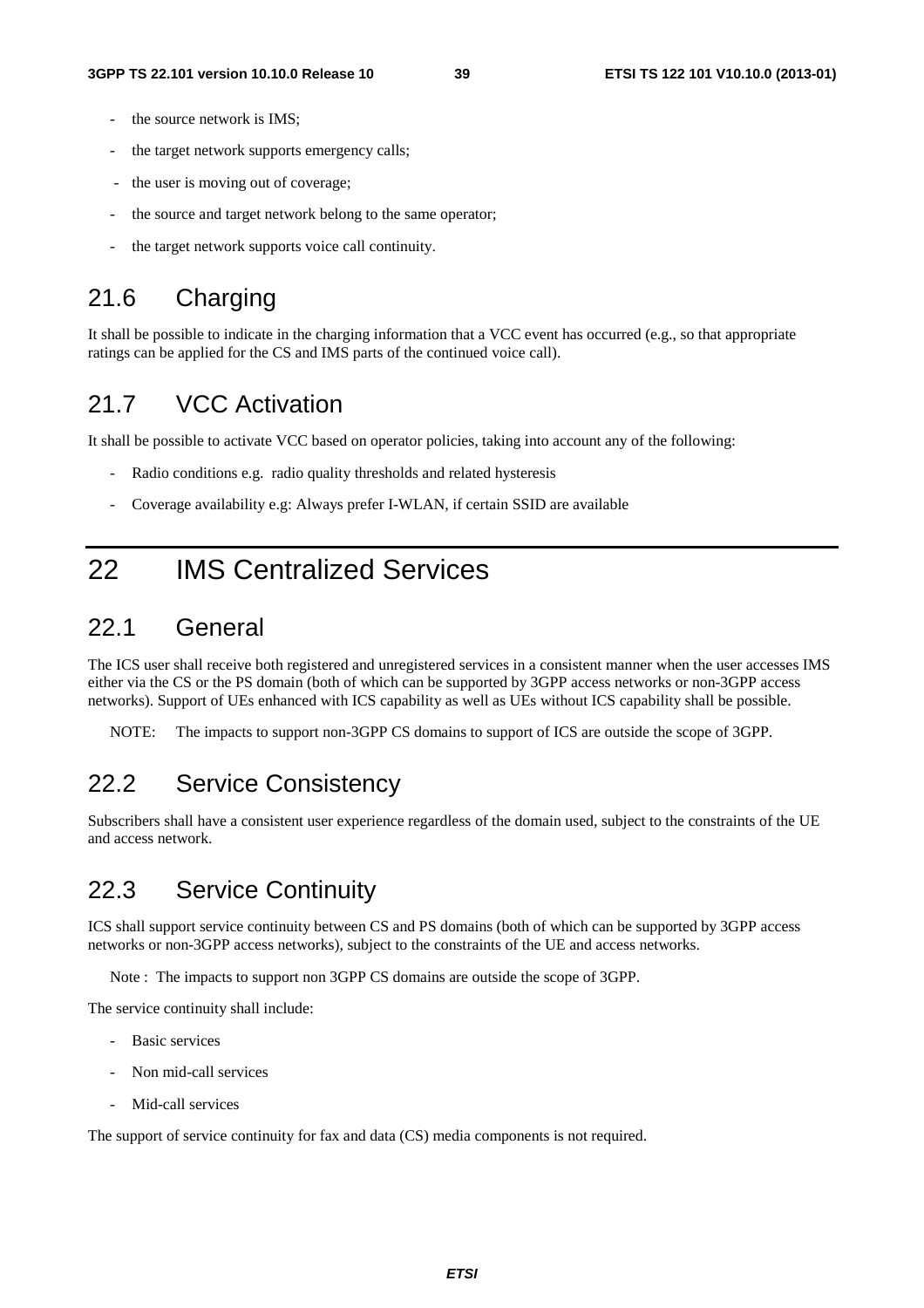### 22.4 IMS Services

The set of IMS services supported by ICS shall include at least the following, subject to the constraints of the UE and access networks:

- IMS Multimedia Telephony services, including:
	- speech,
	- video,
	- fax,
	- data (CS),
	- Supplementary services defined within [40]; and
	- Multimedia priority service.

Note: Other IMS hosted services supported by an operator or 3rd party may be supported.

ICS shall not limit the ICS user"s capability to make emergency calls

# 22.5 Roaming Support

An ICS user shall be able to receive full ICS support from the HPLMN while roaming in the VPLMN, subject to the constraints of the VPLMN (e.g. roaming agreements, operator policies).

The Home operator shall be able to control if the UE enhanced with ICS capability shall act without ICS capability while roaming.

# 23 CS IP interconnection requirements

### 23.1 Introduction

CS IP interconnect represents the interconnection of MSC Server functionality between 2 CS networks over an underlying IP infrastructure.

# 23.2 IP interconnect

The IP connection used for CS IP interconnect shall be generic such that it can support all combinations of core network interconnection. E.g. the IP interconnection shall be shared between the IMS interconnection and the CS IP interconnection.

It shall be possible to handle the inter-connection of all services over this generic IP interface. The handling of security and charging shall also be generic for all IP interconnect scenarios.

## 23.3 MSC server interconnect

The following requirements apply at the interconnection point when two PLMNs are interconnected by means of IP transport technology for 2G and 3G CS services.

The system shall support the capability for CS service interoperability and interworking.

It shall be possible to apply operator defined policy at the interconnection point.

The system shall support the capability to control the session resources when two different network domains are connected that may have, for example, different IP addressing schemes.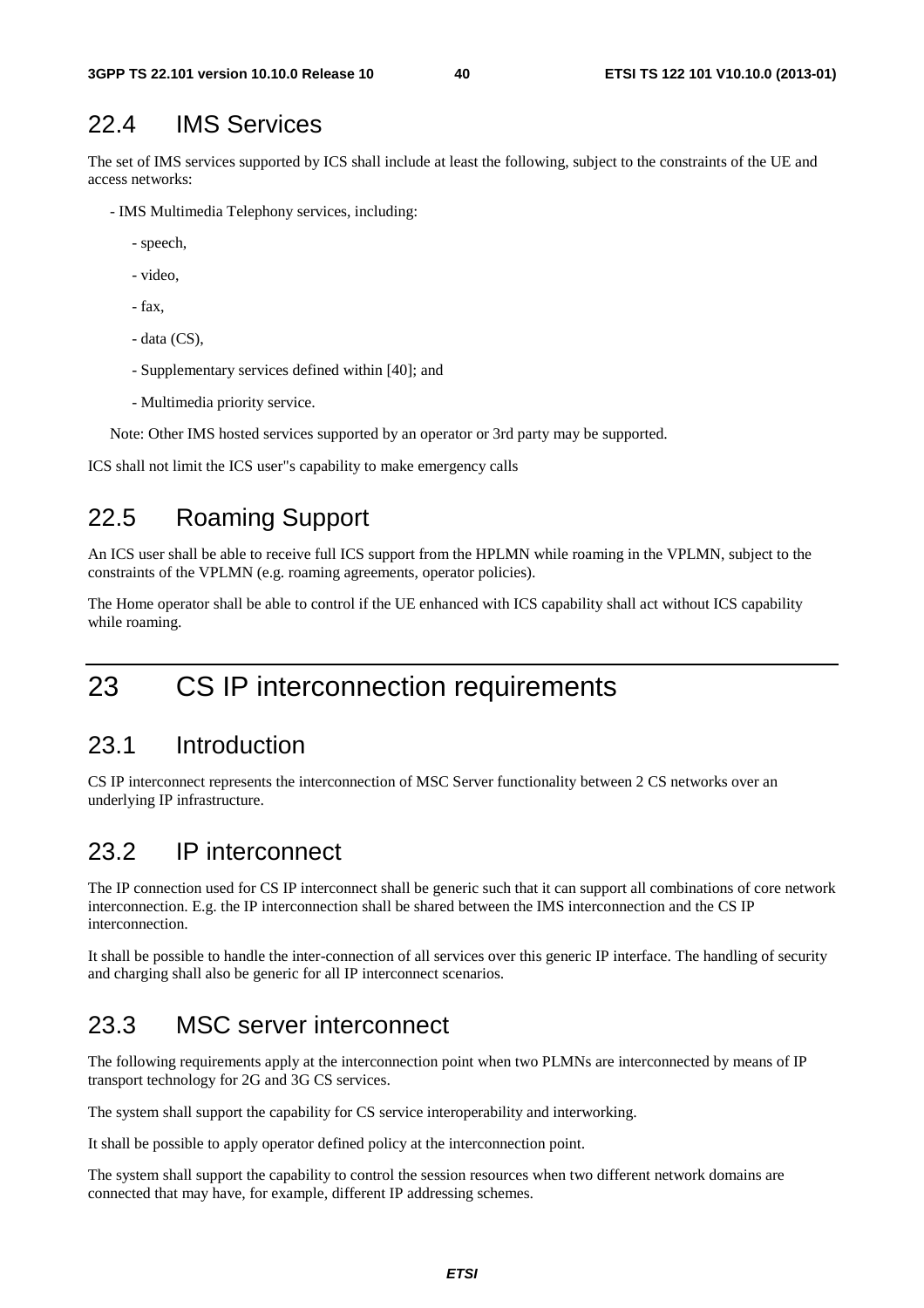The system shall support IP inter-connection between core networks either by direct connection or by using an intermediate carrier (e.g. GSMA IPX [43]).

The system shall support both bilateral interconnection between two carriers and multilateral interconnection (e.g GSMA IPX [43]) by means of intermediate carrier.

The system shall support either

- transparent relay of the IP signalling and traffic;
- service aware interconnection

The system shall support codec negotiation across one or multiple interconnects to minimise transcoding (and preferably eliminate it) to provide the highest quality service to the user.

# 24 Service Alignment & Migration

### 24.1 Introduction

Services can be offered to the users via different service domains, e.g. certain teleservices and supplementary services via CS or Multimedia Telephony and supplementary services via IMS. Especially for the supplementary services given below a strong relationship exists from the user's point of view. Therefore means shall be provided to enable a consistent user experience when changing from one service domain to the other.

The requirements in this clause are applicable during the migration to an ICS. The ability to synchronise the service settings will facilitate the migration from a CS to an IMS based network and will allow network operators maximum flexibility in their migration strategies.

# 24.2 Alignment of supplementary services settings

Based on user preferences and if provisioned by the home operator the network shall automatically synchronise the parameter settings of the supplementary services listed in the following table: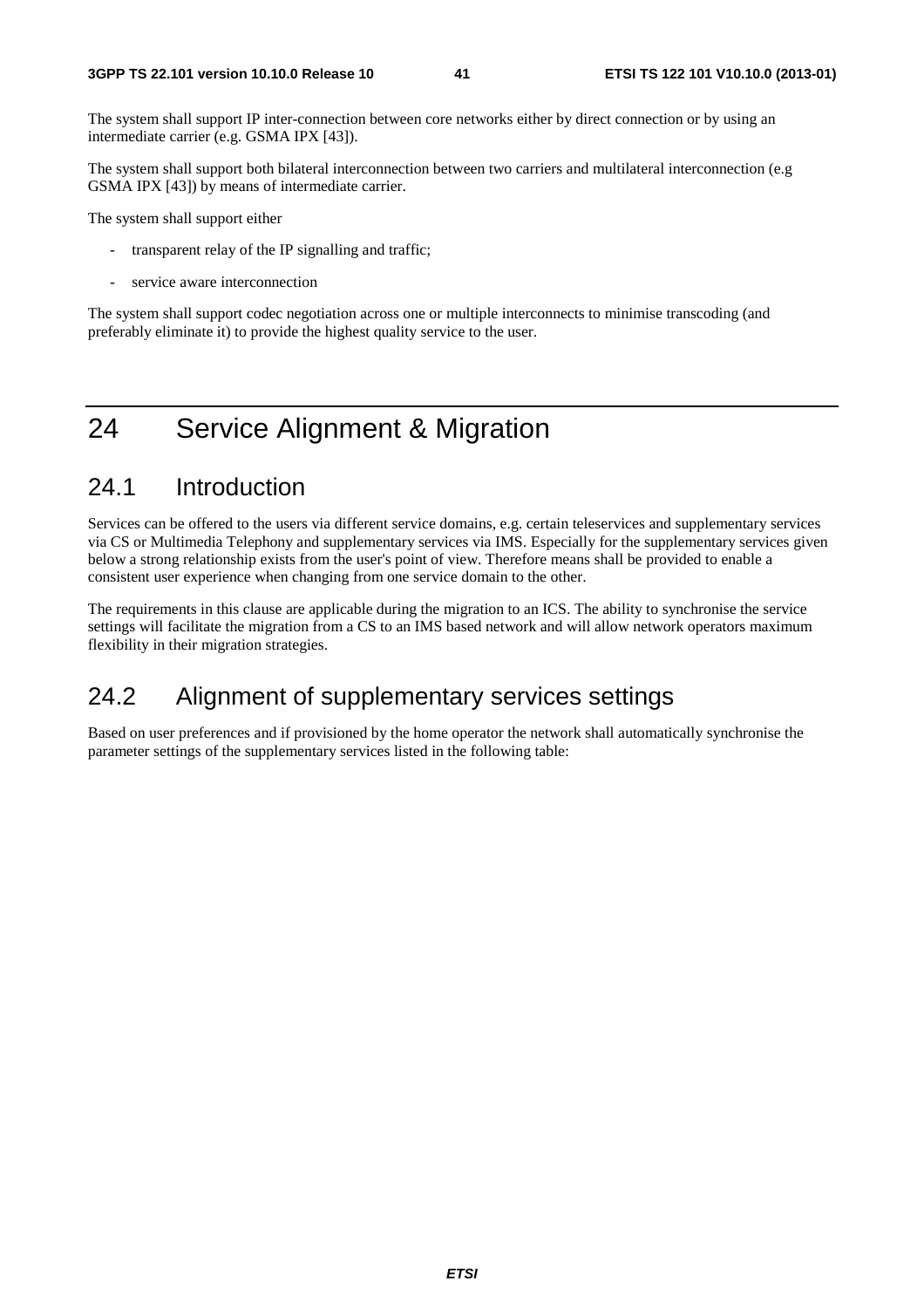| <b>CS Voice (TS11)</b><br><b>Supplementary Services</b> | <b>Equivalent Multimedia</b><br><b>Telephony Services in</b><br><b>IMS domain</b> | <b>Service Behaviour Required</b>                                                                                                                                                                                                                                   |
|---------------------------------------------------------|-----------------------------------------------------------------------------------|---------------------------------------------------------------------------------------------------------------------------------------------------------------------------------------------------------------------------------------------------------------------|
| <b>CLIP/CLIR</b>                                        | OIP/OIR                                                                           | Consistency of presentation                                                                                                                                                                                                                                         |
| CoLP/CoLR                                               | <b>TIP/TIR</b>                                                                    | Consistency of presentation                                                                                                                                                                                                                                         |
| <b>CNAP</b>                                             | OIP/OIR                                                                           | Consistency of presentation                                                                                                                                                                                                                                         |
| Call Forwarding                                         | <b>CDIV</b>                                                                       | Call forwarding/CDIV shall work consistently no matter<br>which domain the user is in. The settings (e.g. forwarding<br>numbers) shall remain the same across domains for all the<br>parts of the service for which there is an equivalent.                         |
| Call Waiting                                            | <b>Communication Waiting</b>                                                      | The busy state of the user shall be available to both<br>domains so that this can be applied no matter from which<br>domain an incoming call/communication originates. The<br>activation status of Call Waiting and Communication<br>Waiting shall be synchronised. |
| Call Hold                                               | <b>Communication HOLD</b>                                                         | Any calls held in one domain shall remain held on moving<br>to a different domain. It shall be possible to re-establish a<br>call that was put on hold in another domain.                                                                                           |
| Multiparty                                              | <b>CONF</b>                                                                       | Any conference (multiparty) calls set up in one domain<br>shall remain in force if any user moves to another domain.                                                                                                                                                |
| Closed User Group                                       | Closed User Group                                                                 | Consistency required across domains                                                                                                                                                                                                                                 |
| <b>CCBS</b>                                             | <b>CCBS</b>                                                                       | Consistency required across domains                                                                                                                                                                                                                                 |
| Call Deflection                                         | Defined in CDIV                                                                   | Consistency required across domains                                                                                                                                                                                                                                 |
| <b>Explicit Call Transfer</b>                           | ECommT                                                                            | Consistency required across domains. The UE state (i.e. if<br>busy or not) shall be available in both domains to ensure<br>that this can be applied consistently.                                                                                                   |
| Call Barring                                            | <b>Communication Barring</b>                                                      | Call/ Communication Barring shall work consistently no<br>matter which domain the user is in. The settings (i.e.<br>barred numbers) shall remain the same across domains.                                                                                           |
| AoC                                                     | AoC                                                                               | Consistent support across domains. If the user moves<br>from one domain to the other during the communication,<br>the AoC shall indicate the correct charge for the total<br>duration of the communication.                                                         |

The operator shall be able to provision the user with the possibility to define which of the above settings shall be synchronised automatically and which settings can exist independently of each other. E.g. a user might decide that the activation status of CLIP/OIP, CLIR/OIR, Call Waiting/Communication Waiting etc. is synchronised but that the call forwarding status and forwarded-to-number is different from the communication diversion settings and the diverted-toparty address.

If the synchronisation of supplementary services, which use the UE's busy state for invocation, is activated the busy state of the UE shall be available in both domains.

Note: The "user not reachable" or "user not logged in" conditions in the different domains are independent of each other. This means, e.g. not being registered in the IMS does not affect the invocation of CFNRc in the CS domain.

Synchronisation of settings means that the most recent changes which have been applied in one domain are propagated to the other domain.

There are certain circumstances under which the synchronisation will fail e.g. when a user inserts a SIP URI as diverted-to-party address in the IMS domain which has no Tel URI associated with it. In such a case there is no valid setting for the CS domain for this particular parameter and therefore the CS domain service setting shall remain unchanged. The user may receive a notification about the failure of the synchronisation procedure and its cause.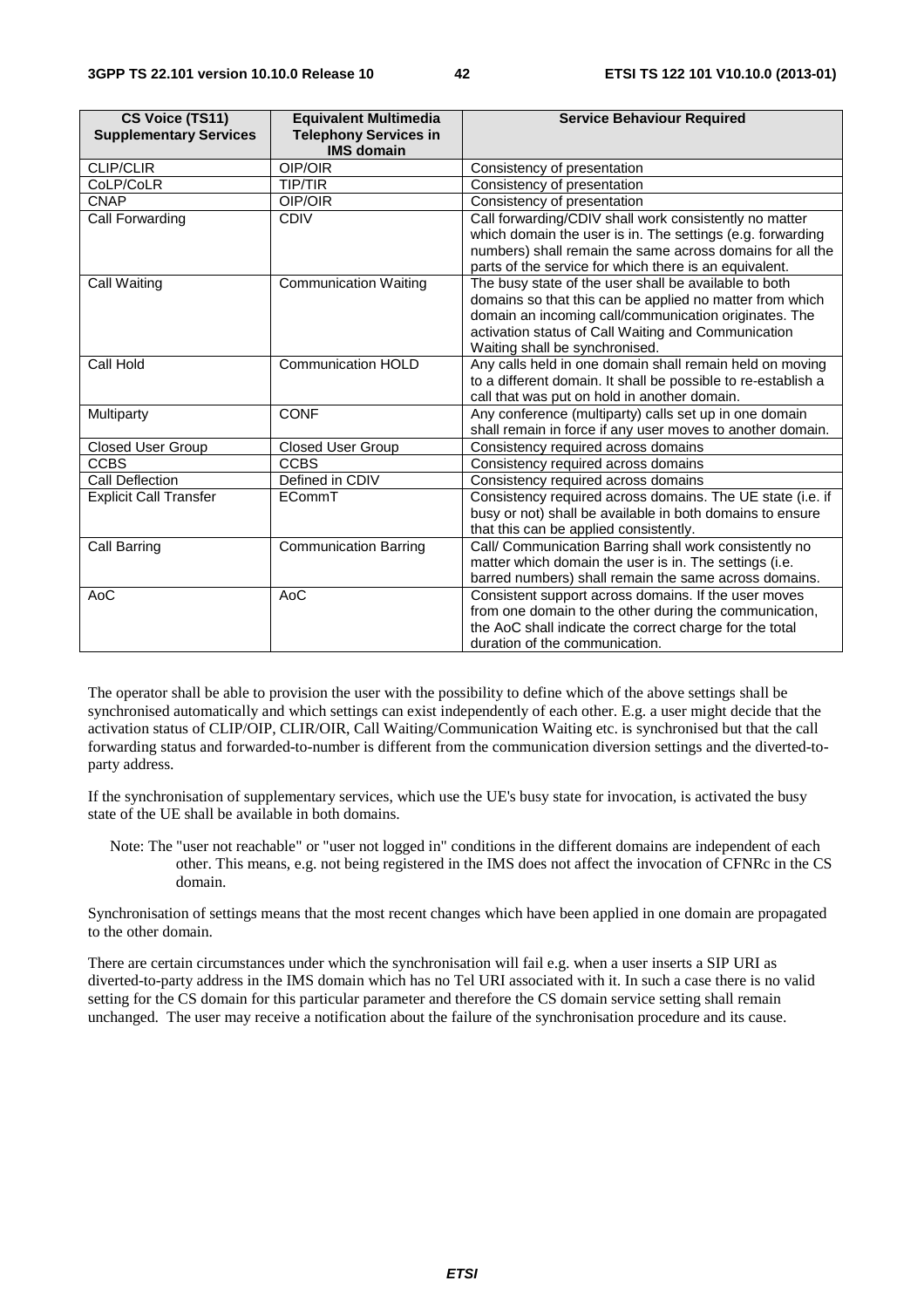# Annex A (normative): Description of optional user equipment features

# A.1 Display of called number

This feature enables the caller to check before call setup whether the selected number is correct.

# A.2 Indication of call progress signals

Indications shall be given such as tones, recorded messages or visual display based on signalling information returned from the PLMN. On data calls, this information may be signalled to the DTE.

Call progress indicators are described in 3GPP TS 22.001 [4].

# A.3 Country/PLMN indication

The country/PLMN indicator shows in which PLMN the UE is currently registered. This indicator is necessary so that the user knows when "roaming" is taking place and that the choice of PLMN is correct. Both the country and PLMN will be indicated. When more than one visited PLMN is available in a given area such information will be indicated.

The PLMN name is either:

- Stored in the ME and associated with the MCC+MNC combination received on the broadcast channel;
- NITZ (see 22.042 [17]) (in which case it overrides the name stored in the ME);
- stored in the USIM in text and /or graphic format and associated with the MCC+MNC combination, and optionally the LAI, received on the broadcast channel (in which case it overrides the name stored in the UE and – if present – the NITZ name).

It shall be possible to store on the USIM at least 10 PLMN Identifications (MCC+MNC combination and optionally the LAI) for which the same PLMN name shall be displayed.

The PLMN name stored in the USIM has the highest priority, followed by the PLMN name provided by NITZ. The PLMN name stored in the ME has the lowest priority.

If the PLMN name stored in the USIM is not available in text format and the UE is unable to display the graphic format, the PLMN name provided by NITZ has the highest priority, the PLMN name stored in the ME has the next priority.

For a PLMN name provided by NITZ, operators using non-Latin characters of the local language (such as Chinese, Japanese, Korean, Vietnamese, Arabic, Hindi, etc.) may include the network name in Latin characters in addition to characters of the local language.

For a PLMN name provided by NITZ, the roaming UE shall skip displaying non-Latin character(s) if the language of those character(s) does not match the language of the MMI for the UE. If this would lead to no remaining Latin character in the PLMN name, the UE shall skip displaying the PLMN name provided by NITZ; the PLMN name stored in the ME has the next priority instead.

# A.4 Service Provider Name indication

The service provider name is stored in the USIM in text and/or optionally graphic format. It shall be possible to associate at least 10 PLMN Identifications (MCC+MNC combination) with the same SP Name.

When registered on the HPLMN, or one of the PLMN Identifications used for Service Provider Name display:

(i) The SP Name shall be displayed;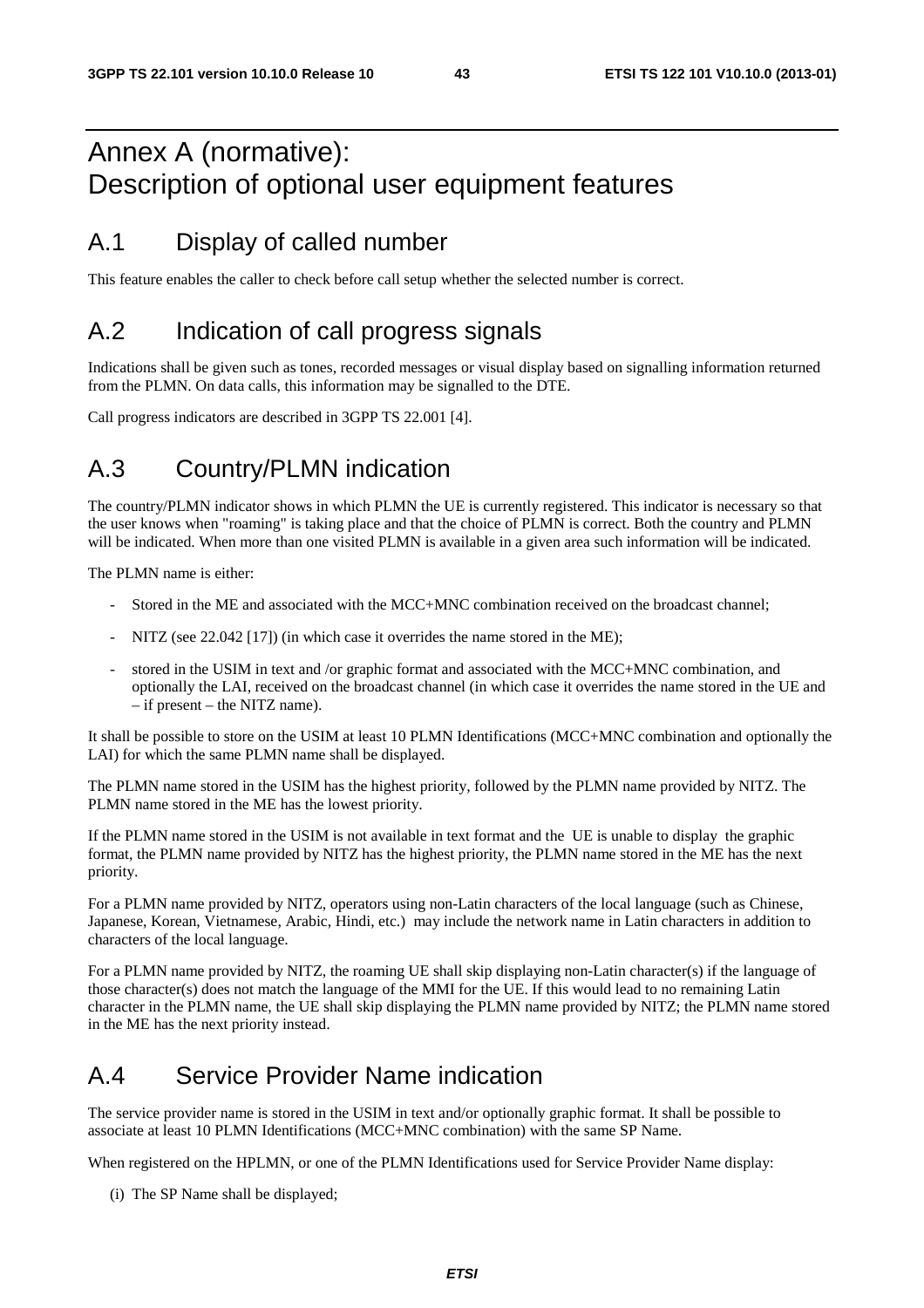(ii) Display of the PLMN Name is an operator"s option by setting the appropriate fields in the USIM (i.e. the Service Provider name shall be displayed either in parallel to the PLMN Name or instead of the PLMN Name).

When registered on neither the HPLMN, nor one of the PLMN Identifications used for Service Provider Name display:

- (i) The PLMN name shall be displayed;
- (ii) Display of the SP Name is an operator"s option by setting the appropriate fields in the USIM.

If the UE is unable to display the full name of the Service Provider the name is cut from the tail end. The storage of Service Provider name and options, and choice of options, shall be under control of the network operator.

# A.4a Core Network Operator Name indication

It shall be possible for the UE to display the name of the core network operator the user has selected.

# A.5 Keypad

A physical means of entering numbers, generally, though not necessarily, in accordance with the layout shown in figure A.1.

See also 3GPP TS 22.030 [6] (Man-Machine Interface).

Additional keys may provide the means to control the UE (e.g. to initiate and terminate calls).

| 1              | $\mathbf{2}$ | $\mathbf 3$ |
|----------------|--------------|-------------|
| 4              | $\sqrt{5}$   | 6           |
| $\overline{7}$ | 8            | 9           |
| $\star$        | $\pmb{0}$    | #           |
|                |              |             |
|                |              |             |

**Figure A.1** 

# A.6 Short message indication and acknowledgement

This feature allows the delivery of short messages to a UE from a service centre. Such messages are submitted to the service centre by a telecommunications network user who can also request information of the status of the message by further interrogation of the service centre. The service centre then transmits the message to an active UE user.

The UE must therefore provide an indication to the user that a message has been received from the service centre and must also send an acknowledgement signal to the PLMN to show that this indication has been activated. The PLMN then returns this acknowledgement to the service centre.

The short message service teleservice is described in specification 3GPP TS 22.003 [14].

# A.7 Short message overflow indication

An indication shall be given to the user of the short message service when an incoming message cannot be received due to insufficient available memory.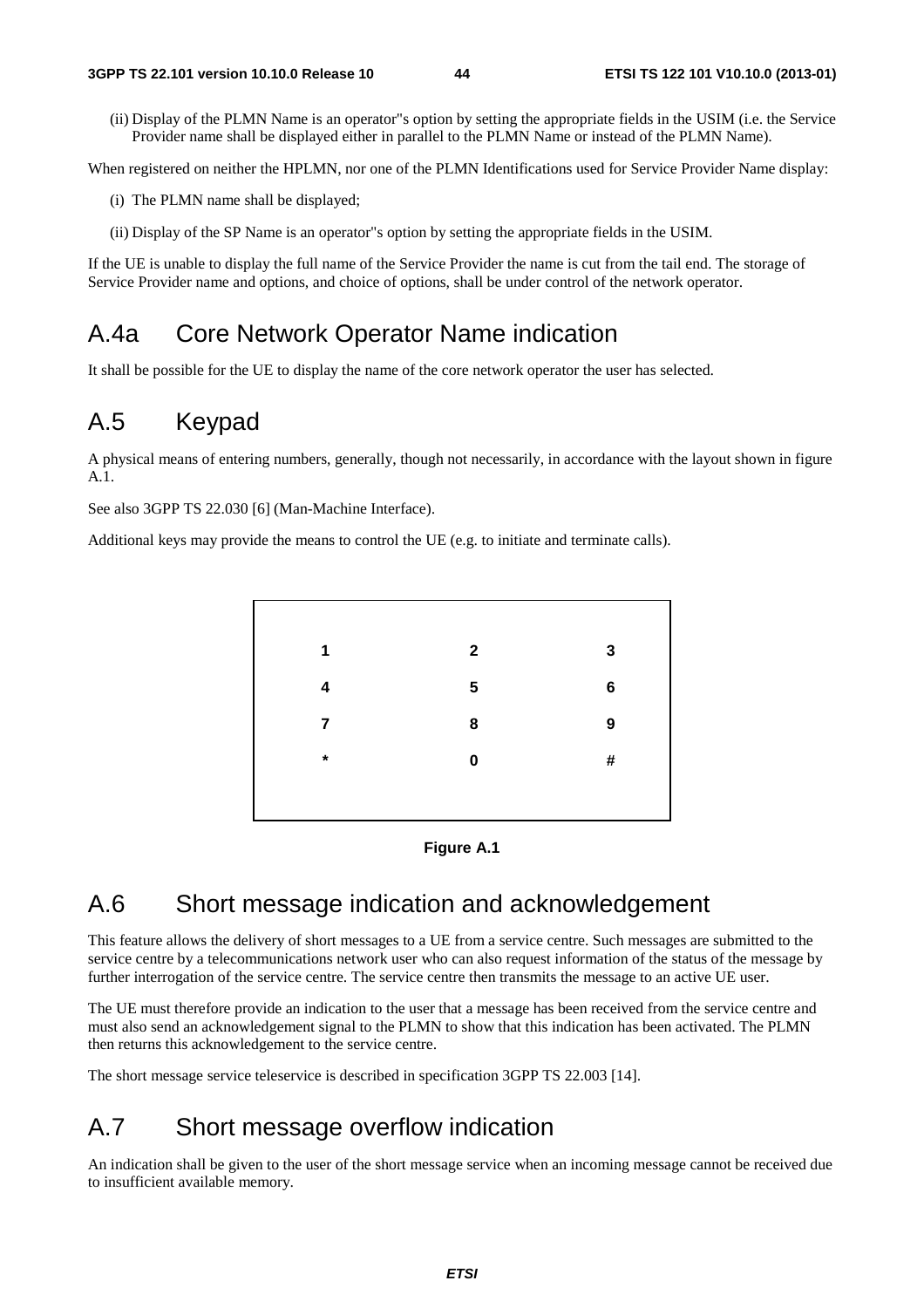# A.8 International access function

Provision is made for a direct, standard method of gaining international access. For this purpose the UE may have a key whose primary or secondary function is marked "+". This is signalled over the air interface and would have the effect of generating the international access code in the network. It may be used directly when setting up a call, or entered into the memory for abbreviated dialling.

This feature is of benefit since the international access code varies between CEPT countries, which might cause confusion to a user, and prevent the effective use of abbreviated dialling when roaming internationally. Users may still place international calls conventionally, using the appropriate international access code.

# A.9 Service Indicator (SI)

An indication is given to the user that there is adequate signal strength (as far as can be judged from the received signal) to allow a call to be made. Additionally the network should be capable of providing, and the UE may display, an indication of the serving cells' capabilities e.g. GPRS, HSDPA, HSUPA.

If indicated by the registered network, the UE in idle mode may display an indication of one of the radio access technologies provided to the UE in the network on which the UE is registered with the following priority order: E-UTRAN, UTRAN, GERAN.

Displaying the serving cell's capabilities and the access technology are mutually exclusive.

# A.10 Dual Tone Multi Frequency (DTMF)

The UE shall be capable of initiating DTMF in accordance with specifications 3GPP TS 22.003 [14]. Optionally, the UE may provide a suppress function which allows the user to switch off the DTMF function.

# A.11 On/Off switch

The UE may be provided with a means of switching its power supply on and off. Switch-off shall be "soft", so that on activation, the UE completes the following housekeeping functions: termination of a current call, detach (where applicable) and storing required data in the SIM/USIM before actually switching off. As far as possible, this procedure should also apply on power failure (e.g. remote switch-off or low battery).

# A.12 Sub-Address

This feature allows the mobile to append and/or receive a sub-address to a Directory Number, for use in call set-up, and in those supplementary services that use a Directory Number.

# A.13 Short Message Service Cell Broadcast

The Short Message Service Cell Broadcast enables the mobile equipment to receive short messages from a message handling system.

The short message service cell broadcast teleservice is described in specification 3GPP TS 22.003 [14]

# A.14 Short Message Service Cell Broadcast DRX

This feature enables a mobile equipment to save on battery utilization, by allowing the mobile equipment to not listen during the broadcast of messages the subscriber is not interested in.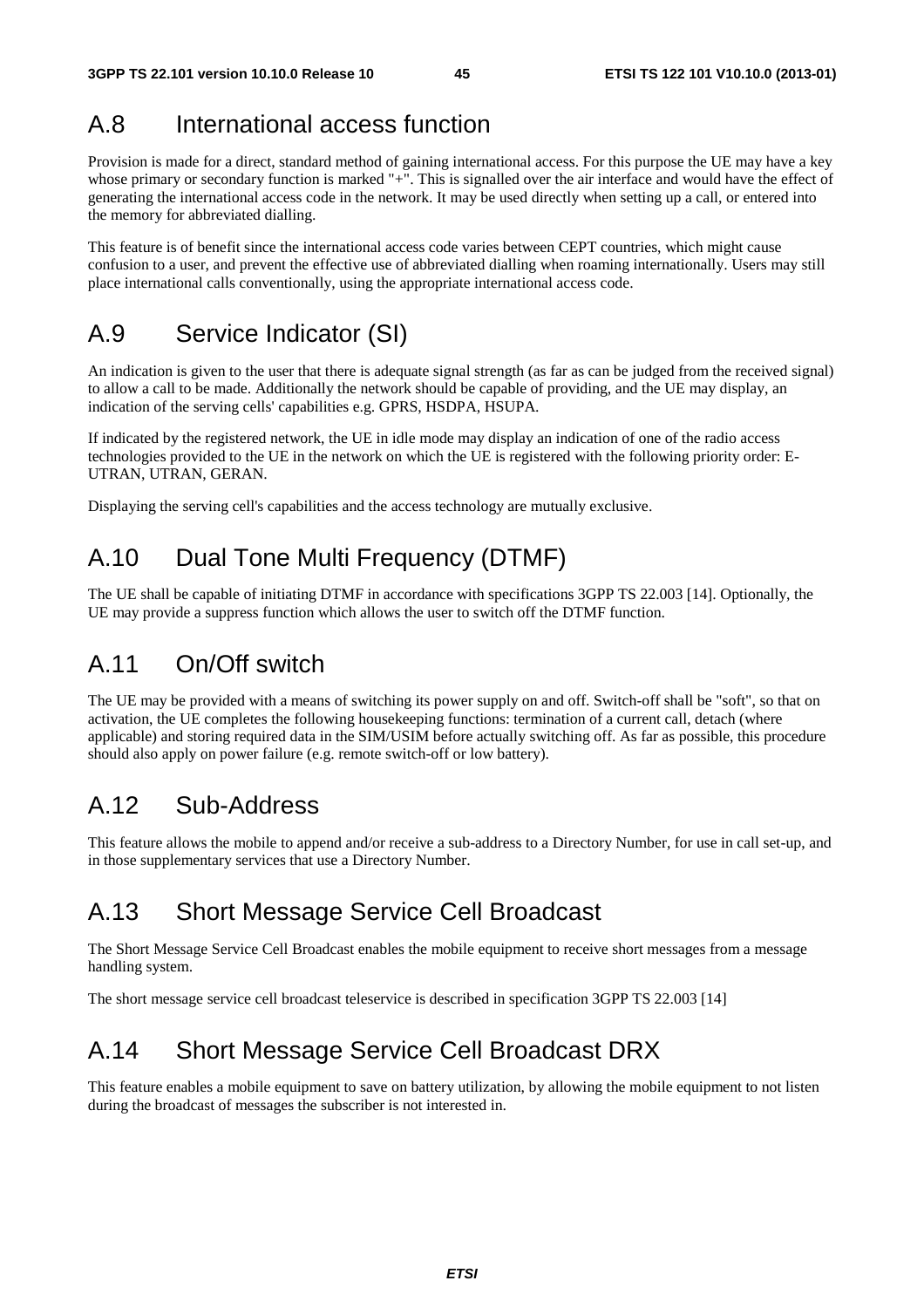# A.15 Support of the extended Short message cell broadcast channel

This feature allows a mobile equipment by supporting of the extended Short message cell broadcast channel to enhance the capacity of the service. The support of the extended channel has low priority, i.e. the UE can interrupt the reading of this channel if idle mode procedures have to be executed.

# A.16 Network Identity and Timezone

The feature provides the means for serving PLMNs to transfer current identity, universal time and the local timezone to mobile equipments, and for the mobile equipments to store and use this information. This enhances roaming by permitting accurate indication of PLMN identities that are either newer than the ME or have changed their name since the ME was sold. Additionally time and timezone information can be utilized by MEs as desired.

The network name time and timezone information will normally be transferred from the network to the ME:

- 1) Upon registering on the network.
- 2) When the UE geographically relocates to a different Local Time Zone.
- 3) When the network changes its Local Time Zone, e.g. between summer and winter time.
- 4) When the network changes its identity.
- 5) At any time during a signalling connection with mobile equipment.

Further details of this feature are described in 3GPP TS 22.042 [15].

## A.17 Network's indication of alerting in the UE

This feature provides the means for serving PLMNs to transfer to a UE an indication that may be used by the UE to alert the user in a specific manner in the following cases:

- mobile terminating call
- network initiated USSD
- network initiated Mobile Originated (MO) connection, if the ME supports the "network initiated MO connection " feature.

Eight different indications are defined, whether the mobile terminating traffic is a call or USSD or related to the network initiated MO connection procedure. These indications are sent by the network and received by the UE:

- Three of these indications are used as levels, reflecting some kind of urgency: level 0 indicates that the UE shall not alert the user for USSD and remain silent in the case of call, level 2 shall be considered by the UE as more important than level 1 for the purpose of alerting the user.
- The five other indications are used as categories, identifying different types of terminating traffic. The UE shall inform the user in a specific manner for each of these five categories. Nevertheless, the possible forms of the alert (different ringing tones, displayed text, graphical symbols...) is still up to the mobile manufacturer (some forms of alerts can be simultaneously used, e.g. ringing tones and text on the display).

The management of the feature by the UE requires for the handling of categories that :

- the SIM/USIM stores for each category an informative text (maximum 25 characters per category) describing the type of terminating traffic associated with the category. This information could be used by the UE when alerting the user (display on the screen). It is necessary for the network operator to be able to change the meaning of each category.
- The user has the ability to set up his/her own association between the type of terminating traffic (identified by each category) and the different types of alert provided by the UE. To help the user in this choice, the UE uses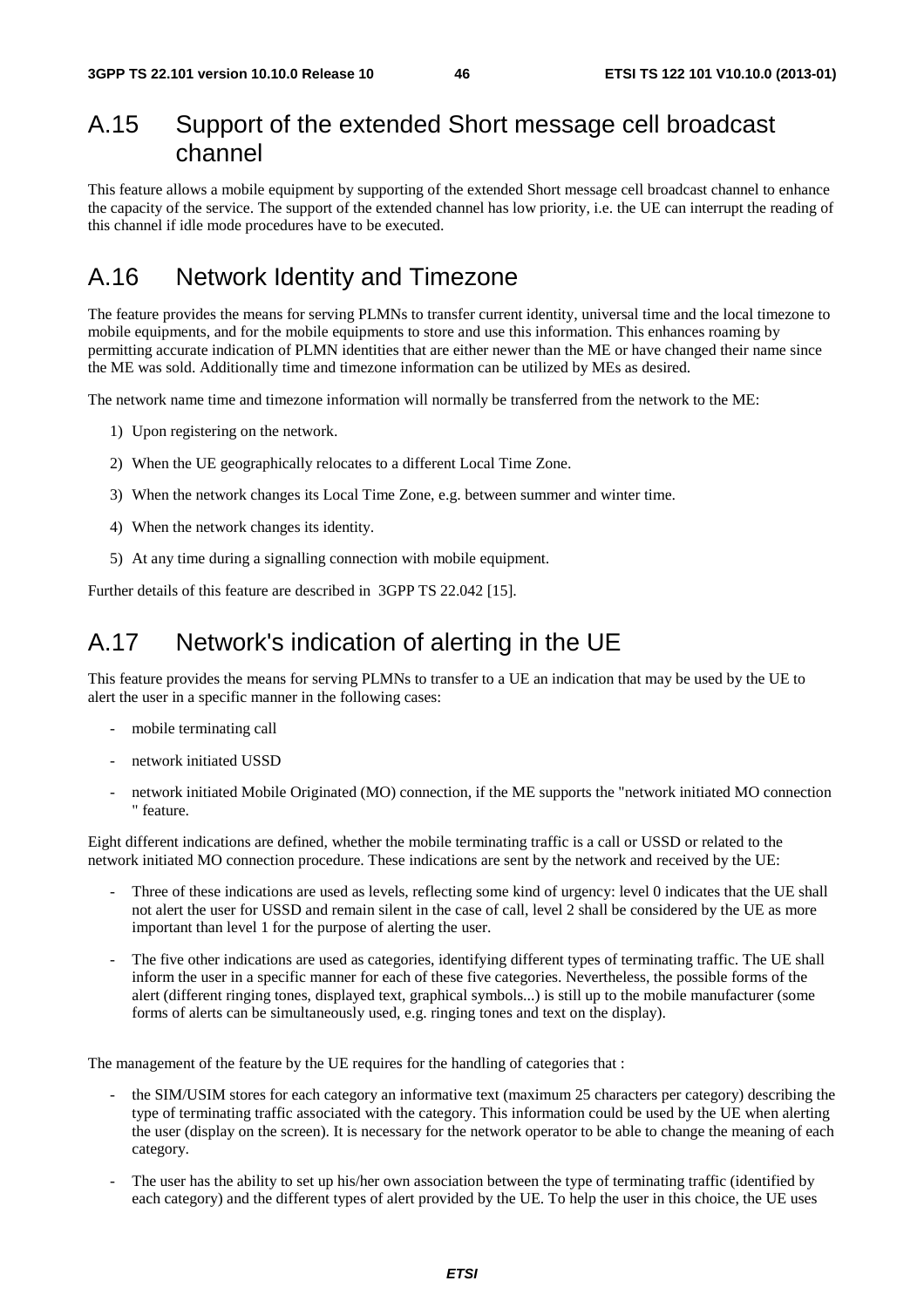the informative text associated with each category (as stored in the SIM/USIM). The UE should keep this association when switched off.

Default settings should also be defined in the ME for the following cases :

- when the UE receives a call, USSD or a request for a network initiated MO connection with no alerting indication,
- when the UE receives a call, USSD or a request for a network initiated MO connection with a category of alerting not defined in the SIM/USIM.

 These default settings should be separated per type of mobile terminated traffic received (call, USSD or request for a network initiated MO connection).

A UE supporting the feature shall act according to the following points in case of mobile terminating traffic :

- when a mobile terminating traffic is received without any indication (level or category), the ME shall act as if it was not supporting the feature, i.e. use a default alert (e.g. associated with this type of mobile terminating traffic).
- if a level is indicated, the UE shall use an alert enabling the user to differentiate between the three levels.
- if a category is indicated, then :
	- if the SIM/USIM used in the UE does not store any information on that feature, the UE shall ignore the category received with any mobile terminating traffic and act as if it was not supporting the feature, i.e. use a default alert (e.g. associated with this type of mobile terminating traffic).
	- if the category is not defined in the SIM/USIM, the UE shall act as if it was not supporting the feature, i.e. use a default alert (e.g. associated with this type of mobile terminating traffic).
	- if the category is defined in the SIM/USIM, the UE shall use the alert associated with this category. In addition, it would be very useful for the user to be notified of the informative text associated with this category (e.g on the display).

Some interactions between this feature and other services related to alerting are described below :

- the call waiting service has priority on this feature, i.e. the call waiting tone will be played and not the alert derived by this feature. If possible, two different indications should be given to the user (e.g. the call waiting tone and a text on the display indicating call waiting, and in addition a text relative to the type of the new call received).
- the presentation of the calling line identity takes priority on this feature, if it is not possible to display this information and another information related to this feature.
- In case of interaction between this feature and UE specific features to alert the user (e.g. whole silent mode), the user should still be able to differentiate between the different levels or different types of terminating traffic, even if the alert itself may be changed.

# A.18 Network initiated Mobile Originated (MO) connection

The "Network Initiated Mobile Originated connection" feature allows the network to ask the mobile equipment to establish a mobile originated connection. The serving PLMN provides the mobile equipment with the necessary information which is used by the mobile equipment to establish the connection.

Currently only the network initiated mobile originated call feature is specified. It is mandatory for a UE supporting CCBS and is used in the case of a CCBS recall.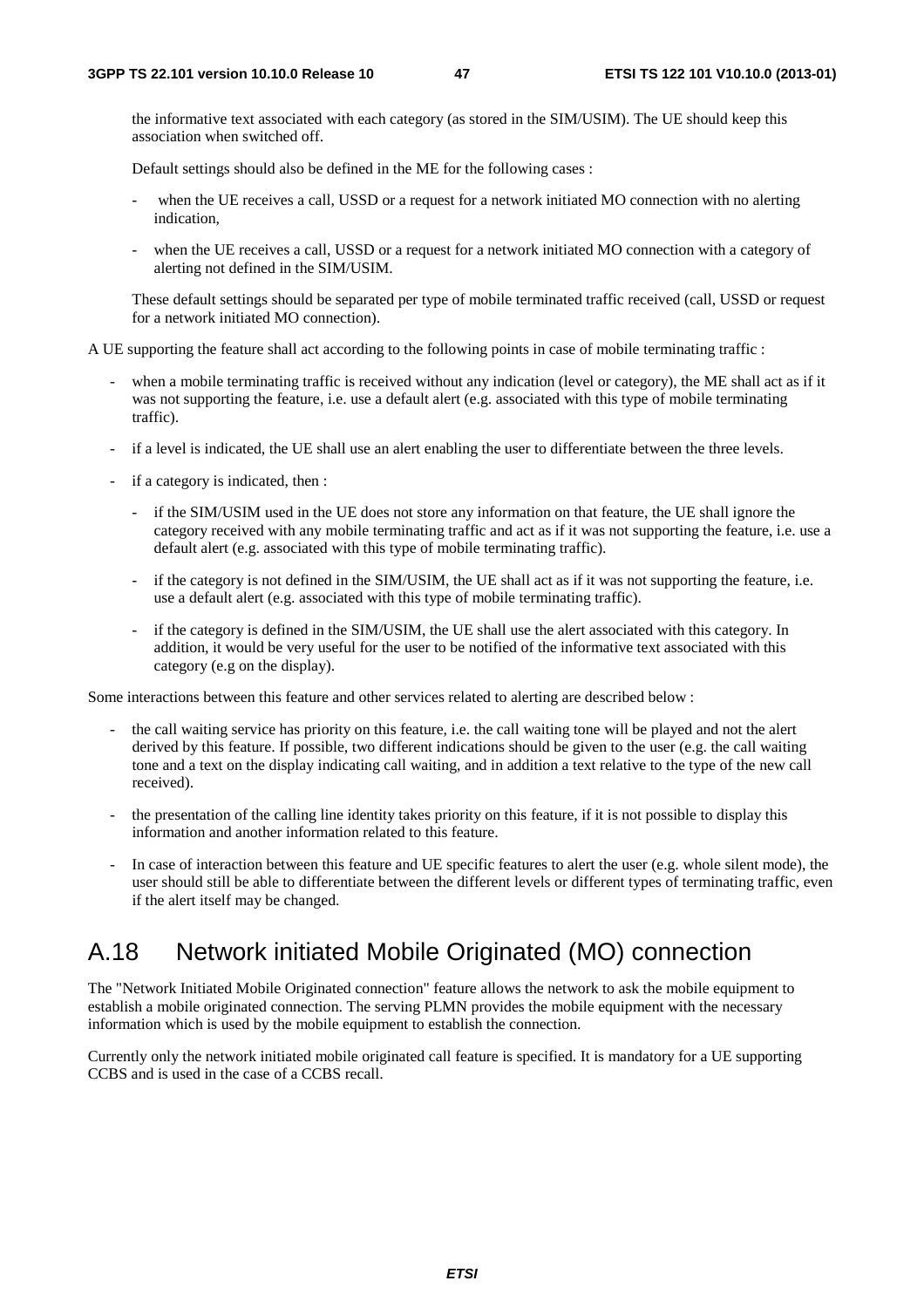# A.19 Abbreviated dialling

The directory number or part of it is stored in the mobile equipment together with the abbreviated address. After retrieval the directory number may appear on the display.

Abbreviated dialling numbers stored in the UE or USIM may contain wild characters.

If wild characters are used to indicate missing digits, each wild character shall be replaced for network access or supplementary service operation, by a single digit entered at the keypad. The completed directory number is transmitted on the radio path.

# A.20 Barring of Dialled Numbers

This feature provides a mechanism so that by the use of an electronic lock it is possible to place a bar on calling any numbers belonging to a pre-programmed list of numbers in the SIM/USIM.

Barred Dialling Numbers stored in the /USIM may contain wild characters.

Under control of PIN2, "Barred Dialling Mode" may be enabled or disabled. The selected mode is stored in the SIM/USIM.

Under PIN2 control, it shall be possible to add, modify or delete a particular "Barred Dialling Number" (BDN) and to allocate or modify its associated comparison method(s). This BDN may have the function of an abbreviated dialling number / supplementary service control (ADN/SSC), overflow and/or sub-address.

When BDN is inactive, no special controls are specified, and the barred dialling numbers may be read (though not modified or deleted, except under PIN2 control) as if they were normal abbreviated dialling numbers. Access to keyboard and normal abbreviated dialling numbers (including sub-address) is also permitted.

When Barring of Dialled Numbers is active:

- Considering a number dialled by the user, if it exists a BDN for which there is a successful comparison (see below) between that BDN and the dialled number, then the ME shall prevent the call attempt to that number. If there is no BDN to fulfil those conditions, the call attempt is allowed by the ME.

With each BDN is associated one (or a combination of) comparison method(s) used between that BDN and the number dialled by the user. At least three different comparison methods are possible:

- The comparison is made from the first digit of that BDN, from the first digit of the dialled number and for a number of digits corresponding to the length of the BDN.
- The comparison is made from the first digit of that BDN, from any digit of the dialled number and for a number of digits corresponding to the length of the BDN.
- The comparison is made backwards from the last digit of that BDN, from the last digit of the dialled number and for a number of digits corresponding to the length of the BDN.
- If a BDN stored in the SIM/USIM contains one or more wild characters in any position, each wild character shall be replaced by any single digit when the comparison between that BDN and the dialled number is performed.
- If a BDN contains a sub-address, and the same number without any sub-address or with that sub-address is dialled, the ME shall prevent the call attempt to that number.
- Numbers specified as "barred" may only be modified under PIN2 control.
- If the ME does not support barring of dialled numbers, the UE with a BDN enabled USIM shall not allow the making of calls and the UE with BDN enabled SIM shall not allow the making or receiving of calls. However, this feature does not affect the ability to make emergency calls.

If "Fixed Number Dialling" and "Barring of Dialled Numbers" are simultaneously active, the dialled number shall be checked against the two features before the ME allows the call attempt. In that case, a dialled number will only be allowed by the ME if it is in the FDN list and if the comparison between that number and any number from the BDN list is not successful.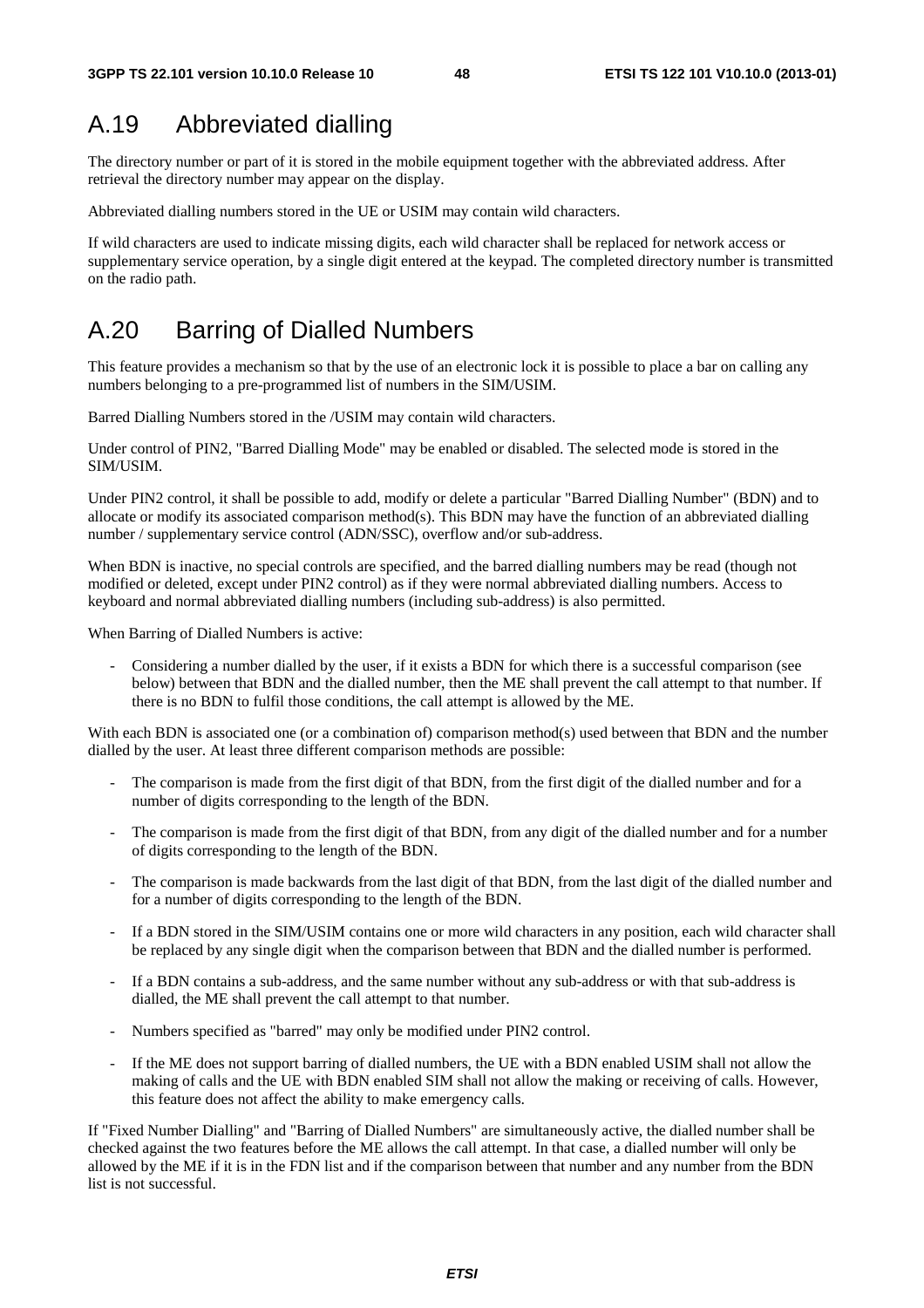The UE may support other selective barrings, e.g. applying to individual services (e.g. telephony, data transmission) or individual call types (e.g. long distance, international calls).

# A.21 DTMF control digits separator

Provision has been made to enter DTMF digits with a telephone number, and upon the called party answering the UE shall send the DTMF digits automatically to the network after a delay of 3 seconds ( $\pm$  20 %). The digits shall be sent according to the procedures and timing specified in 3GPP TS 24.008 [13].

The first occurrence of the "DTMF Control Digits Separator" shall be used by the ME to distinguish between the addressing digits (i.e. the phone number) and the DTMF digits. Upon subsequent occurrences of the separator, the UE shall pause again for 3 seconds  $(\pm 20 \%)$  before sending any further DTMF digits.

To enable the separator to be stored in the address field of an Abbreviated Dialling Number record in the SIM/USIM, the separator shall be coded as defined in 3GPP TS 31.102 [19]. The telephone number shall always precede the DTMF digits when stored in the SIM/USIM.

The way in which the separator is entered and display in the UE, is left to the individual manufacturer's MMI.

MEs which do not support this feature and encounter this separator in an ADN record of the SIM/USIM will treat the character as "corrupt data" and act accordingly.

### A.22 Selection of directory number in messages

The Short Message Service (SMS), Cell Broadcast Service (CBS), Multimedia Message Service (MMS), Network Initiated USSD or Network Response to Mobile Originated USSD message strings may be used to convey a Directory Number, which the user may wish to call.

# A.23 Last Numbers Dialled (LND)

The Last "N" Numbers dialled may be stored in the SIM/USIM and/or the ME. "N" may take the value up to 10 in the SIM/USIM. It may be any value in the ME. The method of presentation of these to the user for setting up a call is the responsibility of the UE but if these numbers are stored in both the SIM/USIM and the UE, those from the SIM/USIM shall take precedence.

# A.24 Service Dialling Numbers

The Service Dialling Numbers feature allows for the storage of numbers related to services offered by the network operator/service provider in the SIM/USIM (e.g. customer care). The user can use these telephone numbers to make outgoing calls, but the access for updating of the numbers shall be under the control of the operator.

NOTE: No MMI is envisaged to be specified for these numbers and it is left to mobile manufacturer implementations.

A specific example of Service Dialling Numbers is the storage of mailbox dialling numbers on the SIM/USIM for access to mailboxes associated with Voicemail, Fax, Electronic Mail and Other messages.

# A.25 Fixed number dialling

This feature provides a mechanism so that by the use of an electronic lock it is possible to place a bar on calling any numbers other than those pre-programmed in the SIM/USIM.

Under control of PIN 2, "Fixed Dialling Mode" may be enabled or disabled. The mode selected is stored in the SIM/USIM.

Fixed Dialling Numbers (FDNs) are stored in the SIM/USIM in the Fixed Dialling Number field. FDN entries are composed of a destination address/Supplementary Service Control. Destination addresses may have the format relevant to the bearer services/teleservices defined in [21] and [14]. FDN entries may take the function of an Abbreviated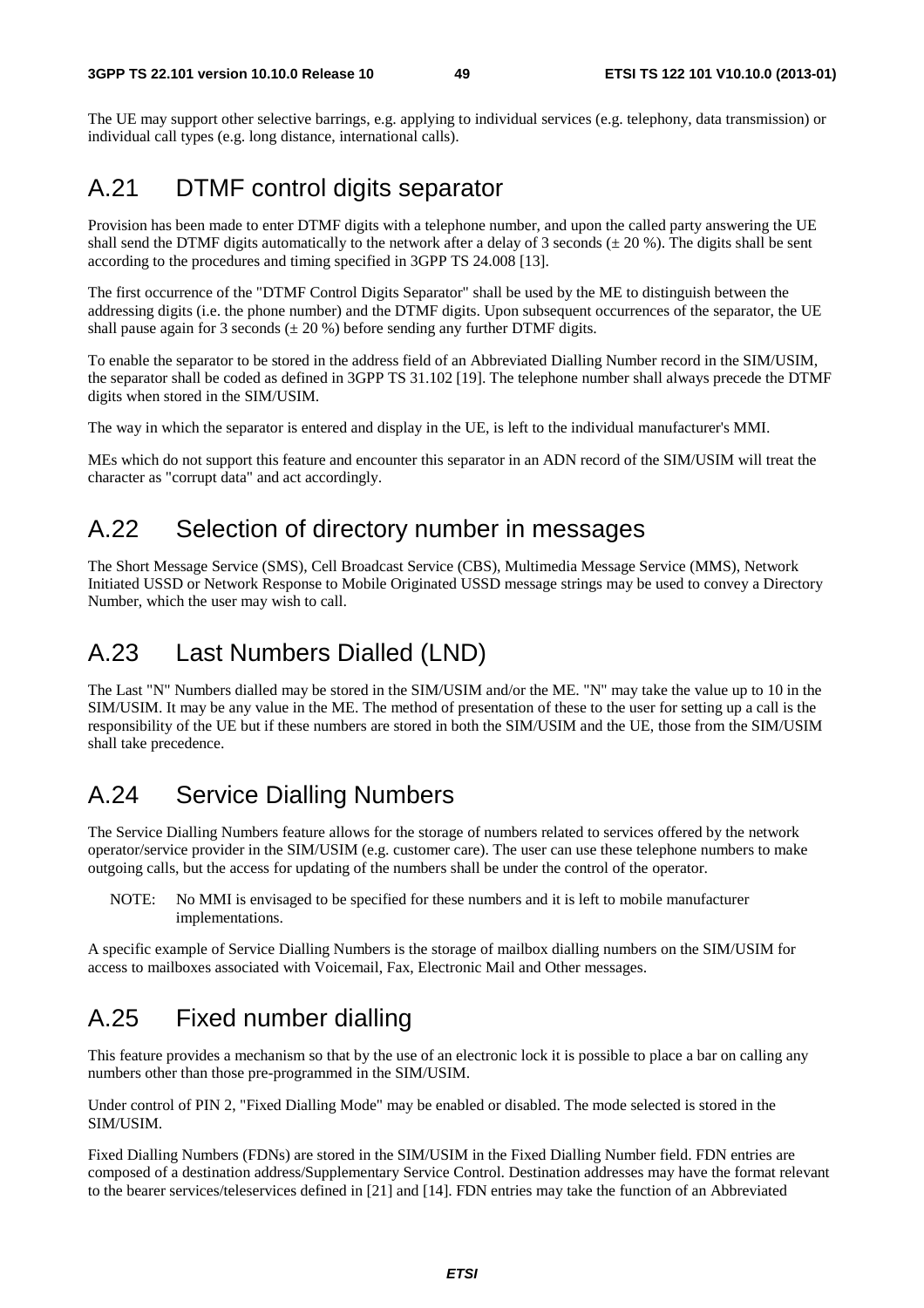Dialling Number/Supplementary Service Control (ADN/SSC), Overflow and/or sub-address. Fixed Dialling Numbers stored in the SIM/USIM may contain wild card characters.

The Fixed Dialling feature is optional, however when Fixed Dialling Mode is enabled, an ME supporting the feature shall;

- Prevent the establishment of bearer services/teleservices to destination addresses which are not in FDN entries on a per bearer service/teleservice basis. The list of bearer services/teleservices excluded from the FDN check shall be stored in the SIM/USIM. Those bearer services/teleservices are characterised by their service code as described in [23]. For instance if the SMS teleservices is indicated in this list, SMS can be sent to any destination. By default, the ME shall prevent the establishment of any bearer service/teleservice to destination addresses which are not in FDN entries.
- Only allow modification, addition or deletion of Fixed Number Dialling entries under control of PIN2.
- Allow the establishment of bearer services/teleservice to destination addresses stored in FDN entries. For SMS, the Service Center address and the end-destination address shall be checked.
- Support the reading and substitution of wildcards in any position of an FDN entry, via the ME MMI.
- Allow the user to replace each wildcard of an FDN entry by a single digit, on a per call basis without using PIN2. The digit replacing the wildcard may be used for network access or supplementary service operation.
- Only allow Supplementary Service (SS) Control (in Dedicated or Idle mode) if the SS control string is stored as an FDN entry.
- Allow the extension of an FDN entry by adding digits to the Fixed Dialling number on a per call basis.
- Allow the emergency numbers (see Section 8.4) to be called, even if it is not an FDN entry.
- Allow normal access to ADN fields (i.e. allow ADN entries to be modified, added or deleted) and the keyboard.
- Allow use of ADNs subject to the FDN filter.

When FDN is disabled, an ME supporting FDN shall;

- Allow FDN entries to be read as though they were normal ADN entries.
- Only allow modification, addition or deletion of Fixed Number Dialling entries under control of PIN2.
- Allow normal access to ADN fields and the keyboard.

If the ME does not support FDN, the UE shall not allow the making of calls when Fixed Dialling is enabled in the USIM, and the UE shall not allow the making or receiving of calls when Fixed Dialling is enabled in the SIM. However, emergency calls (112 and other user defined emergency numbers) shall still be possible.

NOTE: Wildcards are stored on the SIM/USIM. The wildcard coding is given in 3GPP TS 31.102 [19].

# A.26 Message Waiting Indication

A short message may be used to provide and indication to the user about the status and number of types of messages waiting on systems connected to the PLMN. The ME shall present this indication as an icon on the screen, or other MMI indication, and store the indication status on the SIM/USIM to allow the status to be retained through power off/on, SIM/USIM movement between UEs etc..

The ME shall be able to accept and acknowledge these message waiting status short messages irrespective of the memory available in the SIM/USIM.

# A.27 Requirements for the transfer of eCall Minimum Set of Data (MSD)

With the exception of the following specific requirements, considered necessary for the satisfactory operation of the eCall service, all existing TS12 emergency call requirements shall apply.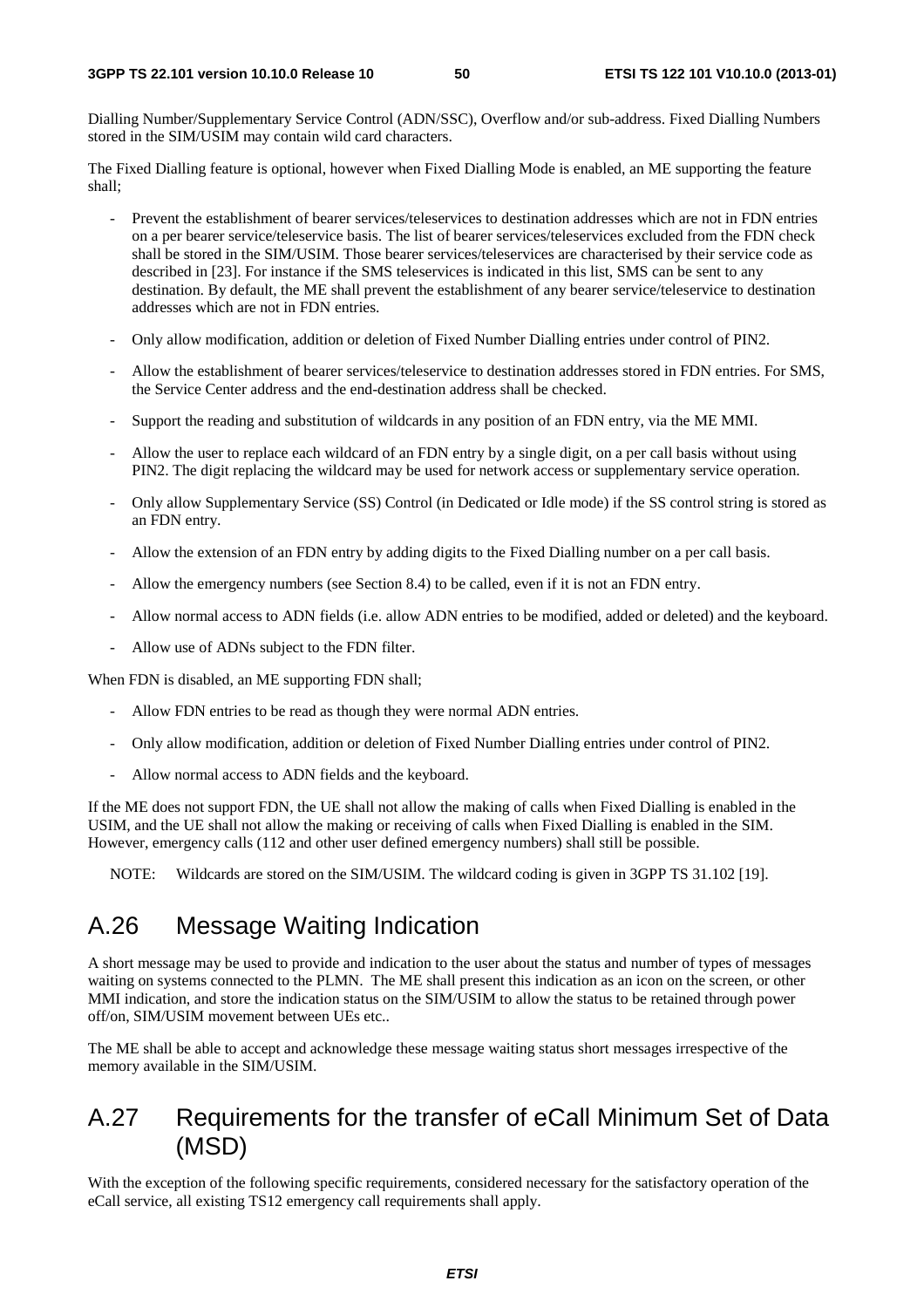An eCall shall consist of a TS12 emergency call supplemented by a minimum set of emergency related data (MSD). The MSD e.g. vehicle identity, location information and other parameters, is defined by CEN [46].

- An eCall may be initiated automatically, for example due to a vehicle collision, or manually by the vehicle occupants;
- An IVS, or other UE designed to support eCall functionality, shall include in the emergency call set-up an indication that the present call is either a Manually Initiated eCall (MIeC) or an Automatically Initiated eCall (AIeC).
- The Minimum Set of Data (MSD) sent by the In vehicle System (IVS) to the network shall not exceed 140 bytes;
- The MSD should typically be made available to the PSAP within 4 seconds measured from the time when end to end connection with the PSAP is established;
- Should the MSD component not be included in an eCall, or is corrupted or lost for any reason, then this shall not affect the associated TS12 emergency call speech functionality.
- A call progress indication shall be provided to the user whilst the MSD transmission is in progress.
- To reduce the time taken to establish an eCall an IVS whilst in eCall only mode, may receive network availability information whilst not registered on a PLMN.
- PLMNs should make use of eCall indicators, received in the emergency call set-up, to differentiate eCalls from other TS12 emergency calls.
- The MIeC and AIeC should be used by the serving network to filter and route eCalls to dedicated, eCall equipped, PSAPs.
- Where the eCall indicators are not supported by the serving network, the time needed for the PSAP eCall modem to differentiate between eCalls and other TS12 calls, before routing the call to an operator, shall not exceed 2 seconds from when the IVS receives notification that the PSAP has answered the call.
- The PSAP shall be given an indication that the incoming call is an eCall.

Throughout the duration of the emergency call and following receipt of the MSD by the PSAP

- It shall be possible for the PSAP to send a confirmation to the IVS that the MSD has been acted upon.
- It shall be possible for the PSAP to request the IVS to re-send its most recent MSD.
- It shall be possible for the PSAP to instruct the IVS to terminate the eCall.

# A.28 Requirements for "In Case of Emergency" (ICE) information

The In Case of Emergency (ICE) information are used to enable first responders, such as paramedics, fire-fighters, and police officers, to contact a victim"s emergency contact(s) in order to identify the victim and obtain important medical information or other information required during an emergency.

A UE shall have the capability to store one or more 'ICE information' on the UICC. The 'ICE information' shall list the type of information which is to be configured by the mobile operator as described in the table below.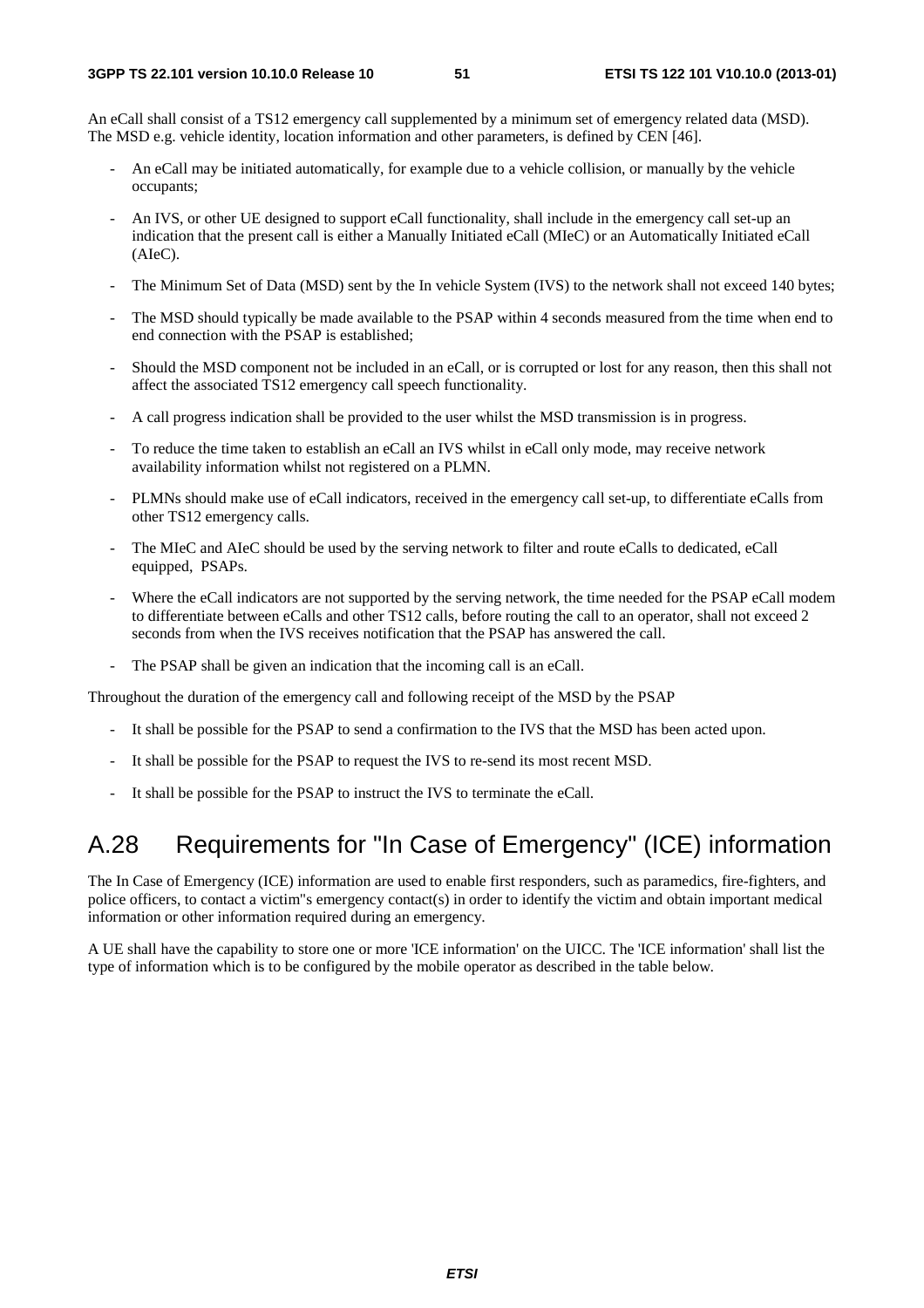**Table A.28.1: "ICE information" description** 

|                    | <b>ICE</b><br>information<br>type format                                                                                                                                                                                                                                                                                                                                    | <b>ICE</b><br>information<br>type value                                                  | <b>ICE</b> information<br>value 1                                                                                                                                                                                                                                                                                                                                                                                                                                                                                                                                                                                                                                                                                                  | <b>ICE</b><br>information<br>value 2                                                           | <b>ICE</b><br>information<br>value n                                                    |
|--------------------|-----------------------------------------------------------------------------------------------------------------------------------------------------------------------------------------------------------------------------------------------------------------------------------------------------------------------------------------------------------------------------|------------------------------------------------------------------------------------------|------------------------------------------------------------------------------------------------------------------------------------------------------------------------------------------------------------------------------------------------------------------------------------------------------------------------------------------------------------------------------------------------------------------------------------------------------------------------------------------------------------------------------------------------------------------------------------------------------------------------------------------------------------------------------------------------------------------------------------|------------------------------------------------------------------------------------------------|-----------------------------------------------------------------------------------------|
| <b>Description</b> | <b>Two formats</b><br>shall be<br>defined in this<br>release:<br>1- Phone<br>number format.<br>For the phone<br>number format<br>it shall be<br>possible to<br>store a name<br>and a phone<br>number.<br>2- Free format.<br>It shall be<br>possible for<br>the mobile<br>operator to<br>provision zero,<br>one or several<br>instances of a<br>given format<br>on the UICC. | It shall be<br>possible to<br>store this<br>information in<br>text or graphic<br>format. | It shall be<br>possible to<br>have at least<br>one ICE<br>information<br>value field. If<br>more than one<br>information<br>value fields are<br>required it shall<br>be indicated by<br>the ICE<br>information<br>type format.<br>It shall be<br>possible for the<br>subscriber to<br>add, modify,<br>view, or delete<br>any ICE<br>information<br>value.<br>For the free<br>format ICE<br>information<br>type format, it<br>shall be<br>possible to<br>store<br>information in<br>text or graphic<br>format.<br>For pre-defined<br><b>ICE</b> information<br>type formats<br>the ME should<br>adapt the input<br>mode to the<br>type of the ICE<br>information<br>value (e.g.<br>numerical<br>mode for<br>phone number<br>input). | <b>Present only if</b><br>explicitly<br>indicated by<br>the ICE<br>information<br>type format. | Present only if<br>explicitly<br>indicated by<br>the ICE<br>information<br>type format. |

The following table provides an example of ICE information stored on the UICC: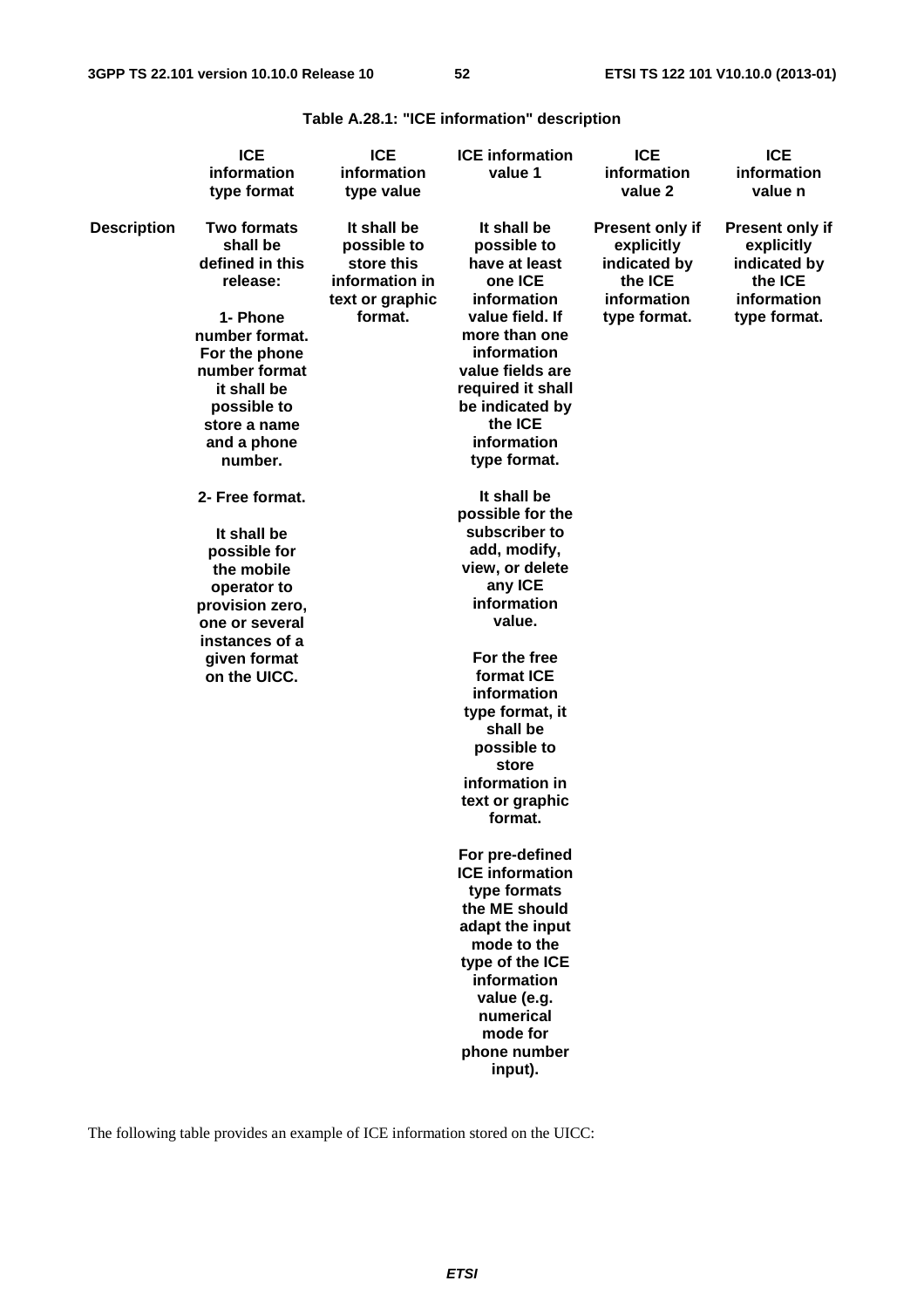| ICE information type | ICE information type value        | ICE information value 1                             | ICE information value 2 |
|----------------------|-----------------------------------|-----------------------------------------------------|-------------------------|
| <b>Phone Number</b>  | "Contact in case of<br>emergency" | My Wife                                             | $+3364566$              |
| <b>Phone Number</b>  | "Contact in case of<br>emergency" | <b>Family Smith</b>                                 | $+3364565$              |
| <b>Phone Number</b>  | "Contact in case of<br>emergency" | My Family doctor: Dr.<br>Jones                      | $+33643234$             |
| Free Format          | "Medical Information"             | My blood type is $A+$ , I am<br>allergic to etc.    | N/A                     |
| Free Format          | "Home Postal Address"             | 15 rue de la Paix, Paris,<br>France                 | N/A                     |
| <b>Free Format</b>   | 'Language'                        | French                                              | N/A                     |
| Free Format          | 'Travel Information'              | London, from $3rd$ July. to<br>$29^{th}$ July, 2008 | N/A                     |

Provision is made for direct and unambiguous read access from the UE to ICE information stored on the UICC.

The subscriber may choose not to enter any ICE information.

The default configuration for this information shall be that they are accessible even when the security features on either the UE or UICC have been enabled (e.g. the keypad is locked). It shall be possible for the subscriber to change this default setting to prevent accessibility to the ICE information (i.e. a user configurable setting in the UICC indicates whether the ICE information on the UICC shall be displayed or not, if the ICE access procedure described in TS 22.030 [6] is invoked).

The unlocking of ICE information shall not allow access to other secure information on the UICC or UE. The ICE information value should not be accessible to ME or UICC applications.

The ICE access procedure is described in TS 22.030 [6].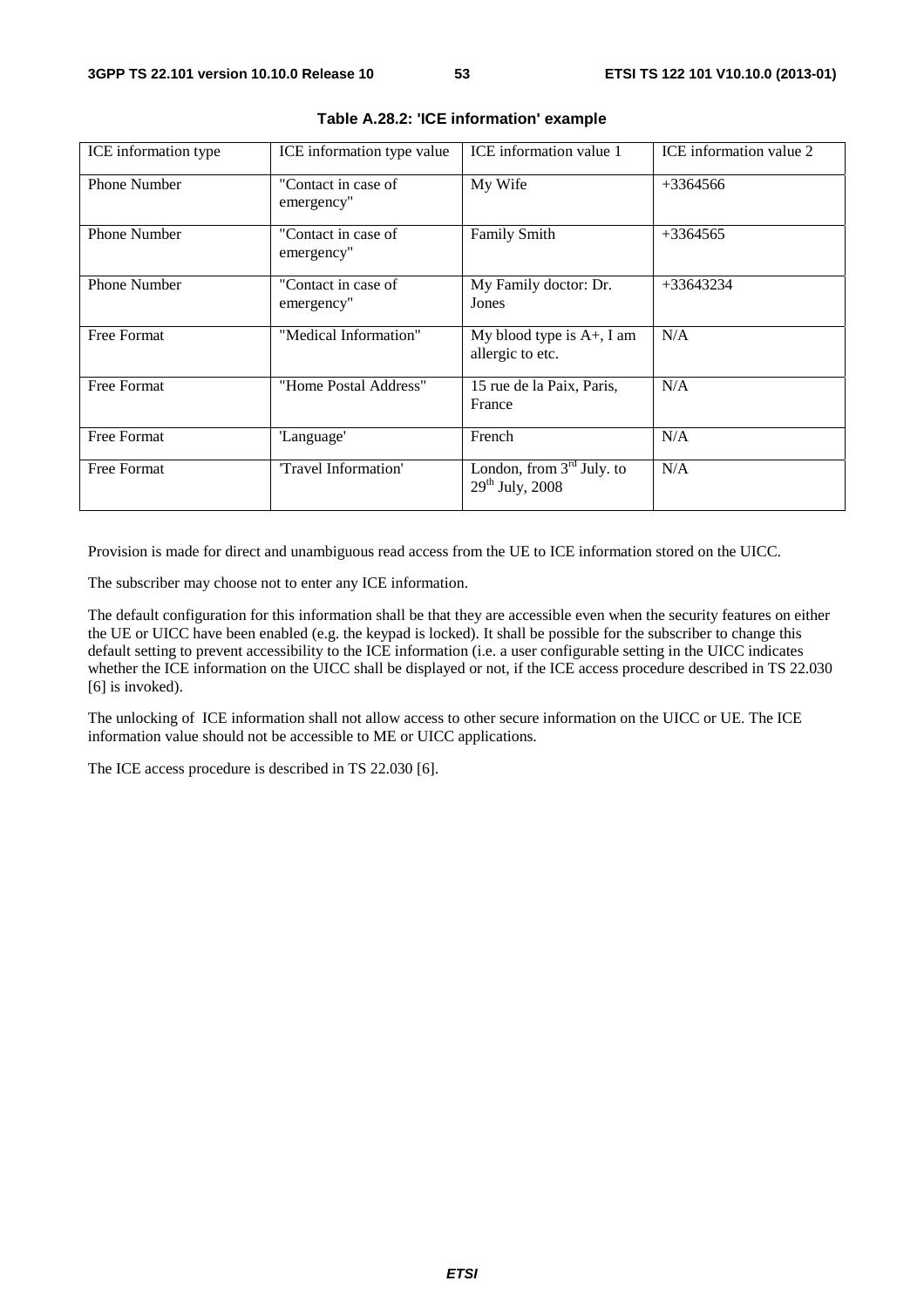# Annex B (informative): Change history

| <b>Change history</b>  |                                           |                    |                                          |                       |                                                                                                                                                                                     |
|------------------------|-------------------------------------------|--------------------|------------------------------------------|-----------------------|-------------------------------------------------------------------------------------------------------------------------------------------------------------------------------------|
| SMG No.                | TDoc. No.                                 | CR. No.            | <b>Section</b><br>affected               | <b>New</b><br>version | Subject/Comments                                                                                                                                                                    |
| <b>SMG#22</b>          | 302/97                                    | 001                | 4.6 (Role<br>Model)                      | 3.1.0                 | SMG3 queried the separation of network<br>operator into core and access, which, on<br>examination, SMG1 find unhelpful                                                              |
| <b>SMG#22</b>          | 319/97<br>(SMG1)<br><b>WPC</b><br>125/97) | 002                |                                          | 3.1.0                 | Editorial Changes: FLMPTS was replaced by<br>IMT 2000, 2 new references given, additional<br>clarifications.                                                                        |
| <b>SMG#22</b>          | 320/97                                    | 003                | 8.5, 9.3,<br>9.5, 17                     | $\overline{3.1.0}$    | Changes on Emergency Calls, User<br>identification, Multiple profiles and additional<br>handover requirements.                                                                      |
| After<br><b>SMG#23</b> | SMG1<br>433u/97<br>965/97                 | 004                |                                          | Draft<br>3.2.0        | Based on Approved Changes at SMG#22<br>Distributed at SMG1 in Dresden Nov 3-7, 97<br>to be Approved at SMG#24                                                                       |
| <b>SMG#24</b>          | 966/97                                    | 005                | Sections 8,<br>9, 11                     | 3.2.1                 | Restructuring of sections 8,9 and 11 to<br>gather all requirements relating to multiple<br>subscriptions into one section and to<br>improve the clarity.                            |
| <b>SMG#24</b>          | 967/97                                    | 006                | Section 8.1                              | 3.2.1                 | To improve the accuracy of text on<br>numbering principles and minor editorial<br>change to section 8.1                                                                             |
| <b>SMG#27</b>          | 98-0551                                   | 007                | Section 4.6<br>and misc.                 | $\overline{3.3.0}$    | Removal of commercial role model from the<br>specification in order to improve clarity                                                                                              |
| <b>SMG#27</b>          | 98-0552<br>(Not<br>Approved)              | 008                | New Section<br>18<br>(Not Applied)       | 3.3.0                 | To include requirements for network selection in service<br>principles: NOT APPROVED > NOT APPLIED                                                                                  |
| Pre-<br><b>SMG#28</b>  | (SMG1 Tdoc<br>98-0893)<br>99-040          | 008 r4<br>Rejected | <b>New</b><br>Section 18<br>Applied      | [Draft]<br>$3.4.0$ ]  | Added Network Selection section - Agreed by<br>correspondence - Jan 13, 1999 - Prepared with<br>CRs applied with revision marks                                                     |
| <b>SMG#27</b>          | 98-0553                                   | 009                | Section 4.3                              | 3.3.0                 | To remove unnecessary reference to IN and B-<br><b>ISDN</b>                                                                                                                         |
| <b>SMG#27</b>          | 98-0682                                   | 010                | Section 11                               | 3.3.0                 | To improve the clarity of service requirements<br>for multiple user profiles                                                                                                        |
| Pre-<br><b>SMG#28</b>  | (SMG1)<br>Tdoc<br>98-0869)<br>99-040      | 011                | Sections 1,<br>2, 3, 4, 9, 10,<br>12, 17 | Draft 3.4.0           | Clean up for UMTS phase 1<br>Agreed at SMG1 Rome                                                                                                                                    |
| Pre-<br><b>SMG#28</b>  | (SMG1)<br>Tdoc<br>98-852)<br>99-040       | 012                | Sections<br>3,8,9,11,14,1<br>5           | Draft 3.4.0           | Changes in IC card and terminal service requirements<br>Agreed at SMG1 Rome                                                                                                         |
| Pre-<br><b>SMG#28</b>  | (SMG1)<br>Tdoc<br>98-0894)<br>99-040      | 013r1              | Section 3.2<br>& 4.3                     | Draft<br>3.4.0        | Clarification of general requirements for efficient use of<br>radio resources<br>Agreed by correspondence - Jan 13, 1999 - Prepared<br>with CRs applied with revision marks         |
| <b>NOTE</b>            |                                           |                    |                                          | Draft 3.4.0           | SMG1 agreed only                                                                                                                                                                    |
| pre-<br><b>SMG#28</b>  | 99-040                                    | 015<br>Rejected    | 17                                       | Draft 3.4.0           | According to the outcome of the SMG 1 ad-hoc<br>meeting on handover issues it is proposed that inter-<br>operator handover is not required for UMTS phase<br>1.(rejected by smg#28) |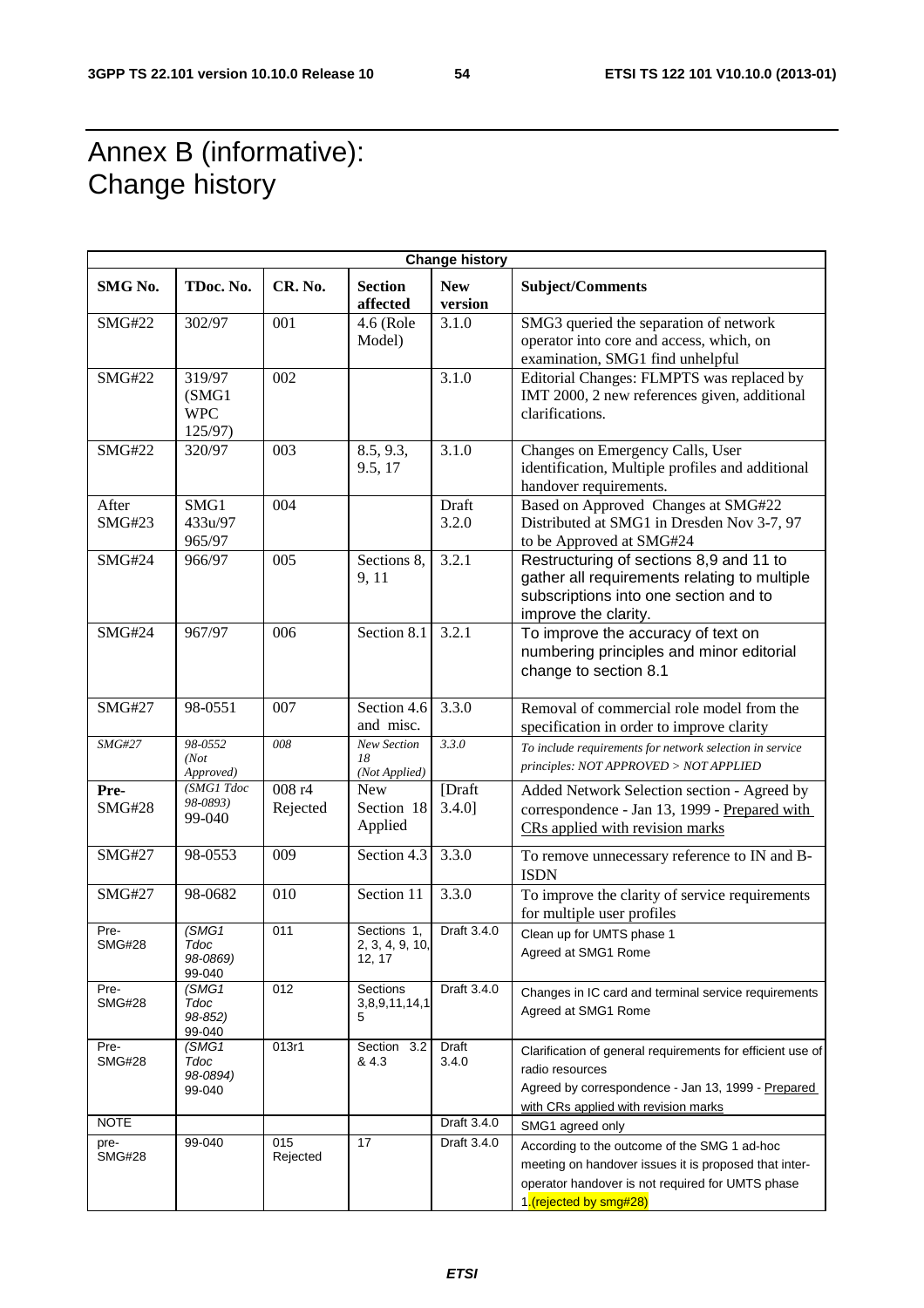| <b>Change history</b> |           |         |                            |                       |                                                                                            |
|-----------------------|-----------|---------|----------------------------|-----------------------|--------------------------------------------------------------------------------------------|
| SMG No.               | TDoc. No. | CR. No. | <b>Section</b><br>affected | <b>New</b><br>version | <b>Subject/Comments</b>                                                                    |
| <b>SMG#28</b>         | 99-305    | 008r5   | Revised<br>Section 18      | 3.4.0                 | Network Selection presented at SMG#28 in<br>2201 008r4 was further revised and Approved at |
|                       |           |         |                            |                       | SMG#28.                                                                                    |
| <b>NOTE</b>           |           |         |                            | 3.4.0                 | Removal of Section 12 on UPT with CR 011 causes a                                          |
|                       |           |         |                            |                       | skip section from Section 11 to 13.                                                        |

|                 | <b>Change history</b> |                     |             |           |                |                |                         |                                                                                                                                                                                    |                    |            |    |
|-----------------|-----------------------|---------------------|-------------|-----------|----------------|----------------|-------------------------|------------------------------------------------------------------------------------------------------------------------------------------------------------------------------------|--------------------|------------|----|
| TSG SA# SA Doc. |                       | SA1 Doc             | <b>Spec</b> | <b>CR</b> | Rev            | Rel            |                         | Cat Subject/Comment                                                                                                                                                                | Old                | <b>New</b> | WI |
| SP-03           | SP-99104              | S1-99202            | 22.101      | A016      |                | R99            | B                       | Control of supplementary<br>services (GSM 02.04), may use<br>MMI procedures specified in<br>GSM 02.30 and existing GSM<br>MMI related MS features (GSM<br>02.07) may also be used. | 3.4.0              |            |    |
| Post-<br>SA#3   |                       |                     | 22.101      |           |                | <b>R99</b>     |                         | Updated Logo,                                                                                                                                                                      | 3.5.0              | 3.5.1      |    |
| $SP-04$         | SP-99229              | S1-99387            | 22.101      | 021       |                | R99            | В                       | MultiNumbering: It will be<br>possible for multiple MSISDNs<br>to be associated with a single<br>subscription.                                                                     | 3.5.0              | 3.6.0      |    |
| SP-04           | SP-99226              | S1-99395            | 22.101      | 020       | $\overline{7}$ | R99            | В                       | Emergency: To route the call to<br>the appropriate emergency<br>service if more than one<br>emergency number is supported<br>in a country.                                         | 3.5.0              | 3.6.0      |    |
| SP-05           | SP-99439              | S1-99737            | 22.101      | 025       |                | <b>R99</b>     | В                       | Support of SAT by USIM                                                                                                                                                             | 3.6.0              | 3.7.0      |    |
| SP-05           | SP-99439              | S1-99816            | 22.101      | 024       |                | R99            | $\overline{B}$          | Clarification on the usage on 2G<br>SIM and 3G USIM                                                                                                                                | 3.6.0              | 3.7.0      |    |
| SP-05           | SP-99435              | S1-99851            | 22.101      | 022       |                | R99            | $\overline{c}$          | <b>Clarification of Emergency Call</b><br>requirements                                                                                                                             | 3.6.0              | 3.7.0      |    |
| SP-06           | SP-99524              | S1-991031           | 22.101      | 029       |                | <b>R99</b>     | B                       | <b>Emergency Call</b>                                                                                                                                                              | 3.7.0              | 3.8.0      |    |
| SP-06           | SP-99527              | S1-991038           | 22.101      | 028       |                | R99            | $\overline{c}$          | <b>FDN</b>                                                                                                                                                                         | 3.7.0              | 3.8.0      |    |
| SP-06           | SP-99519              | S1-991026           | 22.101      | 026       |                | R99            | D                       | Mainly editorial update for<br>GSM/3GPP use.                                                                                                                                       | 3.7.0              | 3.8.0      |    |
| SP-07           | SP-000060             | S1-000112           | 22.101      | 030       |                | R99            | Α                       | Support of encryption in GPRS<br>mobile stations                                                                                                                                   | 3.8.0              | 3.9.0      |    |
| SP-07           | SP-000070 S1-000137   |                     | 22.101      | 031       |                | R99            | F                       | <b>Fixed Dialing Number (FDN)</b>                                                                                                                                                  | 3.8.0              | 3.9.0      |    |
| <b>SP-08</b>    | SP-000210 S1-000271   |                     | 22.101      | 033       |                | R99            | D                       | Network selection procedures<br>removed from section 16,<br>reference to 22.011 added                                                                                              | 3.9.0              | 3.10.0     |    |
| <b>SP-08</b>    | SP-000200 S1-000350   |                     | 22.101      | 035       |                | R99            | B                       | <b>Emergency Calls and numbers</b><br>used                                                                                                                                         | 3.9.0              | 3.10.0     |    |
| <b>SP-08</b>    | SP-000201 S1-000362   |                     | 22.101      | 038       |                | R99            | F                       | CS multimedia support                                                                                                                                                              | 3.9.0              | 3.10.0     |    |
| <b>SP-08</b>    | SP-000202 S1-000326   |                     | 22.101      | 039       |                | R99            | F                       | <b>Clarification for USIM</b><br>Application selection                                                                                                                             | 3.9.0              | 3.10.0     |    |
| <b>SP-08</b>    | SP-000210 S1-000270   |                     | 22.101      | 034       |                | <b>R00</b>     | D                       | Network selection procedures<br>removed from section 16,<br>reference to 22.011 added                                                                                              | 3.9.0              | 4.0.0      |    |
| $SP-08$         | SP-000200 S1-000351   |                     | 22.101      | 036       |                | <b>R00</b>     | $\overline{B}$          | <b>Emergency Calls and numbers</b><br>used                                                                                                                                         | 3.9.0              | 4.0.0      |    |
| <b>SP-08</b>    | SP-000213 S1-000352   |                     | 22.101      | 037       |                | <b>R00</b>     | $\overline{\mathsf{B}}$ | <b>Emergency Call enhancements</b>                                                                                                                                                 | 3.9.0              | 4.0.0      |    |
| SP-09           | SP-000383 S1-000603   |                     | 22.101      | 040       |                | R <sub>4</sub> | B                       | Multimedia messaging                                                                                                                                                               | 4.0.0              | 4.1.0      |    |
| SP-09           | SP-000383 S1-000605   |                     | 22.101      | 041       |                | R <sub>4</sub> | $\overline{\text{c}}$   | Service Management<br>requirements                                                                                                                                                 | 4.0.0              | 4.1.0      |    |
| SP-09           | SP-000430 S1-000700   |                     | 22.101      | 042       | 1              | R <sub>4</sub> | F                       | General corrections and<br>clarifications to 22.101 for<br>Release 2000                                                                                                            | 4.0.0              | 4.1.0      |    |
| SP-09           |                       | SP-000383 S1-000598 | 22.101      | 046       |                | R <sub>4</sub> | D                       | Editorial changes to 22.101 for<br>Release 2000                                                                                                                                    | 4.0.0              | 4.1.0      |    |
| SP-09           | SP-000430 S1-000698   |                     | 22.101      | 047       |                | R4             | С                       | <b>Numbering Principles</b>                                                                                                                                                        | $\overline{4.0.0}$ | 4.1.0      |    |
| SP-09           | SP-000383 S1-000620   |                     | 22.101      | 048       |                | R <sub>4</sub> | $\overline{\text{c}}$   | Service evolution                                                                                                                                                                  | 4.0.0              | 4.1.0      |    |
| SP-09           |                       | SP-000391 S1-000573 | 22.101      | 049       |                | R <sub>4</sub> | D                       | <b>Emergency Call</b>                                                                                                                                                              | 4.0.0              | 4.1.0      |    |
| SP-09           | SP-000405 S1-000649   |                     | 22.101      | 050       |                | R <sub>4</sub> | $\overline{B}$          | <b>Text Conversation</b>                                                                                                                                                           | 4.0.0              | 4.1.0      |    |
| <b>SP-09</b>    |                       | SP-000383 S1-000625 | 22.101      | 043       |                | R <sub>5</sub> | F                       | <b>Classification of services</b>                                                                                                                                                  | 4.0.0              | 5.0.0      |    |
| SP-09           | SP-000383 S1-000622   |                     | 22.101      | 044       |                | R <sub>5</sub> | В                       | IP multimedia services                                                                                                                                                             | 4.0.0              | 5.0.0      |    |
| <b>SP-09</b>    | SP-000383 S1-000621   |                     | 22.101      | 045       |                | R <sub>5</sub> | В                       | IP multimedia session for                                                                                                                                                          | 4.0.0              | 5.0.0      |    |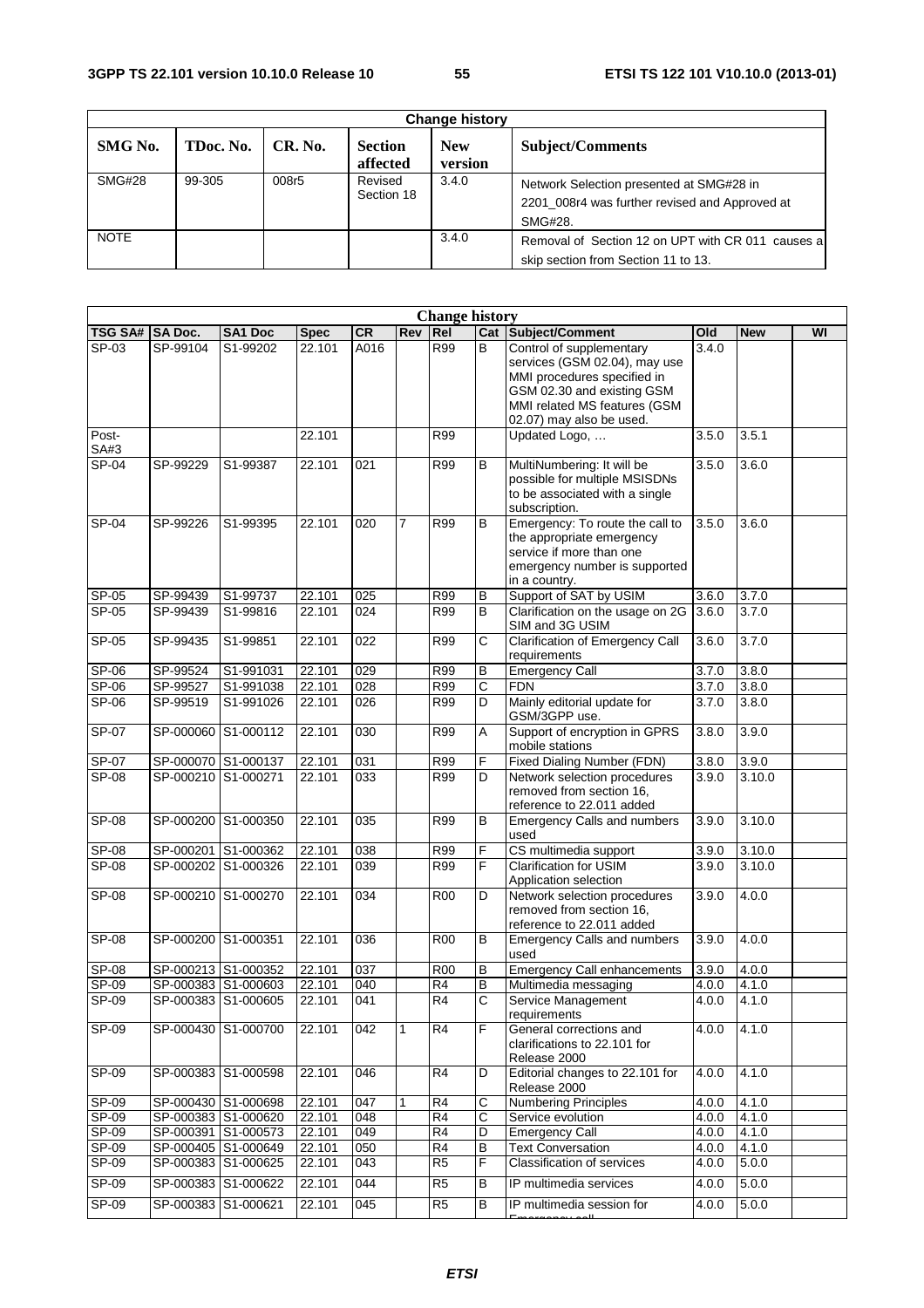| $SP-09$      | SP-000430 S1-000699 |                     | 22.101 | 051              |              | R5      | C              | IM Number portability                                                                                                                                          | 4.0.0              | 5.0.0 |                            |
|--------------|---------------------|---------------------|--------|------------------|--------------|---------|----------------|----------------------------------------------------------------------------------------------------------------------------------------------------------------|--------------------|-------|----------------------------|
| $SP-09$      | SP-000430 S1-000701 |                     | 22.101 | 052              |              | R5      | F              | Introduction of IM CN                                                                                                                                          | 4.0.0              | 5.0.0 |                            |
| $SP-09$      |                     | SP-000383 S1-000704 | 22.101 | 053              |              | R5      | F              | Subscription                                                                                                                                                   | 4.0.0              | 5.0.0 |                            |
| $SP-09$      |                     | SP-000383 S1-000705 | 22.101 | 054              |              | R5      | F              | Roaming                                                                                                                                                        | 4.0.0              | 5.0.0 |                            |
| SP-10        |                     | SP-000533 S1-000799 | 22.101 | $\overline{059}$ |              | Rel-5   | Α              | Deleting Encrypted USIM-ME<br>interface                                                                                                                        | 5.0.0              | 5.1.0 | TEI4                       |
| $SP-11$      |                     | SP-010053 S1-010072 | 22.101 | 063              |              | Rel-5   | Α              | Handling of interactions between 5.1.0<br>applications requiring the access<br>to UE resources                                                                 |                    | 5.2.0 | Service<br>Clean<br>up R99 |
| $SP-11$      |                     | SP-010054 S1-010208 | 22.101 | 065              |              | Rel-5   | Α              | PLMN name indication                                                                                                                                           | 5.1.0              | 5.2.0 | TEI4                       |
| $SP-11$      |                     | SP-010055 S1-010179 | 22.101 | 067              |              | Rel-5   | Α              | CR to 22.101 on Introduction of<br><b>CPHS</b> features                                                                                                        | 5.1.0              | 5.2.0 | UICC1-<br><b>CPHS</b>      |
| $SP-11$      |                     | SP-010056 S1-010210 | 22.101 | 069              |              | Rel-5   | Α              | Display of service provider name 5.1.0<br>in the UE                                                                                                            |                    | 5.2.0 | TEI4                       |
| SP-11        |                     | SP-010057 S1-010250 | 22.101 | 070              |              | Rel-5   | C              | CR to 22.101 on Clarifications<br>on IMS emergency call support                                                                                                | $\overline{5.1.0}$ | 5.2.0 | EMC1-<br>PS                |
| $SP-12$      |                     | SP-010262 S1-010505 | 22.101 | 072              |              | $Rel-5$ | Α              | Replacement of references to<br>23.121 for R4 onwards                                                                                                          | 5.2.0              | 5.3.0 | TEI4                       |
| $SP-12$      |                     | SP-010258 S1-010574 | 22.101 | 073              |              | $Rel-5$ | C              | Subscription and Provisioning                                                                                                                                  | 5.2.0              | 5.3.0 | TEI <sub>5</sub>           |
| SP-12        |                     | SP-010255 S1-010577 | 22.101 | 075              |              | Rel-5   | Α              | Addition of a Streaming<br>paragraph                                                                                                                           | 5.2.0              | 5.3.0 | <b>PSTRE</b><br>AM         |
| $SP-12$      | SP-010263 S1-010351 |                     | 22.101 | 077              |              | $Rel-5$ | Α              | CS Multimedia fallback to<br>speech                                                                                                                            | 5.2.0              | 5.3.0 | TEI4                       |
| $SP-12$      |                     | SP-010253 S1-010595 | 22.101 | $\overline{080}$ |              | $Rel-5$ | Α              | <b>Clarification of PLMN Name</b><br>Indication and Service Provider<br>Name Indication feature.                                                               | 5.2.0              | 5.3.0 | <b>SPANM</b><br>Е          |
| SP-13        |                     | SP-010441 S1-010832 | 22.101 | 084              |              | Rel-5   | Α              | Addition of a statement on<br>parameter storage on the<br>SIM/USIM.                                                                                            | 5.3.0              | 5.4.0 | TEI4                       |
| $SP-13$      |                     | SP-010436 S1-010889 | 22.101 | 086              | $\mathbf{1}$ | $Rel-5$ | F              | Definition of Home Environment                                                                                                                                 | 5.3.0              | 5.4.0 | VHE <sub>1</sub>           |
| SP-15        |                     | SP-020052 S1-020609 | 22.101 | 087              |              | Rel-5   | в              | CR 22.101 Rel.5 B Service<br>change and fallback for UDI/RDI<br>multimedia calls                                                                               | 5.4.0              | 5.5.0 | <b>SCUDIF</b>              |
| $SP-15$      |                     | SP-020049 S1-020510 | 22.101 | 088              |              | Rel-5   | $\overline{c}$ | CR to 22.101on IMS access                                                                                                                                      | 5.4.0              | 5.5.0 | 43000                      |
| $SP-15$      |                     | SP-020051 S1-020613 | 22.101 | 089              |              | Rel-5   | С              | CR to 22.101 on on USIM<br>support in Rel-5 GSM only<br>terminals                                                                                              | 5.4.0              | 5.5.0 | UICC1                      |
| $SP-15$      |                     | SP-020050 S1-020658 | 22.101 | 090              |              | Rel-5   | C              | CR to 22.101 on Access to IMS<br>services using ISIM<br>Note: special dispensation was<br>given by SA #15 to allow some<br>leeway on the section<br>numbering. | 5.4.0              | 5.5.0 | <b>TEI/ISIM</b>            |
| SP-15        |                     | SP-020045 S1-020457 | 22.101 | 092              |              | Rel-5   | Α              | Editorial CR to correct terms and 5.4.0<br>references                                                                                                          |                    | 5.5.0 | CORREC<br>т                |
| <b>SP-15</b> | SP-020126           |                     | 22.101 | 093              |              | Rel-5   | F              | Correction of references to<br>obsolete SIP RFC 2543 IETF<br>specification                                                                                     | 5.4.0              | 5.5.0 | IMS-<br><b>CCR</b>         |
| SP-16        | SP-020381           |                     | 22.101 | 095              | $\mathbf{1}$ | Rel-5   | F              | CR to 22.101 v5.5.0 on REL5<br>clean up                                                                                                                        | 5.5.0              | 5.6.0 | <b>IMS</b>                 |
| $SP-16$      |                     | SP-020255 S1-020848 | 22.101 | 096              |              | $Rel-6$ | D              | CR to 22.101 v5.5.0 on Editorial<br>for REL6                                                                                                                   | 5.5.0              | 6.0.0 | MS                         |
| $SP-17$      |                     | SP-020557 S1-021849 | 22.101 | 103              |              | Rel-6   | F              | Clarification of SIM support in<br>Rel-6                                                                                                                       | 6.0.0              | 6.1.0 | TEI4                       |
| SP-17        |                     | SP-020557 S1-021755 | 22.101 | 104              |              | Rel-6   | B              | CR to 22.101 Removal of<br>implementation details for<br>directory number in SMS and<br>other services                                                         | 6.0.0              | 6.1.0 | TEI <sub>6</sub>           |
| SP-17        |                     | SP-020557 S1-021775 | 22.101 | 105              |              | Rel-6   | F              | CR to 22.101 Rel-6 Clean up of<br>IMS Rel 6 to re-instate<br>requirements                                                                                      | 6.0.0              | 6.1.0 | <b>IMS</b>                 |
| SP-18        |                     | SP-020658 S1-022064 | 22.101 | 107              |              | Rel-6   | B              | CR to 22.101 on IMS number<br>portability rev of 1909                                                                                                          | 6.1.0              | 6.2.0 | <b>IMS</b>                 |
| SP-18        |                     | SP-020658 S1-022119 | 22.101 | 108              |              | Rel-6   | В              | CR to 22.101 Rel 6 on<br>Emergency calls                                                                                                                       | 6.1.0              | 6.2.0 | EMC1                       |
| $SP-18$      |                     | SP-020666 S1-022263 | 22.101 | 109              |              | Rel-6   | B              | CR to 22.101 on WLAN<br>interworking                                                                                                                           | 6.1.0              | 6.2.0 | <b>WLAN</b>                |
| $SP-18$      |                     | SP-020651 S1-022340 | 22.101 | 113              |              | Rel-6   | Α              | CR to 22.101 on Support of SIM<br>and USIM in REL-6                                                                                                            | 6.1.0              | 6.2.0 | TEI <sub>5</sub>           |
| $SP-19$      |                     | SP-030022 S1-030215 | 22.101 | 114              |              | Rel-6   | в              | Simultaneous connection to<br>3GPP systems and I-WLANs                                                                                                         | 6.2.0              | 6.3.0 | WLAN-<br>CR                |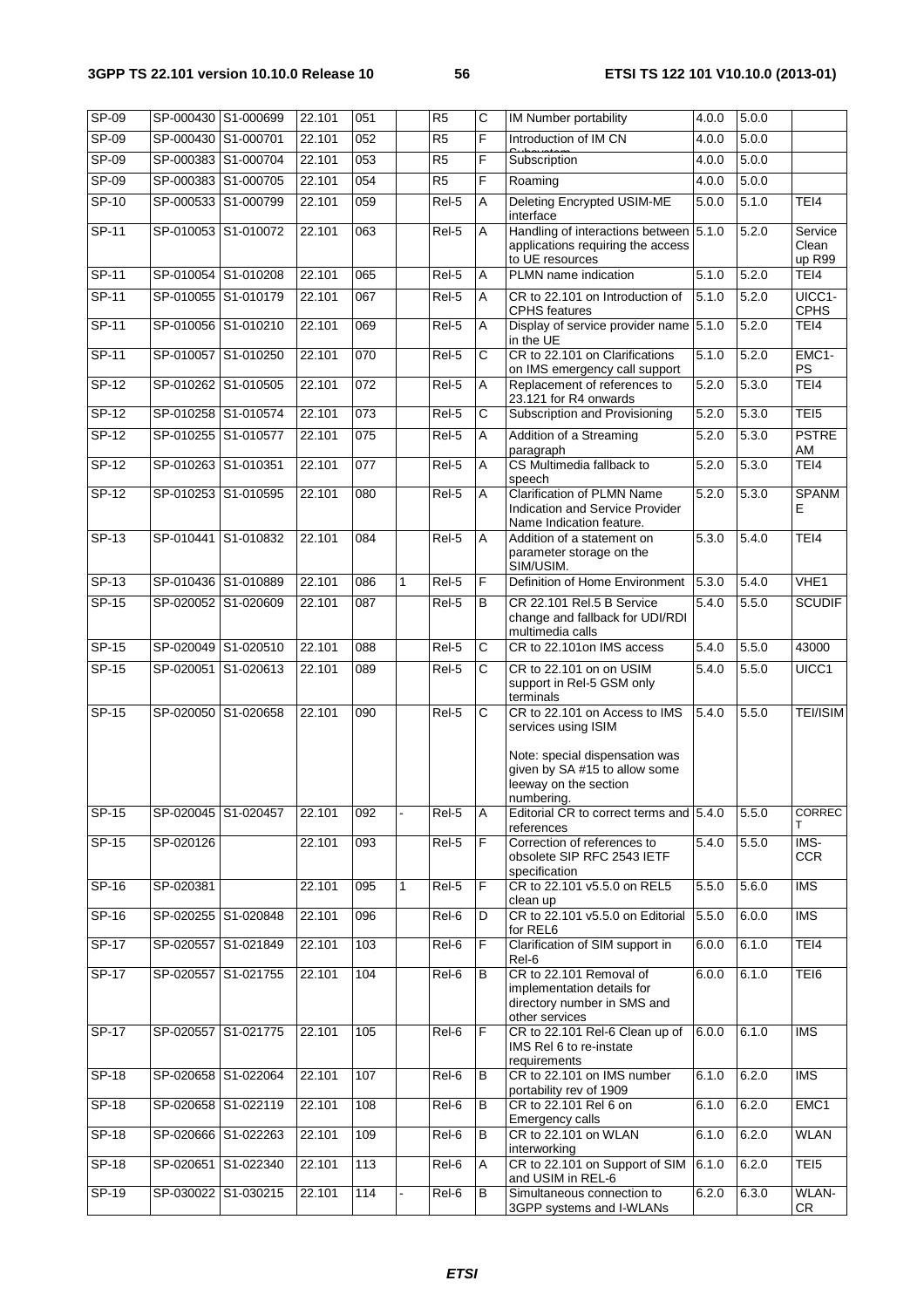| $SP-19$      |                     | SP-030035 S1-030269 | 22.101 | 115              |              | Rel-6   | B                     | <b>Requirements for Network</b><br>Sharing in Rel-6                                                       | 6.2.0 | 6.3.0 | NTShar-<br>CR              |
|--------------|---------------------|---------------------|--------|------------------|--------------|---------|-----------------------|-----------------------------------------------------------------------------------------------------------|-------|-------|----------------------------|
| $SP-19$      | SP-030148 S1-030257 |                     | 22.101 | $\overline{117}$ | L.           | Rel-6   | A                     | CR to 22.101 Rel 6 on SIM<br>support                                                                      | 6.2.0 | 6.3.0 | TEI <sub>5</sub>           |
| SP-20        | SP-030351           |                     | 22.101 | 125              | $\mathbf{1}$ | Rel-6   | A                     | Alignment of Subscriber<br>Identification requirements to<br>current implementation                       | 6.3.0 | 6.4.0 | TE <sub>15</sub>           |
| SP-21        | SP-030457 S1-030911 |                     | 22.101 | 128              |              | Rel-6   | A                     | Clarification on USIM-based<br>access to IMS                                                              | 6.4.0 | 6.5.0 | <b>IMS</b>                 |
| $SP-21$      |                     | SP-030492 S1-031049 | 22.101 | 132              |              | Rel-6   | $\overline{\text{c}}$ | Cleanup and modifications on<br>identification of emergency<br>numbers in 22.101 Rel-6                    | 6.4.0 | 6.5.0 | EMC1                       |
| SP-21        | SP-030534 S1-031061 |                     | 22.101 | 134              | 1            | Rel-6   | Α                     | Support of Release 4 SIM in<br>Release 6                                                                  | 6.4.0 | 6.5.0 | TEI <sub>5</sub>           |
| <b>SP-22</b> |                     | SP-030700 S1-031339 | 22.101 | 135              |              | Rel-6   | B                     | <b>Automatic Device Detection</b>                                                                         | 6.5.0 | 6.6.0 | TEI                        |
| $SP-22$      |                     | SP-030700 S1-031342 | 22.101 | 136              |              | Rel-6   | С                     | <b>Correction of Core Network</b><br>emergency call requirements                                          | 6.5.0 | 6.6.0 | EMC1                       |
| $SP-22$      |                     | SP-030687 S1-031344 | 22.101 | 137              |              | Rel-6   | С                     | Clarification of emergency call<br>requirements                                                           | 6.5.0 | 6.6.0 | EMC1                       |
| <b>SP-22</b> | SP-030790           |                     | 22.101 | 141              | ä,           | Rel-6   | A                     | Removal of unnecessary<br>numbers from the ME default<br>emergency number list (Rel-6)                    | 6.5.0 | 6.6.0 | EMC1                       |
| SP-23        | SP-040084           | S1-040198           | 22.101 | 145              |              | Rel-6   | Α                     | Alignment to TS 31.102 on<br>FDN/BDN unsupported terminal<br>procedure.                                   | 6.6.0 | 6.7.0 | TEI                        |
| SP-23        |                     | SP-040091 S1-040215 | 22.101 | 146              |              | Rel-6   | B                     | Improvements to Circuit<br>Switched Video and Voice<br>Service procedures                                 | 6.6.0 | 6.7.0 | CS-VVS                     |
| SP-23        |                     | SP-040101 S1-040258 | 22.101 | 150              |              | Rel-6   | D                     | Extraction of redundant WLAN<br>information - now in WLAN<br>TS22.234                                     | 6.6.0 | 6.7.0 | <b>WLAN</b>                |
| $SP-23$      | SP-040101           | S1-040262           | 22.101 | 151              |              | Rel-6   | D                     | Extraction of redundant WLAN<br>related simultaneous connection<br>information [ now in WLAN<br>TS22.234] | 6.6.0 | 6.7.0 | <b>WLAN</b>                |
| $SP-24$      | SP-040288 S1-040427 |                     | 22.101 | 152              | ÷.           | $Rel-6$ | F                     | Correction of UICC related text.                                                                          | 6.7.0 | 6.8.0 | TEI                        |
| $SP-24$      |                     | SP-040292 S1-040537 | 22.101 | 154              |              | Rel-6   | F                     | <b>Editorial Correction of R5</b><br>reference                                                            | 6.7.0 | 6.8.0 | IMS2                       |
| $SP-24$      |                     | SP-040301 S1-040513 | 22.101 | 153              |              | Rel-7   | B                     | Termination of location privacy<br>override for emergency calls                                           | 6.7.0 | 7.0.0 | LCS <sub>2</sub> ;<br>EMC1 |
| $SP-27$      | SP-050058 S1-050161 |                     | 22.101 | 158              |              | Rel-7   | Α                     | Clean-up in Core Network<br>Operator Name Indication<br>section (22.101)                                  | 7.0.0 | 7.1.0 | <b>NTShar</b>              |
| $SP-27$      |                     | SP-050059 S1-050252 | 22.101 | 160              |              | Rel-7   | Α                     | Removal of Reference to TS<br>22.121                                                                      | 7.0.0 | 7.1.0 | TEI7                       |
| $SP-28$      |                     | SP-050216 S1-050519 | 22.101 | 163              |              | Rel-7   | A                     | Clarification on optionality of<br>Service Provider Name<br>indication                                    | 7.1.0 | 7.2.0 | TEI-6                      |
| $SP-28$      | SP-050225 S1-050581 |                     | 22.101 | 164              |              | Rel-7   | B                     | Voice call continuity<br>requirements                                                                     | 7.1.0 | 7.2.0 | $\overline{VCC}$           |
| $SP-29$      |                     | SP-050522 S1-050793 | 22.101 | 0165             |              | Rel-7   | F                     | Correction of emergency<br>number example                                                                 | 7.2.0 | 7.3.0 | TEI7                       |
| $SP-29$      |                     | SP-050522 S1-050873 | 22.101 | 0166             |              | Rel-7   | F                     | Requirements on the type of<br>emergency                                                                  | 7.2.0 | 7.3.0 | TEI7                       |
| $SP-29$      |                     | SP-050522 S1-050796 | 22.101 | 0167             |              | Rel-7   | $\overline{C}$        | Modification to chapter 4.2 on<br>service capabilities                                                    | 7.2.0 | 7.3.0 | TEI7                       |
| $SP-29$      |                     | SP-050518 S1-050896 | 22.101 | 0168             |              | Rel-7   | F                     | Refinement of general<br>description of VCC                                                               | 7.2.0 | 7.3.0 | <b>VCC</b>                 |
| SP-29        |                     | SP-050518 S1-050897 | 22.101 | 0169             | ÷.           | Rel-7   | C                     | Charging requirements for voice<br>call continuity                                                        | 7.2.0 | 7.3.0 | VCC                        |
| $SP-29$      |                     | SP-050518 S1-050936 | 22.101 | 0171             | 1            | Rel-7   | $\overline{C}$        | <b>Clarification of VCC Triggers</b>                                                                      | 7.2.0 | 7.3.0 | <b>VCC</b>                 |
| SP-29        |                     | SP-050522 S1-050906 | 22.101 | 0172             |              | Rel-7   | F                     | Clarification on the identification<br>of emergency numbers                                               | 7.2.0 | 7.3.0 | EMC1                       |
| SP-29        |                     | SP-050522 S1-050883 | 22.101 | 0173             | ÷,           | Rel-7   | B                     | Provisioning parameters stored<br>on USIM                                                                 | 7.2.0 | 7.3.0 | TEI7                       |
| $SP-29$      |                     | SP-050518 S1-050934 | 22.101 | 0174             |              | Rel-7   | С                     | <b>Supplementary Service</b><br>Requirements for VCC                                                      | 7.2.0 | 7.3.0 | <b>VCC</b>                 |
| $SP-30$      |                     | SP-050750 S1-051145 | 22.101 | 0176             |              | Rel-7   | F                     | Correcting reference to OMA<br>DM and Client provisioning<br>specifications                               | 7.3.0 | 7.4.0 | TEI7                       |
| $SP-30$      |                     | SP-050746 S1-051209 | 22.101 | 0177             | ÷.           | Rel-7   | F                     | Clarification of supplementary<br>servces requirements for VCC                                            | 7.3.0 | 7.4.0 | $\overline{VCC}$           |
| $SP-30$      |                     | SP-050746 S1-051220 | 22.101 | 0178             |              | Rel-7   | F                     | Clarification of VCC Triggers                                                                             | 7.3.0 | 7.4.0 | <b>VCC</b>                 |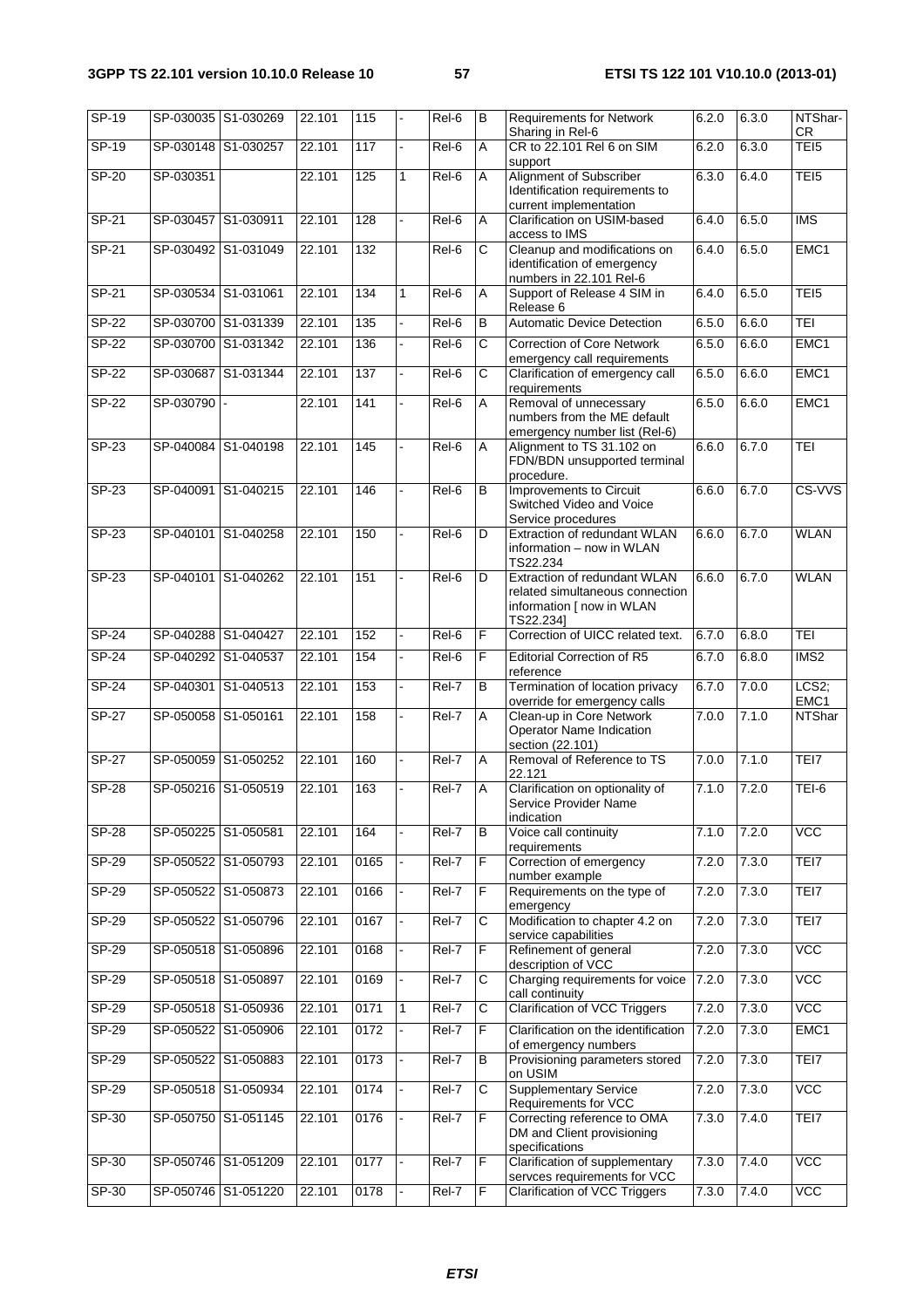| SP-30   |                     | SP-050737 S1-051236 | 22.101 | 0179 |                | Rel-7   | $\overline{A}$        | Introduction of Cell capability<br>indicator                                                                                  | 7.3.0 | 7.4.0 | TEI6                       |
|---------|---------------------|---------------------|--------|------|----------------|---------|-----------------------|-------------------------------------------------------------------------------------------------------------------------------|-------|-------|----------------------------|
| $SP-30$ | SP-050805           |                     | 22.101 | 0180 | 1              | Rel-7   | B                     | Emergency sip uri to be stored<br>in MT                                                                                       | 7.3.0 | 7.4.0 | EMC1                       |
| SP-31   | SP-060207           |                     | 22.101 | 0182 | $\mathbf{1}$   | Rel-8   | F                     | Inclusion of AIPN within the<br>3GPP service principles<br>specification                                                      | 7.4.0 | 8.0.0 | <b>AIPN</b>                |
| SP-32   | SP-060448           |                     | 22.101 | 0186 | 1              | Rel-8   | F                     | Corrections to align the Rel-8<br>and (latest) Rel-7 versions of TS<br>22.101                                                 | 8.0.0 | 8.1.0 | TEI8                       |
| SP-32   | SP-060316 S1-060561 |                     | 22.101 | 0187 |                | $Rel-8$ | B                     | <b>VCC Additional flexibility</b>                                                                                             | 8.0.0 | 8.1.0 | <b>VCC</b>                 |
| $SP-32$ |                     | SP-060315 S1-060621 | 22.101 | 0191 |                | Rel-8   | A                     | Clarification of IMS voice service 8.0.0                                                                                      |       | 8.1.0 | $\overline{VCC}$           |
| $SP-32$ | SP-060435           |                     | 22.101 | 0192 | 1              | Rel-8   | B                     | QoS Parameters Provisioning                                                                                                   | 8.0.0 | 8.1.0 | TEI8                       |
| $SP-32$ | SP-060449 -         |                     | 22.101 | 0193 | $\overline{2}$ | Rel-8   | В                     | High Speed Interface between<br>the Terminal and the UICC                                                                     | 8.0.0 | 8.1.0 | TEI8                       |
| $SP-32$ |                     | SP-060320 S1-060626 | 22.101 | 0194 |                | $Rel-8$ | F                     | Clarification on handling of<br>emergency number                                                                              | 8.0.0 | 8.1.0 | TEI-8                      |
| SP-33   |                     | SP-060470 S1-060939 | 22.101 | 0197 |                | Rel-8   | A                     | Clarification on Domain<br>Selection for MO and MT<br>Operations                                                              | 8.1.0 | 8.2.0 | TEI8                       |
| $SP-33$ |                     | SP-060468 S1-060950 | 22.101 | 0199 |                | $Rel-8$ | Α                     | Emergency calls and ISIM                                                                                                      | 8.1.0 | 8.2.0 | EMC1                       |
| $SP-33$ |                     | SP-060472 S1-060964 | 22.101 | 0200 |                | Rel-8   | В                     | Requirements for the<br>determination of cell capability<br>usage - when requested by CN                                      | 8.1.0 | 8.2.0 | TEI8                       |
| $SP-34$ |                     | SP-060777 S1-061321 | 22.101 | 0195 | 3              | $Rel-8$ | $\overline{\text{c}}$ | Requirements for the addition of<br>a data component to TS12<br>emergency calls and eCall MSD<br>(data) transfer requirements | 8.2.0 | 8.3.0 | <b>TEMCD</b>               |
| $SP-34$ |                     | SP-060773 S1-061406 | 22.101 | 0201 |                | Rel-8   | B                     | <b>Serving Environment / Mobile</b><br>Virtual Network Identification                                                         | 8.2.0 | 8.3.0 | TEI8                       |
| SP-34   |                     | SP-060765 S1-061347 | 22.101 | 0204 |                | Rel-8   | Α                     | Removal of IMS emergency call<br>identifier                                                                                   | 8.2.0 | 8.3.0 | EMC1                       |
| $SP-35$ |                     | SP-070130 S1-070190 | 22.101 | 0205 | 1              | Rel-8   | D                     | Addition of Evolved 3GPP<br>System description and                                                                            | 8.3.0 | 8.4.0 | SAE-R                      |
| $SP-35$ |                     | SP-070134 S1-070299 | 22.101 | 0207 | $\mathbf{1}$   | Rel-8   | B                     | corrections to references<br><b>Registration in Densely-</b><br>populated area                                                | 8.3.0 | 8.4.0 | <b>RED</b>                 |
| $SP-36$ |                     | SP-070355 S1-070673 | 22.101 | 0211 | $\mathbf{1}$   | Rel-8   | C                     | Graphic format of PLMN name                                                                                                   | 8.4.0 | 8.5.0 | TEI8                       |
| $SP-36$ |                     | SP-070354 S1-070802 | 22.101 | 0214 | 1              | Rel-8   | A                     | Alignment of SPDI definition<br>between TS22.101 and<br>TS31.102                                                              | 8.4.0 | 8.5.0 | TEI <sub>5</sub>           |
| SP-36   |                     | SP-070472 S1-070790 | 22.101 | 0215 | $\overline{c}$ | $Rel-8$ | F                     | Correction of the backward<br>compatibility requirement for the<br>HSP interface                                              | 8.4.0 | 8.5.0 | $TEI-8$                    |
| $SP-37$ |                     | SP-070661 S1-071314 | 22.101 | 218  | $\overline{2}$ | Rel-8   | B                     | ICS Requirements - General                                                                                                    | 8.5.0 | 8.6.0 | <b>ICS-RA</b>              |
| SP-37   |                     | SP-070661 S1-071315 | 22.101 | 221  | $\overline{2}$ | Rel-8   | $\sf B$               | ICS Requirements - Service<br>Consistency                                                                                     | 8.5.0 | 8.6.0 | <b>ICS-RA</b>              |
| $SP-37$ |                     | SP-070661 S1-071316 | 22.101 | 222  | 2              | Rel-8   | B                     | <b>ICS Requirements - Service</b><br>Continuity                                                                               | 8.5.0 | 8.6.0 | <b>ICS-RA</b>              |
| $SP-37$ |                     | SP-070661 S1-071317 | 22.101 | 225  | 2              | Rel-8   | в                     | <b>ICS Requirements - IMS</b><br>Services                                                                                     | 8.5.0 | 8.6.0 | ICS-RA                     |
| SP-37   |                     | SP-070662 S1-070995 | 22.101 | 216  | 1              | Rel-8   | C                     | Clarification on graphic format of 8.5.0<br>PLMN name                                                                         |       | 8.6.0 | TEI8                       |
| $SP-37$ | SP-070676 -         |                     | 22.101 | 217  | 4              | Rel-8   | B                     | Requirements for eCall                                                                                                        | 8.5.0 | 8.6.0 | EData                      |
| $SP-38$ |                     | SP-070850 S1-071712 | 22.101 | 0232 | 1              | Rel-8   | в                     | ICS - Clarification of Service<br>Continuity                                                                                  | 8.6.0 | 8.7.0 | <b>ICSRA</b>               |
| $SP-38$ |                     | SP-070850 S1-071713 | 22.101 | 0233 | 1              | Rel-8   | B                     | <b>ICS - Service Continuity</b><br>Requirements                                                                               | 8.6.0 | 8.7.0 | <b>ICSRA</b>               |
| $SP-38$ |                     | SP-070850 S1-071714 | 22.101 | 0234 | 1              | Rel-8   | B                     | ICS - Roaming Support                                                                                                         | 8.6.0 | 8.7.0 | <b>ICSRA</b>               |
| $SP-38$ |                     | SP-070850 S1-071715 | 22.101 | 0235 | 1              | Rel-8   | в                     | Clarify UE requirements for ICS                                                                                               | 8.6.0 | 8.7.0 | <b>ICS-RA</b>              |
| $SP-38$ |                     | SP-070861 S1-071932 | 22.101 | 0229 | $\overline{c}$ | Rel-8   | B                     | <b>Requirements for Emergency</b><br>Call-Back                                                                                | 8.6.0 | 8.7.0 | TEI8                       |
| $SP-38$ |                     | SP-070862 S1-071927 | 22.101 | 0241 | $\overline{2}$ | Rel-8   | B                     | CS IP Interconnection<br>requirement                                                                                          | 8.6.0 | 8.7.0 | <b>IPINTE</b><br><b>RC</b> |
| SP-39   |                     | SP-080036 S1-080309 | 22.101 | 0237 | $\,6\,$        | Rel-8   | B                     | Requirements for "In Case of<br>Emergency" (ICE) information                                                                  | 8.7.0 | 8.8.0 | <b>ICE</b>                 |
| SP-39   |                     | SP-080042 S1-080296 | 22.101 | 0250 | 1              | Rel-8   | F                     | Update the related contents<br>about "Evolved Packet System"                                                                  | 8.7.0 | 8.8.0 | AIPN-<br>SAE               |
| $SP-39$ |                     | SP-080041 S1-080297 | 22.101 | 0251 | 1              | Rel-8   | F                     | CS multimedia calls                                                                                                           | 8.7.0 | 8.8.0 | TEI8                       |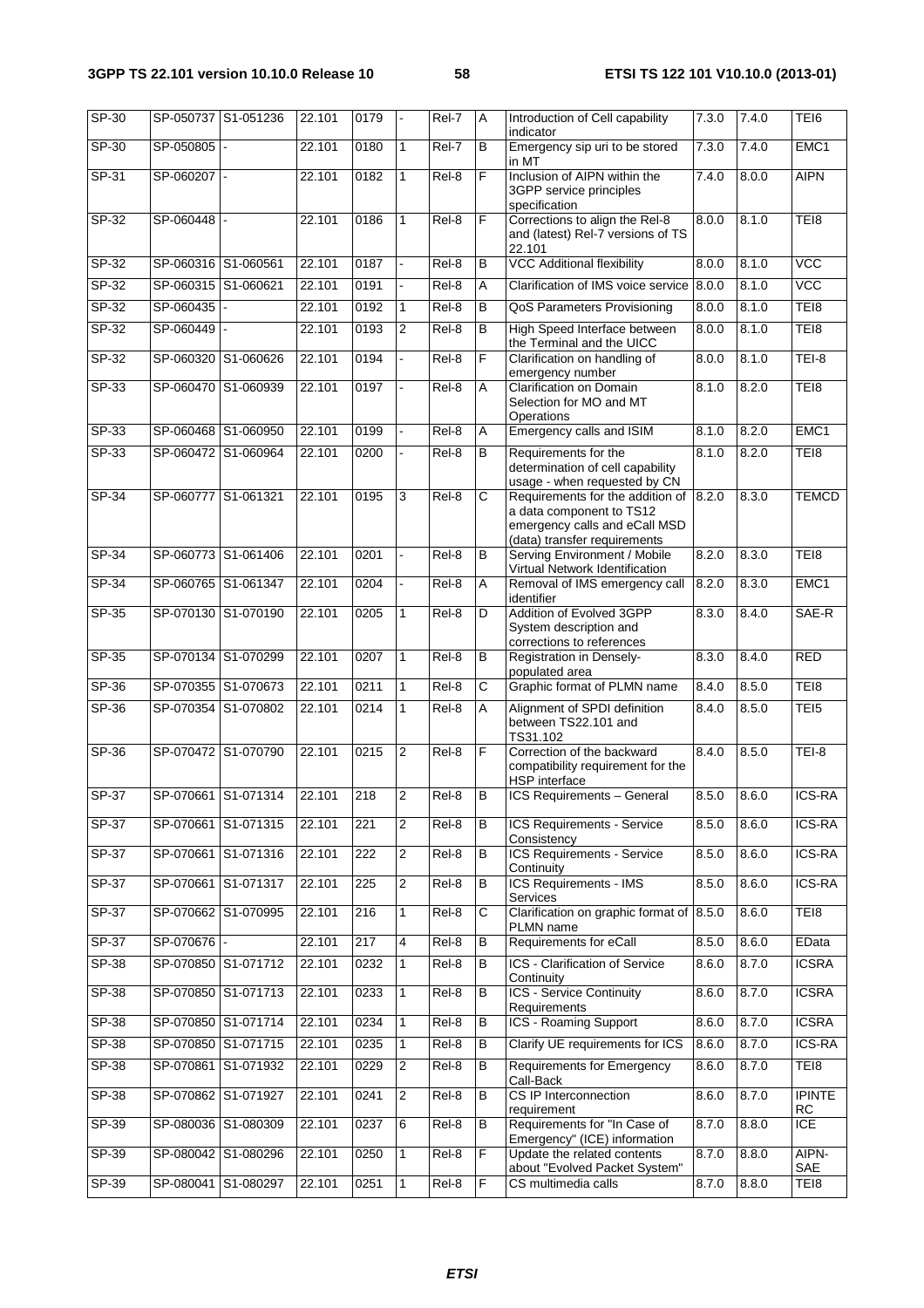| $SP-39$      | SP-080041 S1-080298 |                     | 22.101 | 0252 | 1              | Rel-8         | D                       | correction of wrong referencing                                                      | 8.7.0           | 8.8.0  | TEI8                                                        |
|--------------|---------------------|---------------------|--------|------|----------------|---------------|-------------------------|--------------------------------------------------------------------------------------|-----------------|--------|-------------------------------------------------------------|
| $SP-39$      |                     | SP-080032 S1-080314 | 22.101 | 0253 | $\sqrt{2}$     | Rel-8         | B                       | Requirements for transfer for<br>data during emergency calls                         | 8.7.0           | 8.8.0  | EData                                                       |
| SP-39        | SP-080032 S1-080266 |                     | 22.101 | 0254 | $\mathbf{1}$   | $Rel-8$       | В                       | Requirements for the transfer of<br>eCall Minimum Set of Data                        | 8.7.0           | 8.8.0  | EData                                                       |
| SP-39        | SP-080043 S1-080337 |                     | 22.101 | 0255 | $\overline{2}$ | $Rel-8$       | В                       | <b>RAT</b> indicator                                                                 | 8.7.0           | 8.8.0  | TEI8                                                        |
| SP-39        | SP-080039 S1-080287 |                     | 22.101 | 0256 | 1              | Rel-8         | B                       | ICS requirement for roaming                                                          | 8.7.0           | 8.8.0  | <b>ICSRA</b>                                                |
| $SP-39$      | SP-080040 S1-080237 |                     | 22.101 | 0262 | $\mathbf{1}$   | Rel-8         | В                       | Additional requirements for CS<br>IP interconnection                                 | 8.7.0           | 8.8.0  | <b>IPINTE</b><br><b>RC</b>                                  |
| $SP-39$      |                     | SP-080043 S1-080299 | 22.101 | 0263 | $\mathbf{1}$   | Rel-8         | $\overline{B}$          | <b>Addition of Unique Device</b><br>Identifier to Calling Line<br>Identification     | 8.7.0           | 8.8.0  | TEI8                                                        |
| <b>SP-39</b> | SP-080040 S1-080327 |                     | 22.101 | 0265 | 1              | Rel-8         | В                       | Clarification of requirements for<br>CS IP interconnection                           | 8.7.0           | 8.8.0  | <b>IPINTE</b><br>RC                                         |
| <b>SP-40</b> | SP-080308 S1-080746 |                     | 22.101 | 0267 | 3              | $Rel-8$       | F                       | <b>Emergency Call Interaction</b>                                                    | 8.8.0           | 8.9.0  | EMC1                                                        |
| <b>SP-40</b> | SP-080299 S1-080581 |                     | 22.101 | 0269 | $\mathbf{1}$   | $Rel-8$       | С                       | eCall call back requirements<br>clarification                                        | 8.8.0           | 8.9.0  | <b>EDATA</b>                                                |
| $SP-40$      | SP-080298 S1-080735 |                     | 22.101 | 0270 | 3              | Rel-8         | F                       | Common IMS Proposals -<br><b>Requirements for Emergency</b><br>Calls                 | 8.8.0           | 8.9.0  | $CIMS_3$<br>GPP2                                            |
| $SP-40$      |                     | SP-080306 S1-080715 | 22.101 | 0271 | $\mathbf{1}$   | $Rel-8$       | F                       | Correction of reference for<br>PLMN architecture                                     | 8.8.0           | 8.9.0  | AIPN-<br>SAE                                                |
| SP-40        | SP-080299           | S1-080714           | 22.101 | 0272 | $\mathbf{1}$   | Rel-8         | F                       | Corrections to general<br>requirements for emergency<br>calls                        | 8.8.0           | 8.9.0  | EData                                                       |
| SP-40        | SP-080308 S1-080560 |                     | 22.101 | 0274 |                | Rel-8         | F                       | Clarification of IMS Emergency<br>Calls                                              | 8.8.0           | 8.9.0  | EMC1                                                        |
| $SP-40$      | SP-080299           | S1-080743           | 22.101 | 0275 | $\mathbf{1}$   | $Rel-8$       | С                       | Reconfigurable eCall only<br>terminal access to test and<br>reconfiguration services | 8.8.0           | 8.9.0  | <b>EDATA</b>                                                |
| <b>SP-40</b> |                     | SP-080302 S1-080705 | 22.101 | 0276 |                | Rel-8         | F                       | Correction of ICE requirements                                                       | 8.8.0           | 8.9.0  | <b>ICE</b>                                                  |
| $SP-40$      |                     | SP-080311 S1-080774 | 22.101 | 0268 | $\overline{3}$ | Rel-9         | В                       | <b>Requirements for Service</b><br>Alignment and Migration                           | 8.8.0           | 9.0.0  | ETWS-<br>S1                                                 |
| SP-41        | SP-080498           | S1-082192           | 22.101 | 0282 | $\mathbf{1}$   | Rel-9         | F                       | Clarification on IMS services<br>supported by ICS                                    | 9.0.0           | 9.1.0  | <b>ICSRA</b>                                                |
| $SP-41$      | SP-080643           |                     | 22.101 | 0280 | $\sqrt{2}$     | $Rel-9$       | F                       | RED optimization of location<br>update                                               | 9.0.0           | 9.1.0  | <b>RED</b>                                                  |
| $SP-42$      | SP-080884           |                     | 22.101 | 0290 | 6              | Rel-9         | Α                       | <b>ICS Service Continuity</b>                                                        | 9.1.0           | 9.2.0  | CIMS8                                                       |
| $SP-42$      | SP-080779 S1-084415 |                     | 22.101 | 281  | $\overline{2}$ | $Rel-9$       | B                       | <b>User Data Convergence</b><br>Requirements                                         | 9.1.0           | 9.2.0  | UDC                                                         |
| $SP-42$      | SP-080781           | S1-084177           | 22.101 | 0283 | $\overline{2}$ | Rel-9         | F                       | VCC for emergency calls                                                              | 9.1.0           | 9.2.0  | IMS_EM<br>ER_GP<br>$RS$ <sub><math>E</math></sub> $P$<br>S. |
| $SP-42$      | SP-080784 S1-084424 |                     | 22.101 | 0290 | $\sqrt{3}$     | Rel-9         | C                       | ICS Service Continuity                                                               | 9.1.0           | 9.2.0  | TEI9                                                        |
| $SP-42$      | SP-080783 S1-084404 |                     | 22.101 | 0299 | 3              | $Rel-9$       | B                       | UICC applications access to<br><b>IMS</b>                                            | 9.1.0           | 9.2.0  | TEI9                                                        |
| $SP-42$      |                     | SP-080781 S1-084096 | 22.101 | 300  |                | $Rel-9$       | F                       | Make IMS emergency calls<br>available in all access systems                          | 9.1.0           | 9.2.0  | TEI9                                                        |
| $SP-43$      |                     | SP-090079 S1-090174 | 22.101 | 0307 | $\overline{1}$ | $Rel-9$       | Α                       | Clarification and enhancement<br>of ciphering indicator feature                      | 9.2.0           | 9.3.0  | TEI9                                                        |
| $SP-44$      | SP-090377 S1-091407 |                     | 22.101 | 0312 | $\overline{4}$ | Rel-9         | F                       | Domain selection for emergency<br>call                                               | 9.3.0           | 9.4.0  | IMS_EM<br>ER_GP<br>RS_EP<br>S                               |
| $SP-44$      |                     | SP-090369 S1-091393 | 22.101 | 0313 |                | Rel-9         | Α                       | eCall - PSAP acknowledgement<br>to the IVS                                           | 9.3.0           | 9.4.0  | Edata                                                       |
| $SP-45$      | SP-090475 S1-093290 |                     | 22.101 | 0315 | $\mathbf{1}$   | Rel-9         | Α                       | Minimise delay to emergency<br>voice calls                                           | 9.4.0           | 9.5.0  | <b>EDATA</b>                                                |
| SP-45        | SP-090480 S1-093282 |                     | 22.101 | 321  | $\mathbf{1}$   | Rel-9         | F                       | Domain selection for emergency<br>call                                               | 9.4.0           | 9.5.0  | IMS_EM<br>ER_GP<br>RS_EP<br>S                               |
| $SP-45$      |                     | SP-090483 S1-093286 | 22.101 | 0316 | $\mathbf{1}$   | $Rel-10$      | F                       | Add reference to MSD<br>specification                                                | 9.4.0           | 10.0.0 | <b>EDATA</b>                                                |
| SP-45        | SP-090484 S1-093341 |                     | 22.101 | 0320 | $\overline{4}$ | $Rel-10$      | B                       | Selected IP Traffic Offload                                                          | 9.4.0           | 10.00  | LIPA_SI<br><b>PTO</b>                                       |
| $SP-45$      | SP-090483 S1-093261 |                     | 22.101 | 322  | $\mathbf{1}$   | <b>Rel-10</b> | $\overline{\mathsf{F}}$ | Clarification of emergency call<br>back requirements                                 | 9.4.0           | 10.0.0 | <b>TEI10</b>                                                |
| SP-46        |                     | SP-090887 S1-094259 | 22.101 | 0336 | $\mathbf{1}$   | <b>Rel-10</b> | $\overline{A}$          | Providing eCall indication to the<br><b>PSAP</b>                                     | $10.0.0$ 10.1.0 |        | <b>EDATA</b>                                                |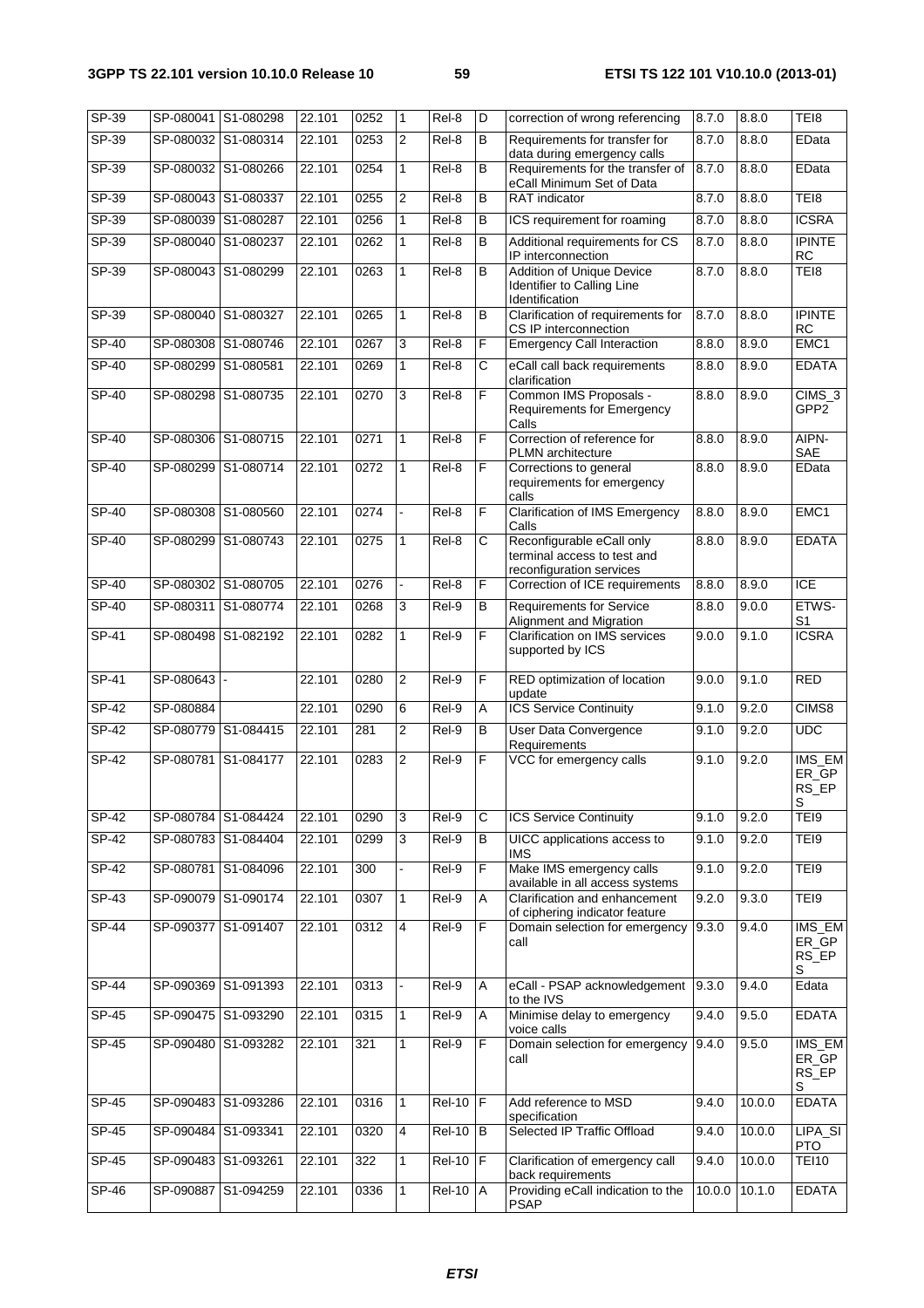| $SP-46$      | SP-090836 S1-094262 |                      | 22.101 | 0338 |                | $Rel-10$ $A$    |                | Remove requirement for<br>operator determined eCall call-<br>back duration.                                        | 10.0.0 10.1.0 |                | <b>EDATA</b>                       |
|--------------|---------------------|----------------------|--------|------|----------------|-----------------|----------------|--------------------------------------------------------------------------------------------------------------------|---------------|----------------|------------------------------------|
| SP-46        |                     | SP-090842 S1-094272  | 22.101 | 0330 | $\mathbf{1}$   | <b>Rel-10 A</b> |                | User data repository shall be<br>possible to be shared among<br>different PLMNs that have<br>trusted relationships | 10.0.0 10.1.0 |                | UDC                                |
| SP-46        |                     | SP-090844 S1-094499  | 22.101 | 0327 | $\overline{2}$ | <b>Rel-10</b>   | $\overline{A}$ | Use of GTT-IP for IMS<br>emergency calls (mirror)                                                                  |               | 10.0.0 10.1.0  | TEI9                               |
| $SP-46$      | SP-090846 S1-094496 |                      | 22.101 | 0328 | 1              | $Rel-10$        | B              | <b>ICS Enhancements</b>                                                                                            | 10.0.0        | 10.1.0         | <b>TEI10</b>                       |
| $SP-46$      |                     | SP-090849 S1-094300  | 22.101 | 0325 | $\overline{3}$ | <b>Rel-10</b>   | B              | Roaming and Mobility aspects<br>for Selected IP Traffic Offload                                                    | 10.0.0 10.1.0 |                | LIPA_SI<br><b>PTO</b>              |
| $SP-47$      | SP-100187 S1-100321 |                      | 22.101 | 0339 | $\overline{2}$ | $Rel-10$        | B              | SIPTO requirements common<br>for macro network and H(e)NB<br>subsystems                                            |               | 10.1.0 10.2.0  | LIPA_SI<br><b>PTO</b>              |
| $SP-47$      |                     | SP-100188 S1-100445  | 22.101 | 0332 | 6              | $Rel-10$        | C              | Clarification to Emergency call<br>selection prioritization                                                        | 10.1.0        | 10.2.0         | <b>TEI10</b>                       |
| $SP-47$      | SP-100188 S1-100442 |                      | 22.101 | 0340 | $\mathbf{1}$   | $Rel-10$        | $\overline{C}$ | Clarification on ICS wrt data<br>(CS) and fax                                                                      | 10.1.0        | 10.2.0         | <b>TEI10</b>                       |
| <b>SP-47</b> | SP-100191 S1-100431 |                      | 22.101 | 0343 | $\overline{2}$ | $Rel-10$        | Б              | IMS emergency call<br>enhancements                                                                                 | 10.1.0 10.2.0 |                | <b>IESE</b>                        |
| $SP-48$      |                     | SP-100431 S1-101060r | 22.101 | 0347 | 6              | $Rel-10$ $B$    |                | Addition of Requirement for<br><b>UDC Data Model</b>                                                               | 10.2.0        | 10.3.0         | <b>TEI10</b>                       |
| $SP-48$      | SP-100401 S1-101067 |                      | 22.101 | 0350 |                | $Rel-10$        | F              | Correction of reference                                                                                            | 10.2.0        | 10.3.0         | <b>IESE</b>                        |
| SP-49        | SP-100578 S1-102315 |                      | 22.101 | 0352 | $\mathbf{1}$   | <b>Rel-10</b>   | IF             | Clarification of SIPTO user<br>interaction                                                                         |               | 10.3.0 10.4.0  | LIPA_SI<br><b>PTO</b>              |
| SP-50        | SP-100796 S1-103051 |                      | 22.101 | 0355 |                | <b>Rel-10</b>   | F              | Alignment of SIPTO for H(e)NB<br>SubSystem requirements in TS<br>22.101 release 10                                 | 10.4.0        | 10.5.0         | LIPA_SI<br>PTO.                    |
| $SP-50$      | SP-100805 S1-103330 |                      | 22.101 | 0357 | 2              | $Rel-10$ $F$    |                | Solving user comprehension of<br>network name in foreign<br>language                                               | 10.4.0        | 10.5.0         | <b>TEI10</b>                       |
| $\mathbf{r}$ |                     |                      |        |      |                |                 |                | LTE logo changed into LTE<br>Advanced logo                                                                         | 10.5.0 10.5.1 |                | $\mathbb{Z}^{\mathbb{Z}}$          |
| $SP-52$      | SP-110371 S1-111208 |                      | 22.101 | 0362 | 1              | <b>Rel-10</b>   | C              | Removal of Requirement for<br><b>UDC Data Model</b>                                                                | 10.5.1        | 10.6.0         | <b>TEI10</b>                       |
| $SP-52$      | SP-110418 -         |                      | 22.101 | 0371 | $\overline{2}$ | $Rel-10$ $A$    |                | IMS emergency calls                                                                                                | 10.5.1 10.6.0 |                | IMS_EM<br>ER_GP<br>$RS$ $E$ P<br>S |
| SP-53        | SP-110573 S1-112028 |                      | 22.101 | 0377 | ä,             | $Rel-10$ $F$    |                | SIPTO in the Mobile Operator<br>Network and Local<br>Residential/Enterprise Network                                | 10.6.0 10.7.0 |                | LIPA_SI<br><b>PTO</b>              |
| SP-56        |                     | SP-120287 S1-121400  | 22.101 | 0405 | $\mathbf{1}$   | $Rel-10$ $F$    |                | Removing the requirement for<br>PSAP call back identification                                                      | 10.7.0 10.8.0 |                | <b>TEI10</b>                       |
| $SP-56$      |                     | SP-120286 S1-121312  | 22.101 | 0407 | $\mathbf{1}$   | <b>Rel-10</b>   | A              | Emergency calls from non CSG<br>members in CSG cells                                                               | 10.7.0 10.8.0 |                | <b>EHNB</b>                        |
| SP-57        | SP-120519 S1-122461 |                      | 22.101 | 0421 | 1              | <b>Rel-10 A</b> |                | Correction of UE mandatory<br>features                                                                             |               | 10.8.0 10.9.0  | TEI8                               |
| SP-58        | SP-120866 S1-124496 |                      | 22.101 | 0425 | $\overline{4}$ | $Rel-10$        |                | SIPTO per APN for pre-Rel 10<br>UEs                                                                                |               | 10.9.0 10.10.0 | <b>TEI10</b>                       |